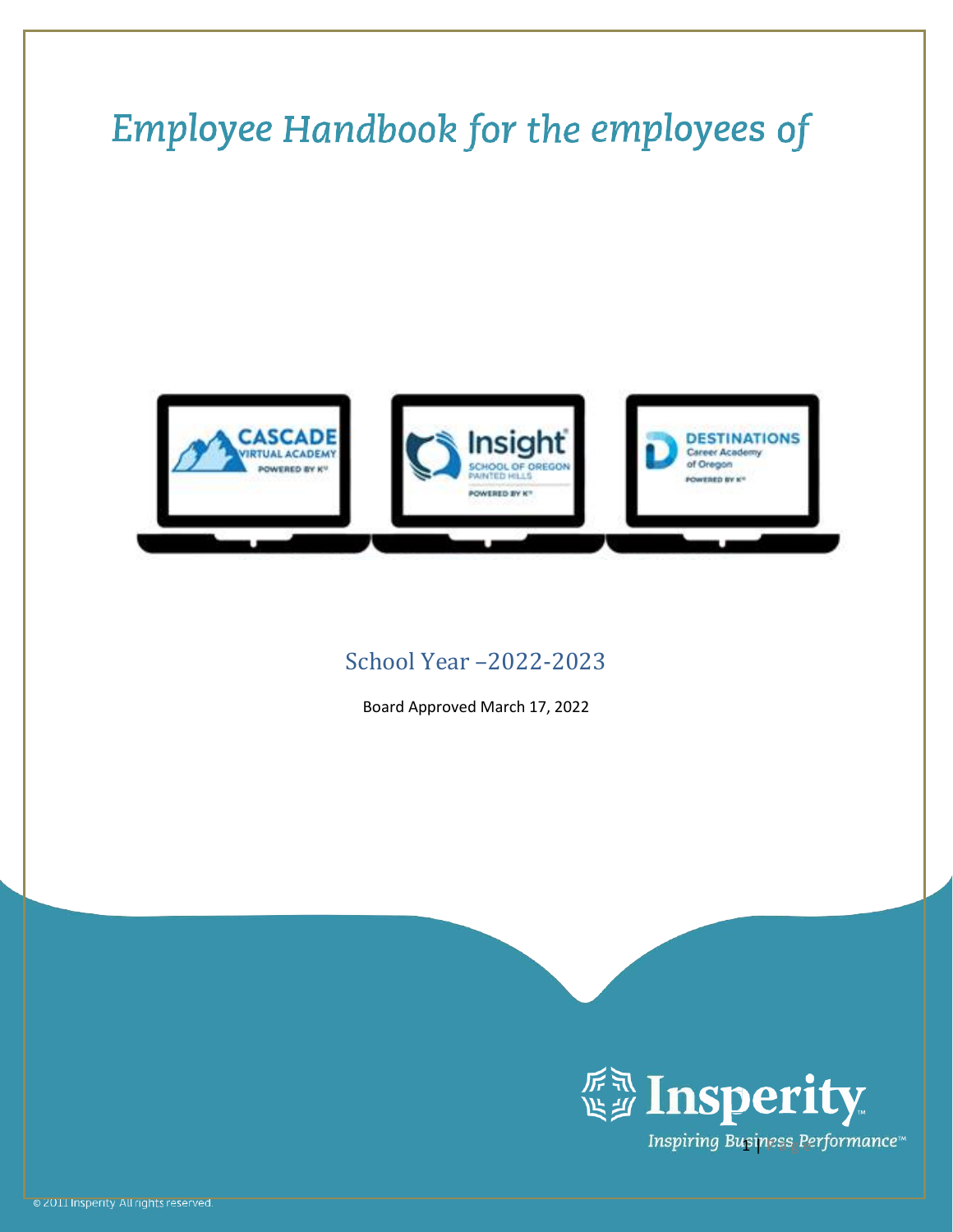# **Table of Contents**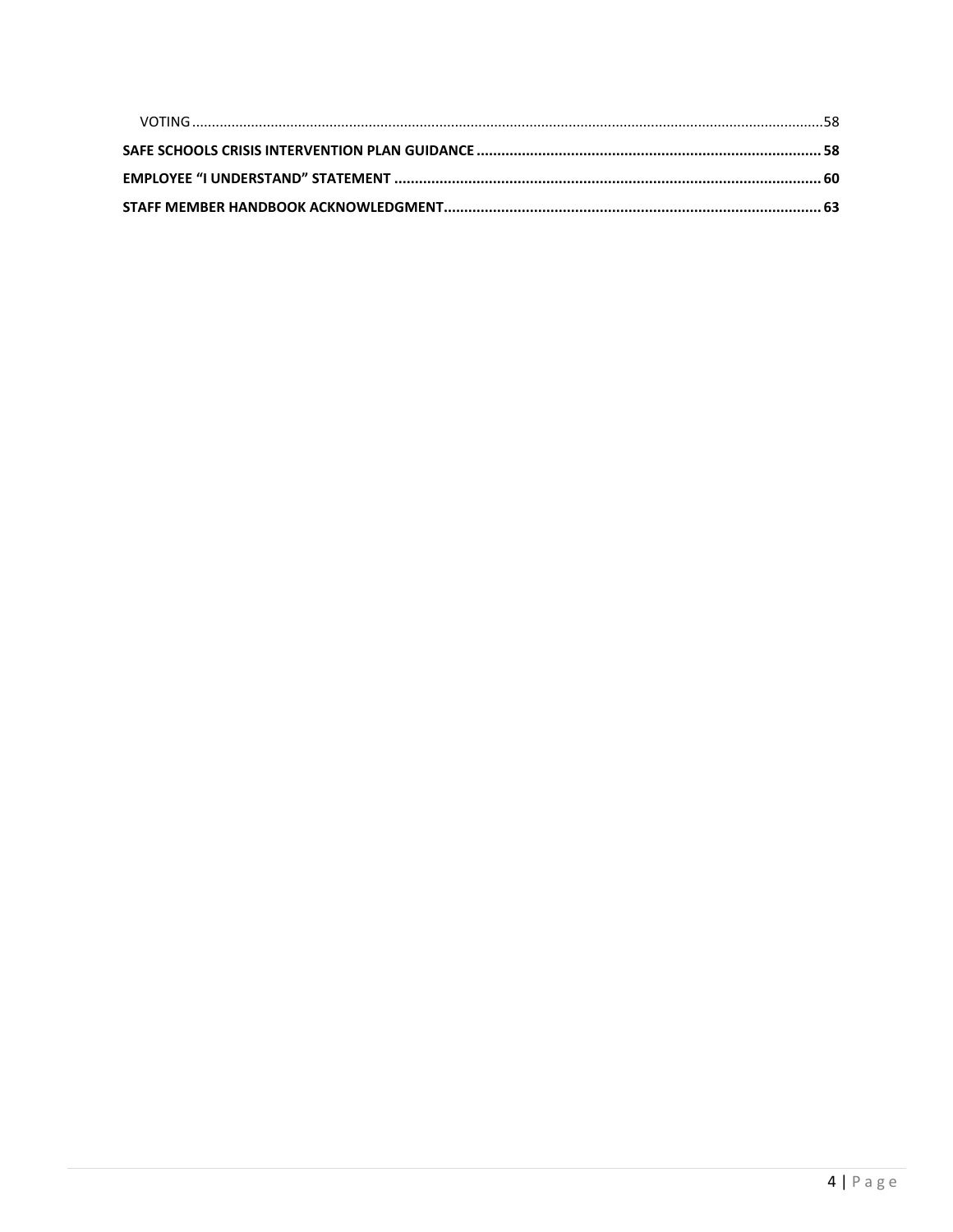# <span id="page-4-0"></span>WELCOME TO ONLINE OREGON SCHOOLS

Online Oregon Schools (OOS) (also known as Insight School of Oregon-Painted Hills as established by the ISOR-PH board) consists ofthree full-time online schools providing education for students' grades K through 12.

- Insight School of Oregon-Painted Hills (7-12)
- Destinations Career Academy of Oregon(9-12)
- Cascade Virtual Academy (K-12)

Students attending OOS come from all educational backgrounds and from all over the state. They also have many different reasons for choosing an online school to be the right fit for them.

OOS combines state-of-the-art online teaching techniques with highly qualified, Oregon certified teachers to create an environment where students feel engaged, empowered, and challenged.

Our goal isto make a significant impact in the students we serve. We expect you to treat every student as if they were your own and approach each day with enthusiasm and a positive attitude. Plan to respond to our constituents, students, parents and fellow staff in 24 hours, no exceptions, and no excuses. Together we can help every student reach their academic potential.

We hope you will find your employment at OOS a rewarding experience. We look forward to the opportunity of working together to create a successful school experience for our students and families.

# [School Directory](https://k12inc-my.sharepoint.com/:x:/r/personal/dhendrix_onlineoregon_org/Documents/1.%20OnlineOregon.org%20OneDrive%20Folder/1%20Staff/Contact%20Lists/School%20Staff%20Directory_.xlsx?d=w7f59c1dd96c443f4961bb565a5640269&csf=1&web=1&e=LWhcmb)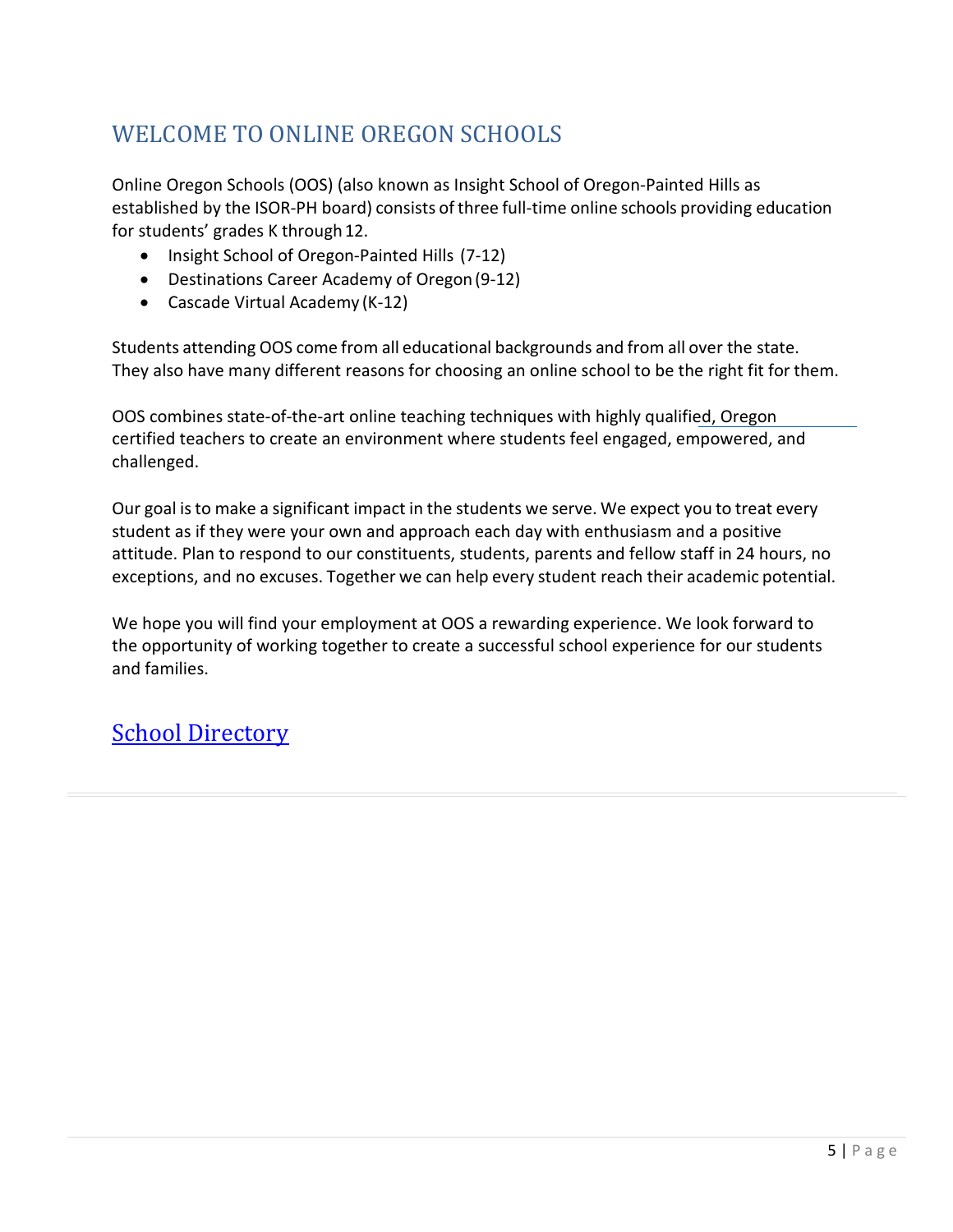# <span id="page-5-0"></span>INTRODUCTION

An interesting and challenging experience awaits you as an employee of OOS and Insperity (collectively "the Company"). We have written this handbook to answer some of the questions you may have concerning the policies of the Company. Please read it thoroughly and retain it for future reference. Should you have any questions regarding any policies, please ask the onsite supervisor or your Insperity human resource specialist for assistance.

In connection with your employment with OOS, Insperity handles the administrative responsibilities for human resources related issues such as payroll processing and benefits, and it supports OOS in many personnel issues, while OOS handles the day-to-day activities related to its core operation. You should have already signed an Employment Agreement outlining your employment relationship with Insperity. Questions relating to payroll, benefits or human resources issues should be directed to either the on-site supervisor or Insperity's payroll or human resource specialist.

#### <span id="page-5-1"></span>**DEFINITIONS**

- The term "employee" as used throughout this handbook means those employees both OOS and Insperity.
- The term "employment" as used throughout this handbook means your employment with ISOR-PH and Insperity.
- The term "Company" as used throughout this handbookmeans both OOS and Insperity.
- The term "client company" or OOS as used throughout this handbook means the separate business entity that enters into a contractual relationship with Insperity.
- The term "on-site supervisor" as used throughout this handbook means Insperity's designated contact at OOS. The on-site supervisor may, at his discretion, delegate responsibilities contained in these policies to other supervisory personnel.

This handbook is not a contract guaranteeing employment for any specific duration. Your employment with Insperity is at-will. Youremployment withOOS is also at-willunless a duly authorized employment agreement with OOS provides otherwise. An at-will employment relationship means that both you and the Company have the right to terminate your employment at any time. No supervisor, manager, or representative of the Company, other than the Executive Director or an Insperity president or vice president, hasthe authority to change your at-will status, enter into any agreement for employment for any specified period, or make any promises or commitments contrary to the foregoing.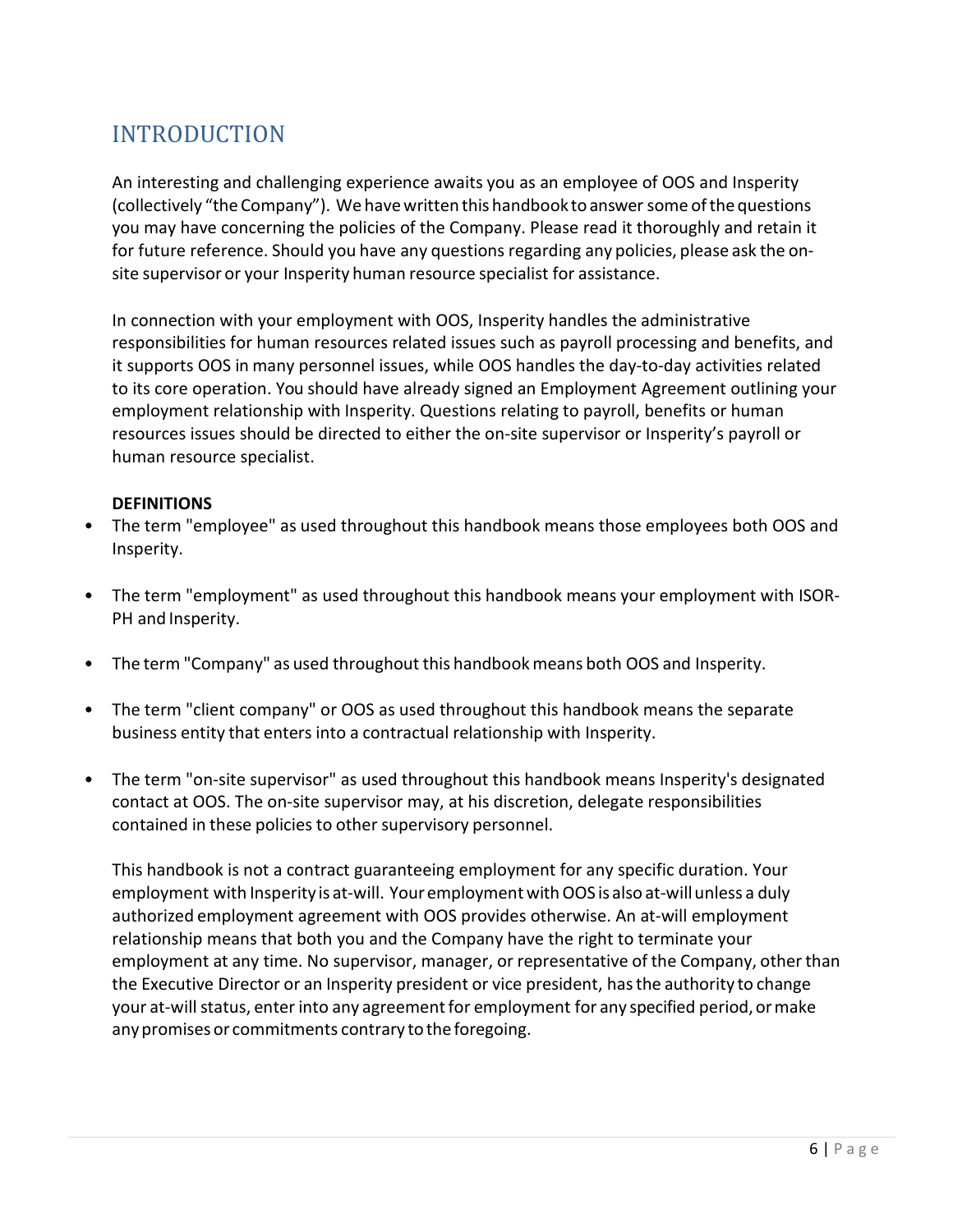OOS, however, maintains the ability to enter into employment agreements independent of Insperity. Such agreements are not duly authorized and enforceable unless they are in writing and signed by both you and the Executive Director of OOS. If you enter into a duly authorized employment agreement with OOS regarding any aspect of your employment, it is not binding on Insperity and does not alter the at-will nature of your employment with Insperity.

### <span id="page-6-0"></span>**NOTICE TO EMPLOYEES**

This Employee Handbook supersedes all previous Company handbooks and policies, other than the policy of at-will employment which may only be changed by a written document signed by either the Executive Director or an Insperity president or vice president of the Company. In addition, this handbook supersedes all prior management memoranda to the extent that such memorandum contradicts a subject or policy covered herein.

*This is a multi-state handbook. Please note that some policies found within the handbook are written to comply with Federal law guidelines. In the case where state laws differ from Federal laws, the more favorable law for employees will take precedence. For state- specific policies, please refer to the appropriate policy where noted.*

#### <span id="page-6-1"></span>**CHANGE IN POLICY**

The policies in this handbook are subject to change at the sole discretion of the Company. We will notify you of these changes by appropriate means. Changes will be effective on dates determined by the Company, and you may not rely on policiesthat have been superseded. No supervisor or manager has any authority to alter the foregoing.

If you are uncertain about any policy or procedure, please check with the on-site supervisor.

# <span id="page-6-2"></span>**INSPERITY ONLINE SERVICES**

Visit Insperity online to access training, secure personal information and work tools. Go to [http://portal.insperity.com](http://portal.insperity.com/) and click CREATE ACCOUNT. Follow the steps below to log in and begin using the Insperity Premier<sup>™</sup>:

Step 1: Enter your last name and date of birth

Step 2: Enter one of the following to identify yourself:

- Your Social Security Number
- Your Individual Taxpayer Identification
- Your Insperity ID (this can be found on your paystub)

Step 3: Enter a username and password of your choice. Then follow the remaining prompts to create the account.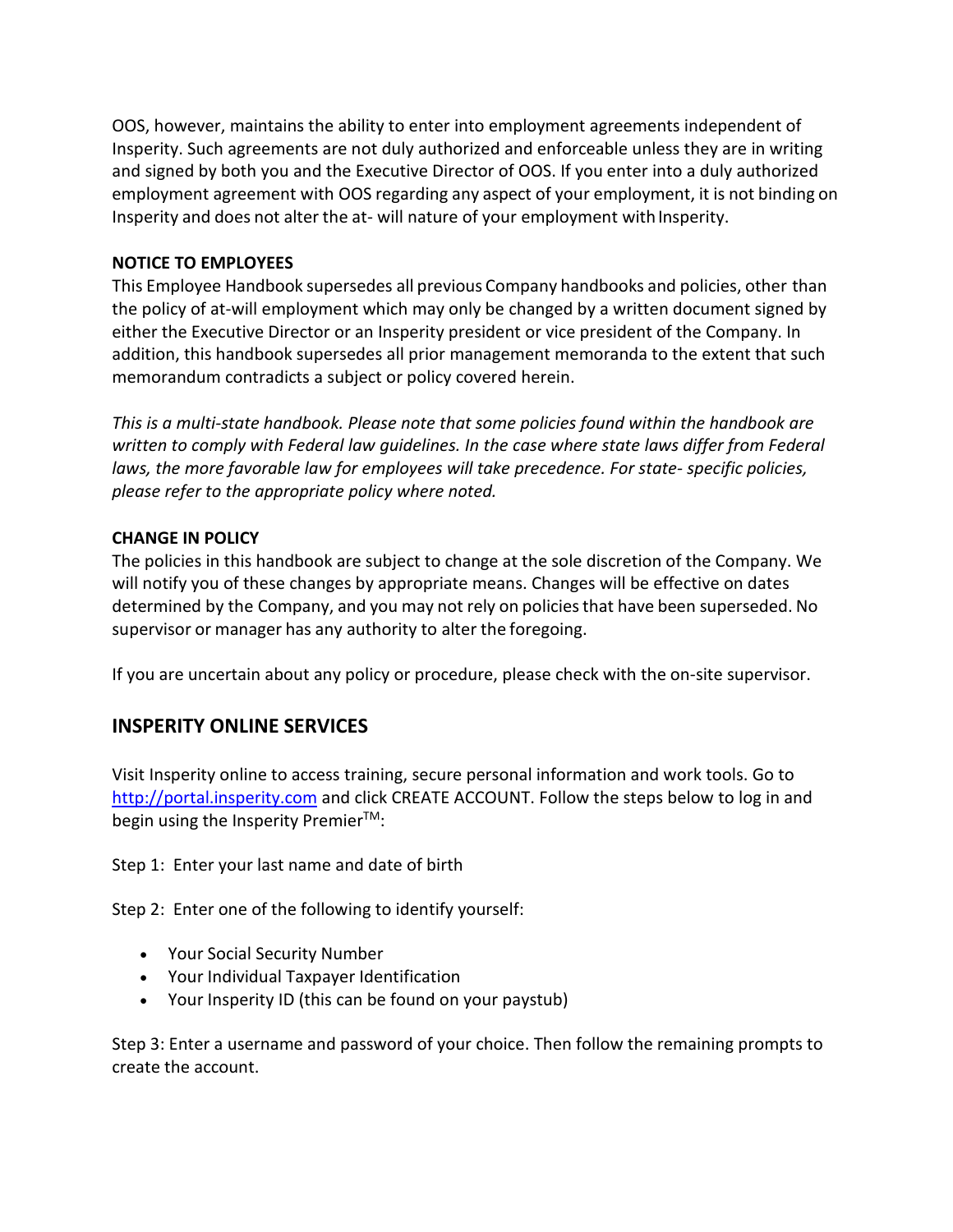Your personal information is accessible only to you through multiple layers of security and industry-standard data encryption. Since payroll information and other sensitive data are accessible through your account, it is important you do not share your username and password with others.

Contact Insperity's Contact Center toll free at 866-715-3552, Monday through Friday from 7:00 a.m. to 7:00 p.m. Central time for questions about the Insperity Premier™ and your Insperity benefits.

# <span id="page-7-0"></span>EMPLOYMENT POLICIES

This handbook is designed to answer many of your questions about the practices and policies of the Company. These policies apply to all areas of employment, including recruitment, hiring, training and development, promotion, transfer, termination, layoff, compensation benefits, social and recreational programs, and all other conditions and privileges of employment in accordance with applicable federal, state, and local laws. Also see the "I understand" Statement found in Appendix A of this manual.

Feel free to consult with your manager or Insperity human resource specialist for help concerning anything you do not understand.

### <span id="page-7-1"></span>**AT-WILL EMPLOYMENT**

Your employment with Insperity is at-will. Your employment with OOS is also at-will unless a duly authorized employment agreement with OOS provides otherwise. As an at-will employee, you have not entered into a contract regarding the duration of your employment, which means you are free to terminate your employment with the Company at any time, with or without reason. Likewise, the Company, in its discretion, has the right to terminate your employment, or discipline, transfer or demote you at any time, with or without reason, as long as not otherwise prohibited by law. As provided in the Handbook Acknowledgement, nothing in this handbook creates or is intended to create a promise or representation of continued employment. This handbook supersedes any and all prior handbooks, written documents (with the exception of duly authorized employment agreements) or oral or implied representationsthat might otherwise contradict the at-will nature of youremployment.

# <span id="page-7-2"></span>**EQUAL EMPLOYMENT OPPORTUNITY**

The Company provides equal employment opportunities to all employees and applicants without regard to race, color, religious creed, sex, national origin, ancestry, citizenship status, pregnancy, childbirth, physical disability, mental disability, age, military status or status as a Vietnam-era or special disabled veteran, marital status, registered domestic partner or civil union status, gender (including sex stereotyping and gender identity or expression), medical condition (including, but not limited to, cancer related or HIV/AIDS related), genetic information or sexual orientation in accordance with applicable federal, state and local laws. In addition, the Company complies with applicable state and local laws governing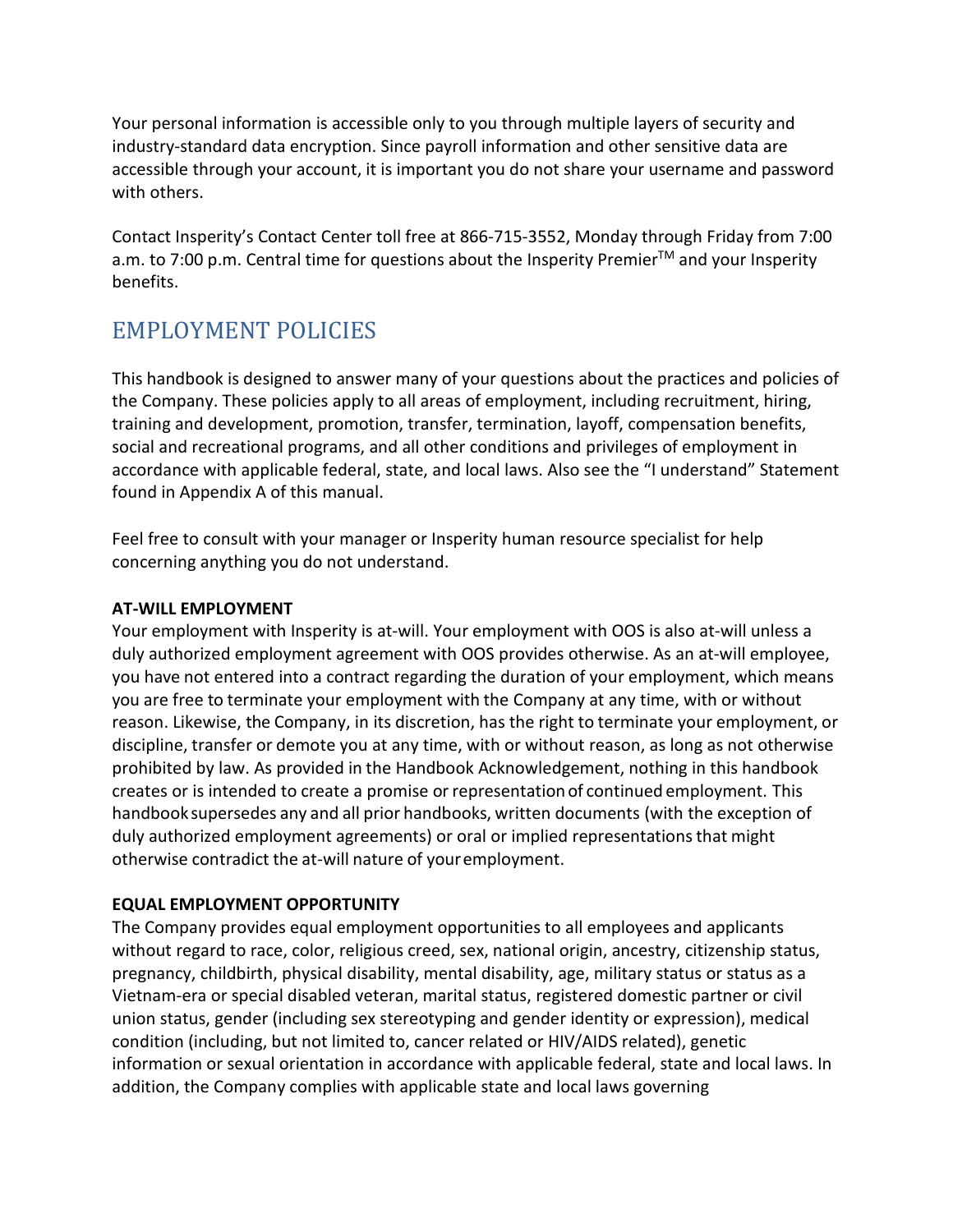nondiscrimination in employment in every location in which the Company has facilities. This policy appliesto all terms and conditions of employment, including, but not limited to, hiring, placement, promotion, termination, layoff, recall, transfer, leaves of absence, compensation and training.

# <span id="page-8-0"></span>**ACCOMMODATION OF DISABILITIES**

Online Oregon Schools is committed to making every reasonable effort to accommodate an employee's disability. A reasonable accommodation may be provided as long as the employee can perform the essential duties of the job, and it does not create an undue hardship for the company. A reasonable accommodation may include changes in the work environment or in the way a job is performed. Reasonable accommodations depend upon the employee's job duties and the specific facts and circumstances of each individual situation.

Under this policy, if you are pregnant and request a reasonable accommodation for the duration of, or any part of your pregnancy, Online Oregon Schools will explore ways of providing the reasonable accommodation including, but is not limited to, the following:

- More frequent or longer bathroom breaks;
- Breaks for increased water intake;
- Breaks for periodic rest;
- Seating;
- Assistance with manual labor;
- Light duty;
- Temporary transfer to a less strenuous or hazardous position;
- Acquisition or modification of equipment;
- Changing the employee's job duties;
- Changing the employee's work hours;
- Relocating the employee's work area; or
- Providing leave necessitated by pregnancy, childbirth, or medical or common conditions relating to pregnancy or childbirth.
- Private, non-bathroom space for expressing breast milk.

Accommodations depend upon the employee's job qualifications and the specific facts and circumstances of each individual situation.

Please inform your supervisor if you require an accommodation, so the company can have an interactive discussion with you. Your supervisor will work with you to determine if there is a need for an adjustment or change at work to accommodate your disability.

# <span id="page-8-1"></span>**CLASSIFICATIONS OF EMPLOYMENT**

For purposes of salary administration and eligibility for overtime payments and employment benefits, the Company classifies its employees asfollows: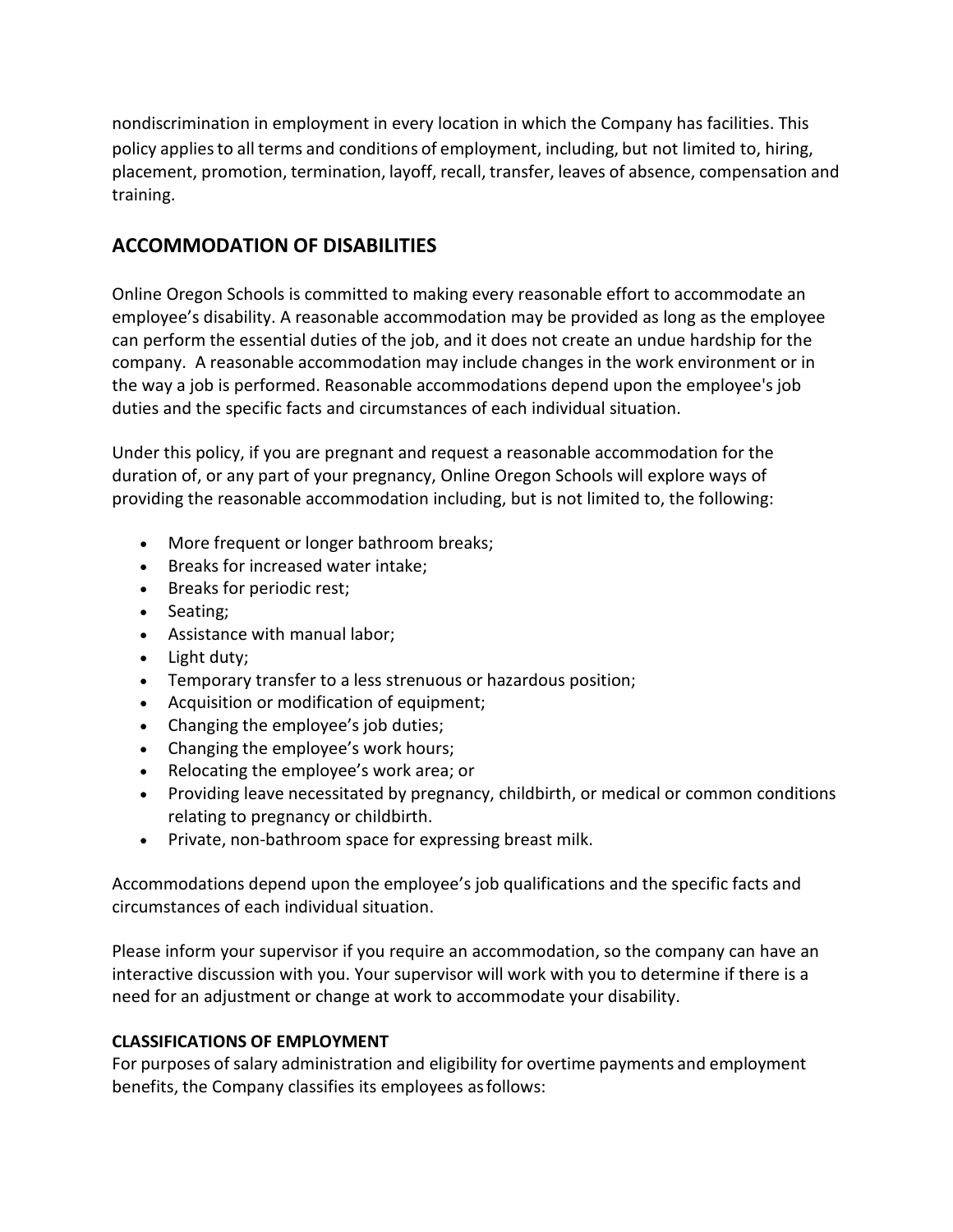*Full-time Regular Employees*-- Employees hired to work a normal, full-time workweek of thirty (30) hours or more on a regular basis. Such employees may be "exempt" or "nonexempt" as defined below.

*Part-time Regular Employees* -- Employees hired to work fewer than thirty (30) hours per week on a regular basis. Such employees may be "exempt" or "nonexempt" as defined below.

*Temporary Employees* -- Employees engaged to work full time or part time with the understanding that their employment will be terminated no later than upon completion of a specific project or assignment. A temporary employee may be offered, and may accept, a new temporary assignment and thus still retain temporary status. Such employees may be "exempt" or "nonexempt" as defined below. Individuals contracted from temporary employment agencies for specific assignments are considered employees of the respective agency and are not considered employees of the Company. Temporary agency employees are paid by the respective agency and should not be on the Company payroll.

**Nonexempt Employees E** Employees who are required to be paid at least minimum wage and overtime at the federal, state or local prescribed wage rate, whichever is higher. Nonexempt employees are required to complete and provide accurate records of their hoursworked.

*Exempt Employees*-- Employees who are not eligible for overtime and in some cases also not subject to minimum wage regulations, in accordance with applicable federal, state and local wage and hour laws. Executives, professional employees, outside sales representatives, certain computer professionals and some administrative employees are typically exempt

*Licensed Employees* – Employees who hold a specific license/credential per requirements for employment inposition.

*Classified Employees* – Management and office administrative employees employed on a 12 month calendar basis.

*Administrator –* Management employeesrequiring a license employed on a 12 month calendar basis*.*

#### <span id="page-9-0"></span>**NOTICE TO EMPLOYEES OF REASONABLE ASSURANCE OF CONTINUED EMPLOYMENT**

By May 30<sup>th</sup> of the current school year Administration will provide reasonable assurance of continued employment for the next school year to classified staff (includes all employees of a public school district except those for whom a teaching or administrative license is required as a basis for employment in a public school district).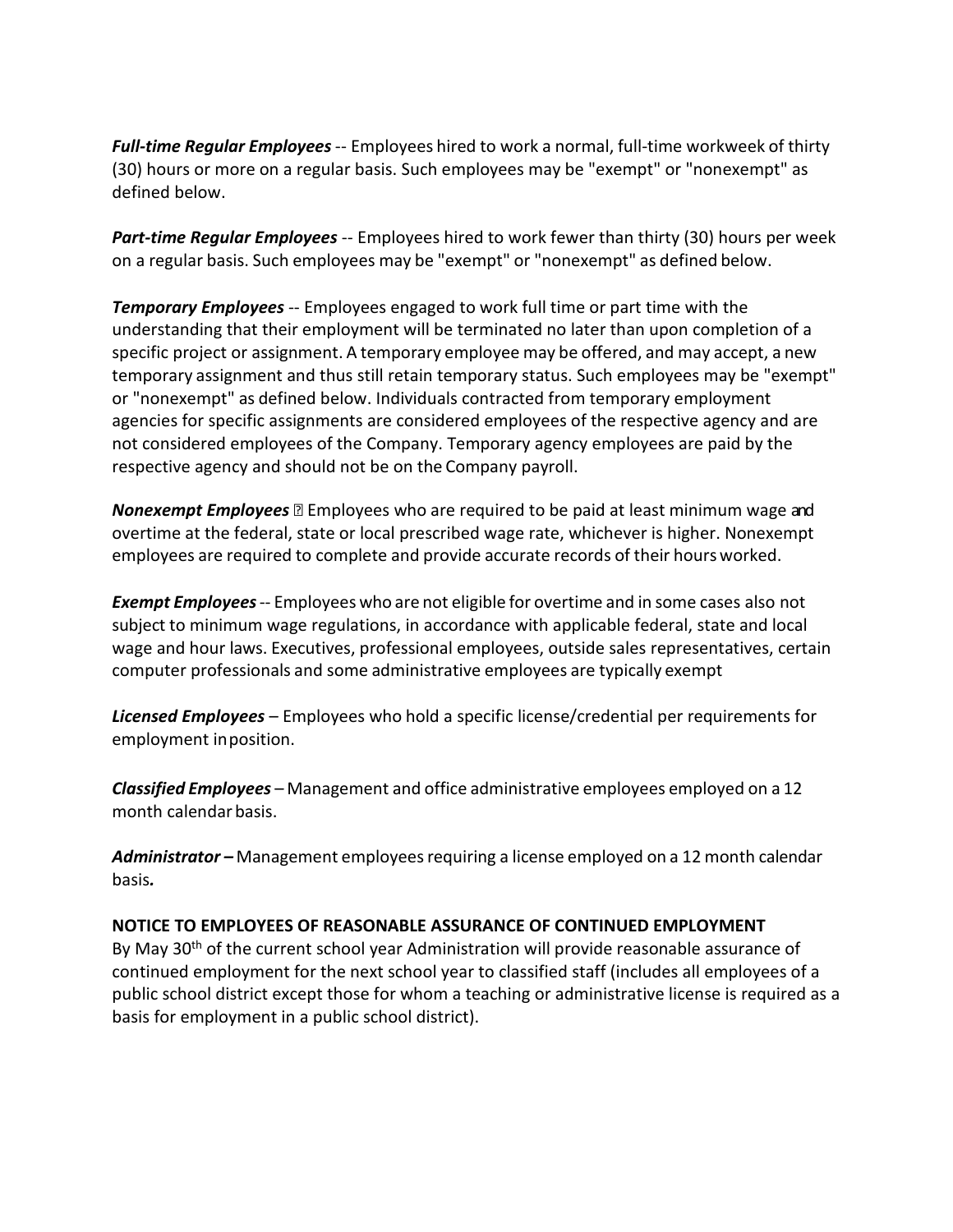# <span id="page-10-0"></span>**PERSONNEL FILES**

Online Oregon Schools and Insperity each maintain a personnel file on each employee. Contact your supervisor to request a review of your company personnel file or contact your Insperity payroll or human resource specialist to view your Insperity personnel file.

To ensure that your personnel file is up to date at all times, notify your supervisor or your payroll specialist of any changes in your name, telephone number, home address, withholding instructions, number of dependents, beneficiary designations, or the individuals to notify in case of an emergency. Additionally, complete and forward an Employee Change of Personal Information form to your Insperity payroll specialist or you may update your file through the Insperity Premier<sup>™</sup> at [http://portal.insperity.com.](http://portal.insperity.com/) Assistance may also be provided through the Insperity Contact Center at 866-715-3552, 7AM-7PM CT Monday-Friday.

# <span id="page-10-1"></span>**EMPLOYMENT REFERENCES**

Requests for employment verifications for current or former employees, should be directed to Insperity's Contact Center at 866-715-3552, option 5. Insperity will only release your last title and dates of employment, unless you have authorized in writing certain additional information to be provided.

#### <span id="page-10-2"></span>**EMPLOYMENT OF RELATIVES**

The Company permits the employment of qualified relatives of employees so long as such employment does not, in the opinion of the Company, create actual or perceived conflicts of interest. For purposes of this policy, "relative" is defined as a spouse, child, parent, sibling, grandparent, grandchild, aunt, uncle, first cousin, or corresponding in-law or "step" relation. The Company will exercise sound business judgment in the placement of related employees in accordance with the following guidelines:

- Individuals who are related by blood or marriage are permitted to work in the same Company facility provided no direct reporting or supervisory/management relationship exists. That is, no employee is permitted to work within the "chain of command" of a relative such that one relative's work responsibilities, salary, or career progress could be influenced by the otherrelative.
- No relatives are permitted to work in the same department or in any other positions in which the Company believes an inherent conflict of interest may exist.

This policy applies to all categories of employment at the Company, including regular, temporary and part-time classifications.

#### <span id="page-10-3"></span>**OUTSIDE EMPLOYMENT**

Employee shall not engage in other employment that will materially impair in any way Employee's ability to carry out his or her duties and responsibilities under this Agreement. The duties and responsibilities of Teachers working for the school are substantial and ensuring the School's students receive quality instruction is fundamental to the School's mission. Employee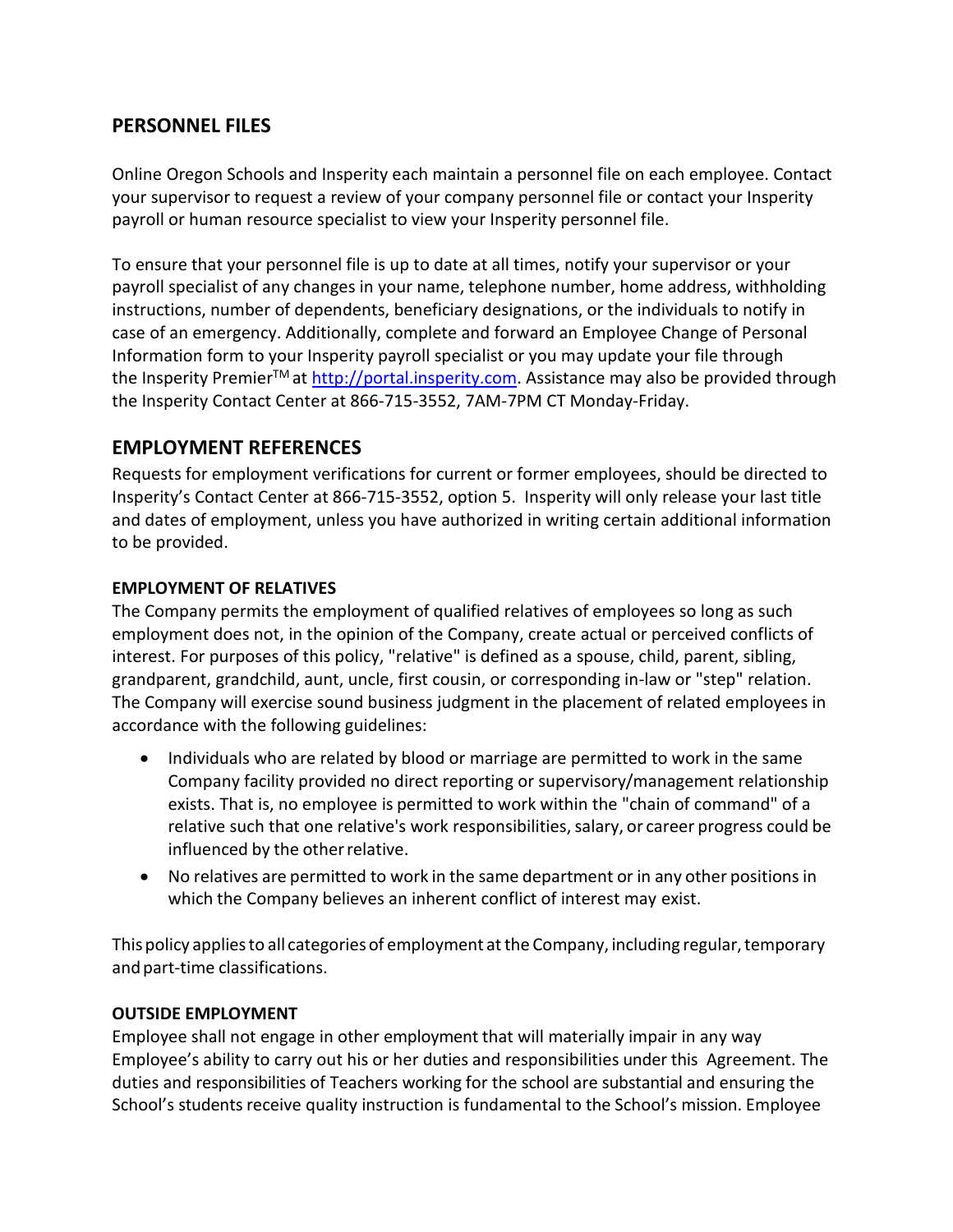acknowledges the substantial nature and importance of the School's students receiving quality instruction. In furtherance of this School objective, Employee agrees that it will seek prior approval from the Board before it engages in activities pursued outside the School which:

- (1) will result in an Employee regularly receiving monetary compensation for more than 1.5 FTE (the equivalent of 60 hours of work per week) from all his or her employers (including the School); or
- (2) involves the Employee engaging in a business which together with employment at the School often results in the Employee exceeding the equivalent of a 60- hour work week.

Employees wishing to seek prior approval should initiate the process by submitting a written request to the School Administrator which outlines the extent of work or employment activities in excess of a 60-hour work week Employee proposes to pursue. Any written request should also describe all specific mitigating factors that would help explain why -- given thefacts– that exceeding a 60-hour work week, or its equivalent would not impact the Employee/Teacher's delivery of quality instruction or ability to perform his or her other job duties. Once a written request is made, the School Administrator will confer with the Employee making therequest and then forward the request with a recommendation to the Board for decision.

#### <span id="page-11-0"></span>**TEACHER EVALUATION**

**Evaluation Policy:** Staff will be evaluated in accordance with the Board approved Professional Educator Evaluation System.

#### **Evaluators:**

Licensed administrators will perform all staff formal evaluations.

Licensed administrators may use feedback from members of the administrative team for informal evaluations

#### **Ethics:**

The administration will adhere to the following ethical guidelines.

**Consistency** – By adhering to the objective evaluation rubrics, we honor all staff and help to ensure that the process does provide meaningful feedback, improve instructional practice, lead to professional growth, and ultimately improve student learning. By using consistent data points, we help to ensure that the process is uniform. Evaluators who are concerned about a conflict of interest must work with Human Resources to have the employee'sevaluation assigned to another evaluator.

**Confidentiality –** As an administration team we do not discussthe specifics of an evaluation with anyone outside of the administrative team. Items of concern that need to be addressed are brought to the staff member in question and members of the administrative team to provide instruction and support. For situations requiring additional supervision beyond that of the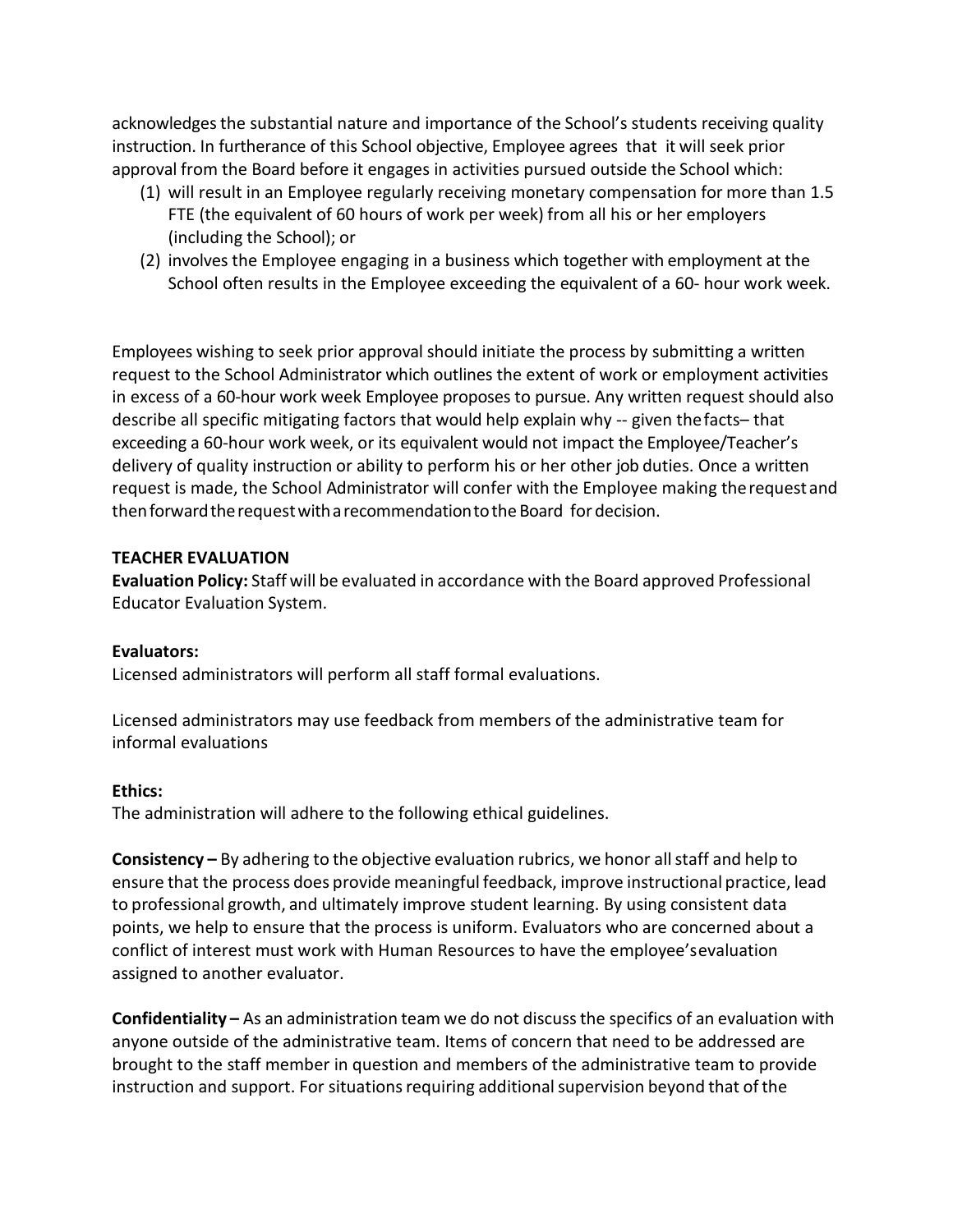administrative team, staff members will be referred to Human Resources for performance improvement support.

**Collaborative –** The process is a team approach between the person being evaluated and the evaluator. Employees are encouraged to provide any evidence to support the evaluation process. Evaluators should carefully review everything submitted and provide meaningful feedback. Goals are developed during the evaluation conference allowing the employee to take an active role in professional growth and goalsetting. Members of the administrative team will work directly with staff to help them meet their growth goals.

#### <span id="page-12-0"></span>**PERFORMANCE EVALUATIONS**

You will be evaluated with respect to the job that you are performing for the Company. As you demonstrate the ability to take on additional responsibilities, your talents will be utilized in the manner deemed most suitable to your demonstrated ability and the needs of the Company.

A written performance evaluation of each employee will be performed periodically. The evaluation will be conducted by your supervisor and will be reviewed with you. Any areas of specific achievement or need for improvement will be noted and discussed with you.

A positive performance review does not guarantee either an increase in compensation or continuing employment. Raises, if given, may be based on several factors, such as OOS performance and profitability, department or group performance and individual performance.

# <span id="page-12-1"></span>**SEPARATION FROM EMPLOYMENT**

An employee may be separated from employment either voluntarily or involuntarily by retirement, resignation, lack of work, termination, or reduction in enrollment.

#### **Exit Interviews**

Management may conduct an exit interview to discuss your reasons for leaving and any other impressions that you may have about OOS. During the exit interview, you can provide suggestions into areas for improvement for OOS and your specific position.

#### **Return of Company Property**

Any property issued to you by OOS, such as software, computer equipment, databases, files, pager, keys, parking passes or credit card must be returned at the time of your termination. All passcodes and passwords used for company equipment will be provided to your supervisor when returned. You will be responsible for any lost or damaged items.

#### <span id="page-12-2"></span>**MANDATORY VACCINATION POLICY**

OOS has a duty to provide and maintain a workplace that is safe and free from health hazards; OOS therefore, has implemented a vaccination policy that applies to all employees to protect against infectious diseases, which may be mitigated through vaccinations. This policy is intended to comply with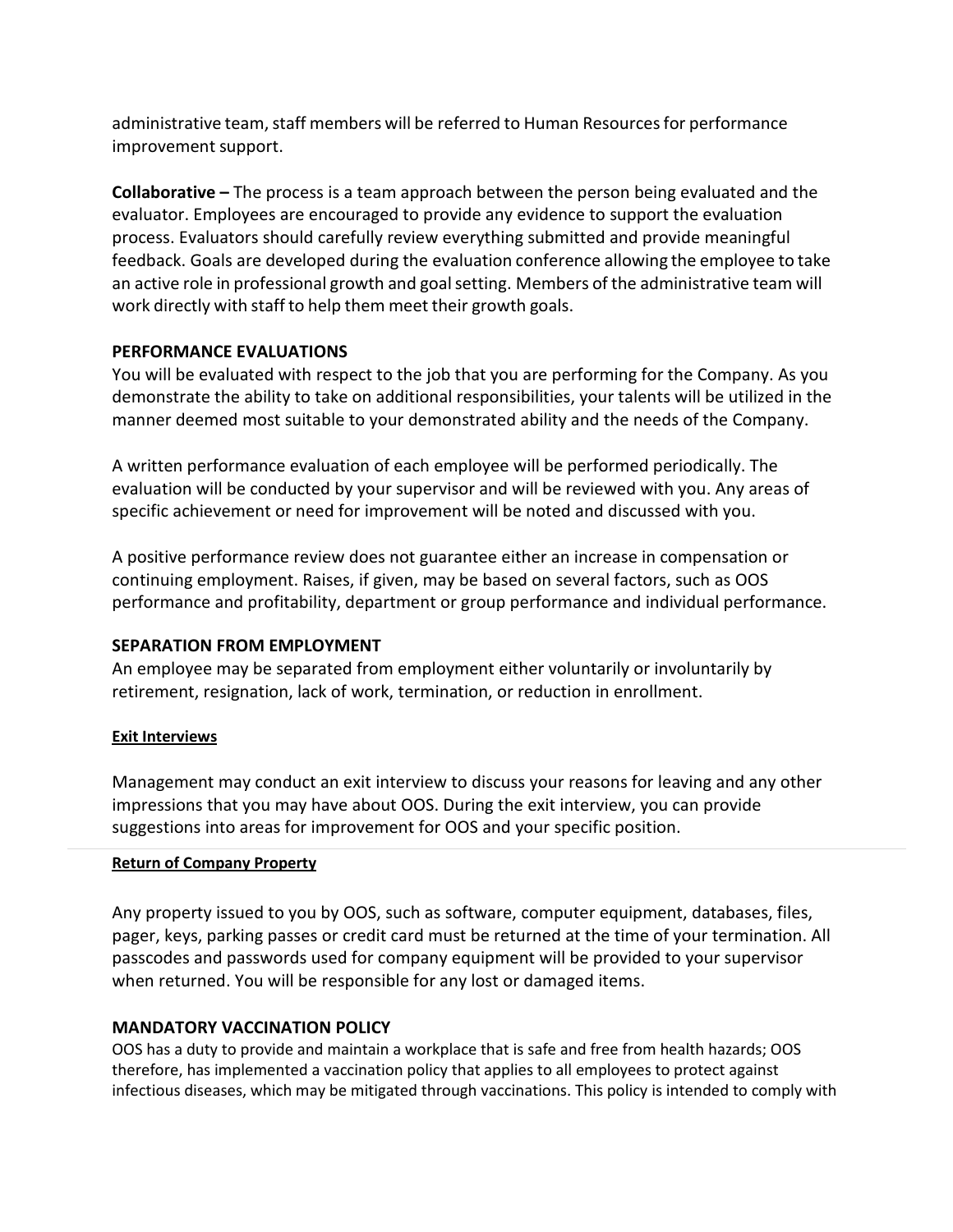all state and local laws and guidance provided by local health authorities and is subject to change to meet changes to state and local laws and future guidance from local health authorities.

Management will distribute a list of vaccines, dates and locations outlining when vaccines will be available and the deadline(s) for compliance.

Non-exempt employees will be required to get a vaccine during their regularly scheduled work shift. If vaccine dates/times do not coincide with your regular work shift, please inform your supervisor when you will be scheduling your vaccination. Employees will be paid for time taken to get vaccinated and mileage will be reimbursed, as applicable. OOS will pay for the cost of the vaccination. Before expiration of the corresponding deadline, all employees must either:

- establish that they have received the designated vaccine(s); or
- obtain an approved exemption as an accommodation.

Employees who have already received a vaccine will be required to present qualifying written documentation of immunization from the location administering the vaccination or from an authorized health care provider, as permitted under applicable state and local laws.

#### *Requests for Exemptions as Accommodations*

For employees who require an exemption to the vaccine due to a qualifying medical condition, (including pregnancy or a nursing mother), or who object to being vaccinated on the basis of sincerely held religious belief(s) and practice(s), OOS will engage in an interactive process to determine if a reasonable accommodation can be provided. OOS will not provide an accommodation if it creates an undue hardship to the company or poses a direct threat to the health or safety of others in the workplace and/or to the employee requesting accommodation.

To request an accommodation for one of the reasons listed above, please notify your Executive Director. Once your request is received, the Executive Director will engage in the interactive process to identify a possible accommodation. OOS prohibits retaliation towards any employee for requesting an exemption from a vaccine.

Employees who request an accommodation under this policy may be placed on a temporary paid leave pending a review and determination of the request.

Compliance with this policy is a condition of employment at OOS. Employees who refuse to comply by either receiving a vaccine or an approved accommodation in alignment with the section above, will be deemed to have voluntarily resigned their position.

#### *Confidentiality of Medical and Religious Information*

OOS treats any medical information as a confidential medical record and all reasonable precautions will be taken to prevent inappropriate disclosure of medical and religious information according to applicable laws.

# <span id="page-13-0"></span>EMPLOYEE CONDUCT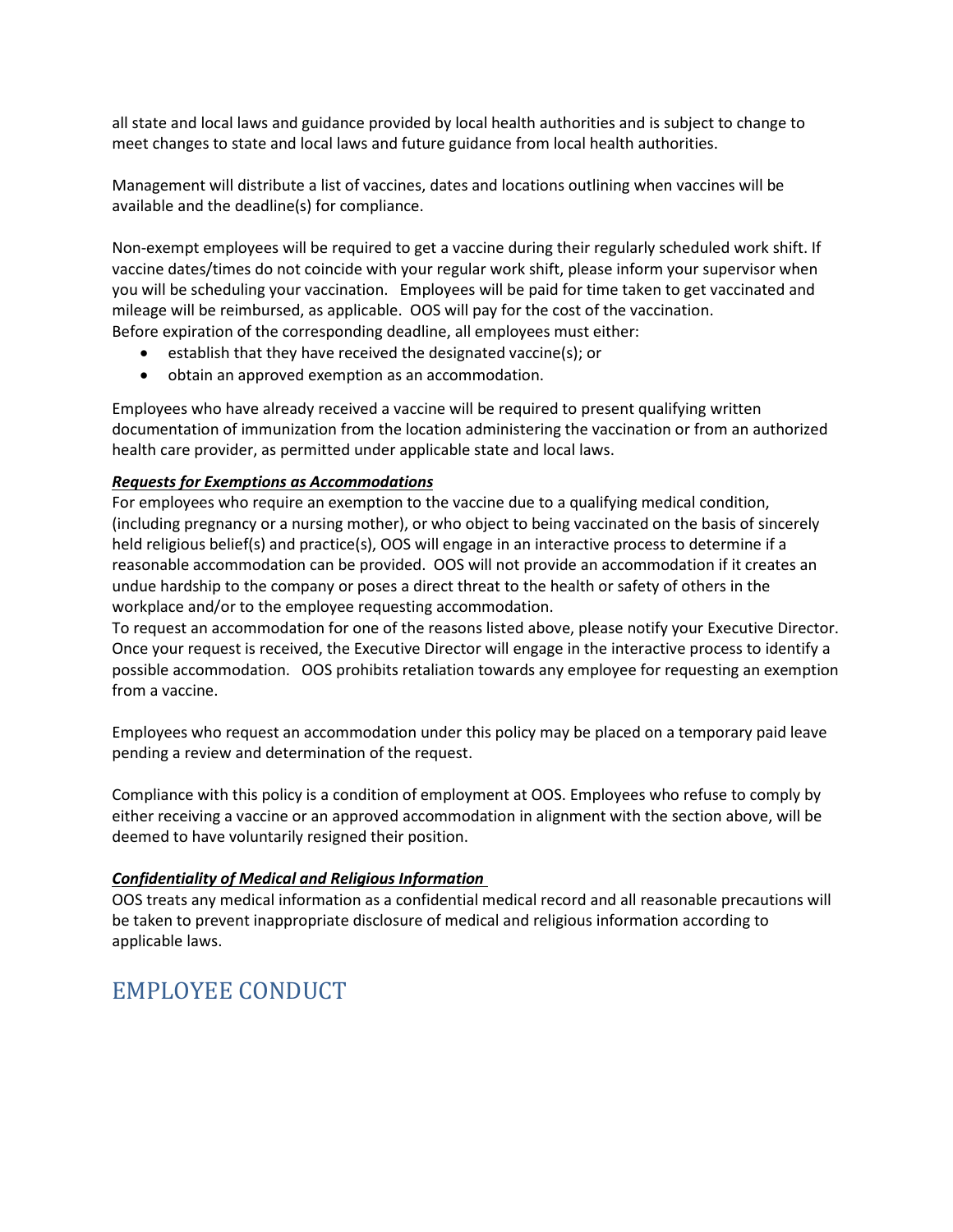# <span id="page-14-0"></span>**ANTI-HARASSMENT**

Online Oregon Schools and Insperity are committed to a work environment in which all individuals are treated with respect and dignity and are free from all forms of harassment and discrimination. Any form of harassment, even when not unlawful or directed at a protected category, is prohibited, and will not be tolerated. All employees, including supervisors, coworkers, vendors, contractors, customers or other third parties, are expected to adhere to this policy.

Reported or suspected occurrences of harassment or discrimination will be promptly and thoroughly investigated. Following an investigation, Online Oregon Schools and Insperity will promptly take any necessary and appropriate disciplinary action.

Online Oregon Schools and Insperity will not permit or condone any acts of retaliation against anyone who files or cooperates in the investigation of harassment or discrimination complaints.

- 1. The term "harassment" includes harassment based on any category protected by federal, state or local law, which may include, but is not limited to, unwelcome slurs, jokes, or verbal, graphic or physical conduct relating to an individual's race, color, religious creed, sex, national origin, ancestry, citizenship status, pregnancy, childbirth, physical disability, mental and/or intellectual disability, age, military status or status as a Vietnam-era or special disabled veteran, marital status, registered domestic partner or civil union status, familial status, gender (including sex stereotyping and gender identity or expression), medical condition (including, but not limited to, cancer related or HIV/AIDS related), genetic information, or sexual orientation.
- 2. Sexual harassment consists of unwelcome sexual advances, requests for sexual favors, or other verbal or physical conduct of a sexual nature where:
	- a. Submission to such conduct is an explicit or implicit term or condition of employment;
	- b. Employment decisions are based on an employee's submission to or rejection of such conduct; or
	- c. Such conduct unreasonably interferes with an individual's work performance or creates an intimidating, hostile or offensive working environment.

# *Complaint Procedure*

Online Oregon Schools and Insperity provide you with a convenient and reliable method for reporting incidents of alleged harassment, including sexual harassment, and discrimination. Any employee who feels harassed or discriminated against is encouraged to immediately inform the alleged offender that the behavior is unwelcome. In many instances, the person is unaware his or her conduct is offensive and this action alone may often resolve the problem. If the informal discussion with the alleged offender is unsuccessful in remedying the problem, or if you do not feel comfortable with such an approach, you should immediately report the conduct to your immediate supervisor, manager or company owner and the Insperity Anti-Harassment Hotline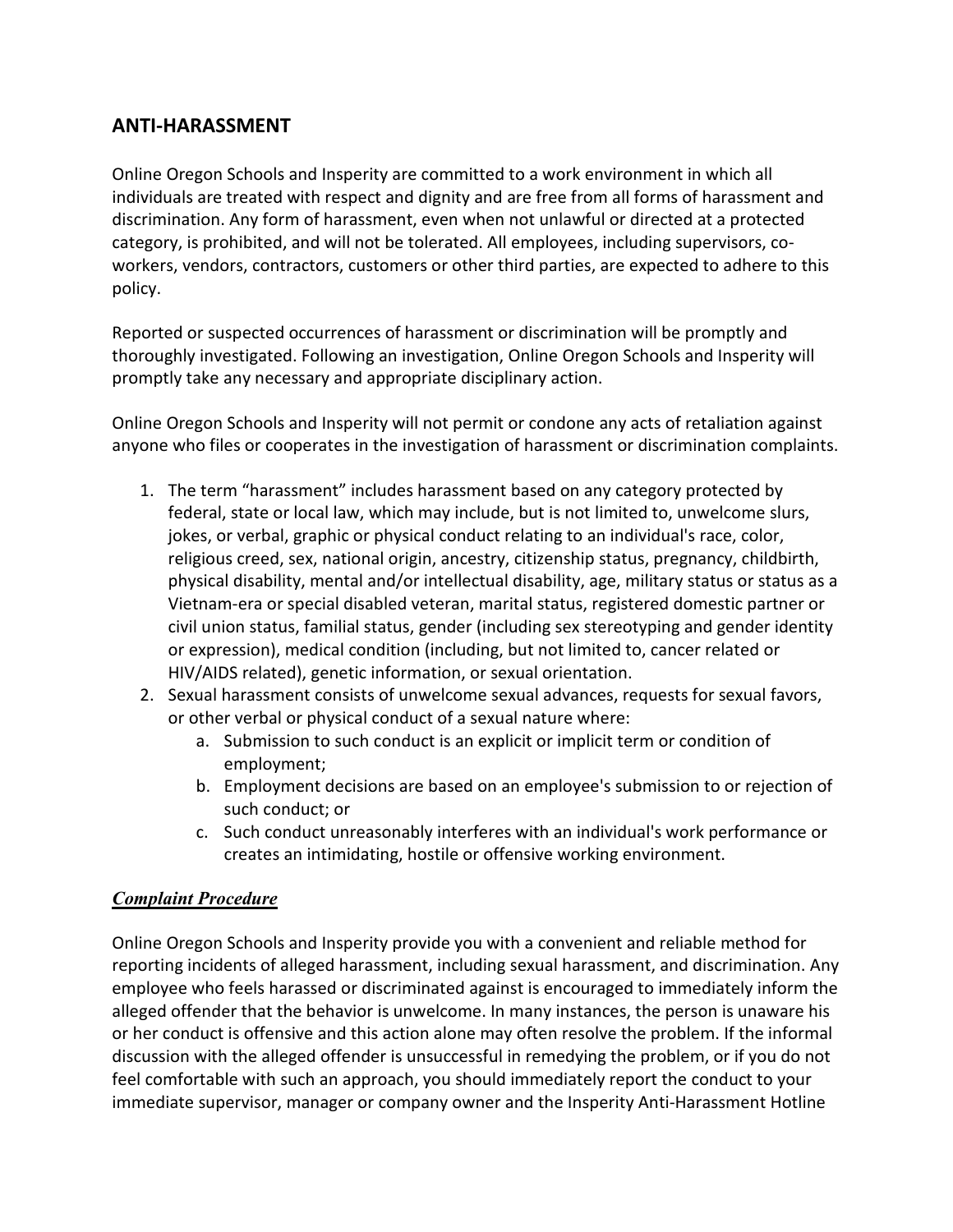number at 844-677-3030<sup>8</sup>. We cannot resolve a harassment or discrimination problem unless we know about it. Therefore, it is your responsibility to bring those kinds of problems to our attention so we can take the necessary steps to correct any problems. The report should include all facts available to you regarding the alleged harassment, sexual harassment, or discrimination.

When you call the Insperity Anti-Harassment Hotline, please be sure to leave your name, Insperity employee identification number or the last four digits of your social security number, and the name of the client company for which you work. If you wish to make an anonymous complaint, you may do so. However, the scope of our investigation may be limited based on the information you provide.

# *Confidentiality*

All reports of alleged harassment, sexual harassment, or discrimination will be treated seriously. Confidentiality will be maintained to the extent possible. However, to conduct a thorough investigation, certain information may need to be disclosed to other individuals, including the alleged offender. Consequently, absolute confidentiality cannot be promised and cannot be guaranteed.

# *Investigative Procedure*

Once a complaint of alleged harassment, sexual harassment, or discrimination is received, we will begin a prompt and thorough investigation. The investigation may include interviews with all involved employees, including the alleged harasser, and any employees who are aware of facts or incidents alleged to have occurred.

Following an investigation, Online Oregon Schools and Insperity will promptly take any necessary and appropriate disciplinary action. Disciplinary action will be taken if the investigation reveals that an employee has acted in a manner that is not in alignment with the goals of this policy. Online Oregon Schools and Insperity may address any workplace issue discovered during an investigation. This may include some or all the following steps:

- 1. Restore any lost terms, conditions, or benefits of employment to the complaining employee.
- 2. Discipline the alleged harasser. This discipline may include written disciplinary warnings, transfer, demotion, suspension and/or termination of employment.

If the alleged harassment, sexual harassment, or discrimination is from a vendor, contractor, customer or other third party, Online Oregon Schools and Insperity will take appropriate action to stop the conduct.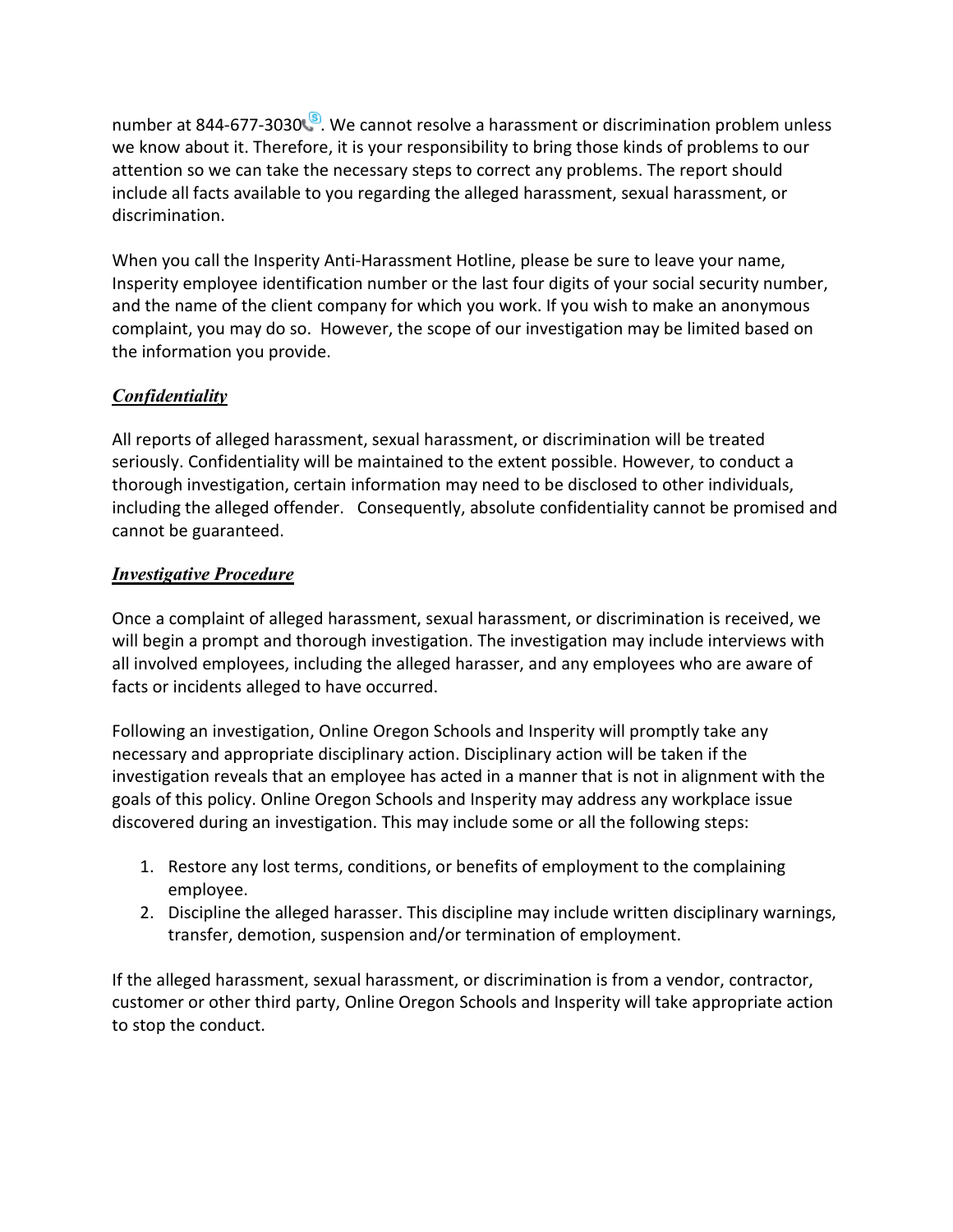If you have made a complaint but feel that the action taken in response has not remedied the situation, you should make an additional complaint following the complaint procedure outlined in this policy.

# *Duties of Employees and Supervisors*

All employees of the company, both management and non-management, are responsible for assuring that a workplace free of harassment, sexual harassment, and discrimination is maintained. Any employee may file a complaint regarding incidents experienced personally or incidents observed in the workplace. The company strives to maintain a pleasant work environment where all employees are able to effectively perform their work without interference of any type and requests the assistance of all employees in this effort.

All managers and supervisors are responsible for doing all they can to prevent and discourage harassment, sexual harassment, and discrimination from occurring. If a complaint of harassment, sexual harassment or discrimination is raised, the individual to whom the complaint is made (i.e., supervisor, manager, company owner) should act promptly to notify the Insperity Anti-Harassment hotline number so an investigation may promptly proceed. The company and Insperity may discipline any managers or supervisors who fail to follow this policy, which discipline, may include termination.

# <span id="page-16-0"></span>**GUIDELINES FOR APPROPRIATE CONDUCT**

As a team member, employees are expected to accept certain responsibilities, follow acceptable principles in matters of conduct, and always exhibit a high degree of integrity. This not only involves sincere respect for the rights and feelings of others, but also demands that employees refrain from any behavior that might be harmful to themselves, co-workers, the Company, or that might be viewed unfavorably by current or potential customers or by the public at large Employee conduct reflects on the Company. Employees are, consequently,encouraged to observe the highest standards of professionalism at all times.

Types of behavior and conduct that the Company considers inappropriate include, but are not limited to, the following:

- Falsifying employment or other Companyrecords;
- Violating the Company's Anti-Harassment Policy;
- Violating state, federal or local laws and regulations;
- Violating security or safety rules or failing to observe safety rules or the Company safety practices; failing to wear required safety equipment; tampering with the Company's equipment or safety equipment;
- Soliciting gratuities from families or vendors;
- Exhibiting excessive or unexcused absenteeism or tardiness;
- Possessing firearms, weapons or explosives on Company property without authorization, in violation of Company policy or while on duty;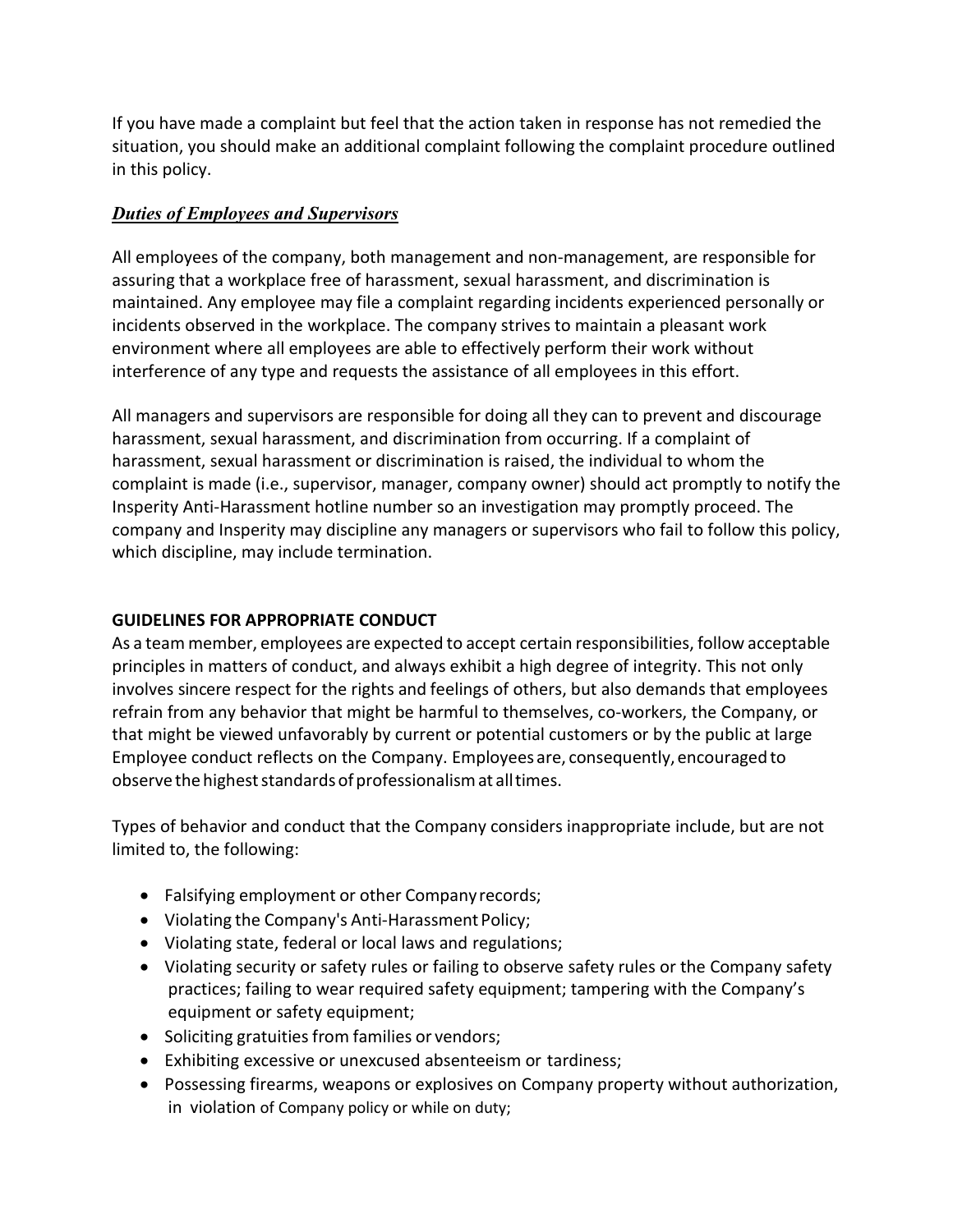- Using Company property and supplies, particularly for personal purposes in an excessive, unnecessary or unauthorizedway;
- Engaging in criminal conduct or acts of violence, or making threats of violence toward anyone on Company premises or when representing the Company; fighting, or provoking a fight on Company property, or negligent damage of property;
- Reporting to work under the influence of drugs or alcohol, and/or illegally manufacturing, possessing, using, selling, distributing or transporting drugs;
- Committing theft or unauthorized possession of Company property or the property of fellow employees; possessing or removing any Company property, including documents, from the premises without prior permission from management; using Company equipment or property for personal reasons without proper authorization; using Company equipment for profit;
- Giving confidential or proprietary Company information to competitors or other organizations, or to unauthorized Company employees; working for a competing business while an employee of the Company; breaching confidentiality of personnel information;
- Using obscene, abusive or threatening language orgestures;
- Acting in an insubordinate manner;
- Spreading malicious gossip and/or rumors; engaging in behavior which creates discord and lack of harmony; interfering with another employee on the job; restricting work output or encouraging others to do the same;
- Sleeping or loitering during working hours;
- Soliciting, selling, or collecting funds for any purpose while on working time (not including meals and authorized breaks). Employees who are not on working time shall not interfere with the work of employees who are on working time.
- Posting, removing or altering notices on any bulletin board on Company property without the permission of an officer of the Company or in violation of procedures related to same;
- Smoking in restricted areas or at non-designated times, in accordance with Company policy.

Should an employee's performance, work habits, overall attitude, conduct, or demeanor become unsatisfactory based on violations either of the above or of any other Company policies, rules, or regulations, the employee will be subject to disciplinary action, up to and including termination. Before or during imposition of any discipline, employees may be given an opportunity to relate their version of the incident or problem at issue and provide any explanation or justification they consider relevant.

Where appropriate and as circumstances may dictate, supervisors will follow a process of progressive employee discipline. Examples of employee discipline include:

**VERBAL COUNSELING** - A "verbal counseling" is a verbal communication to an employee that his/her conduct is unacceptable, and that repeated or continued failure to conform conduct or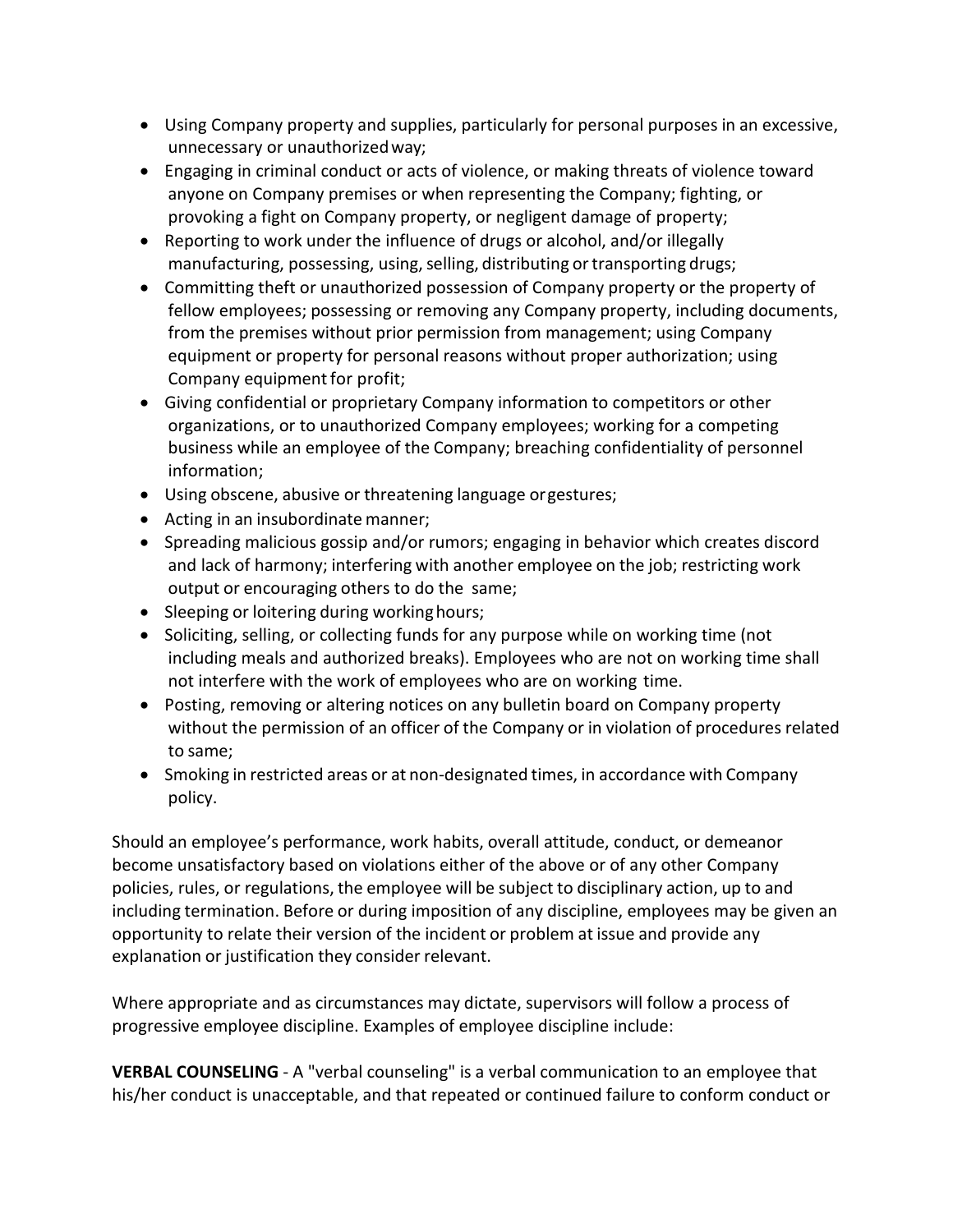performance to the Company standards will result in more severe disciplinary action. A record of the notice of the verbal counseling may be made and retained in the employee's personnel file.

**WRITTEN COUNSELING** - A "written counseling" describes the unacceptable conduct or performance of the employee and specifies needed changes or improvements. A copy of the written counseling generally will be retained in the employee's personnel file.

**SUSPENSION** - Suspension of the employee's employment may, at the sole discretion of the Company, be used prior to termination. The length of the suspension will vary based upon such factors as the severity of the offense, the employee's performance, and the employee's disciplinary record. An employee may be suspended for repeated instances of minor misconduct, failure to conform his/her conduct or performance to the standards of his/her position, or for a single serious offense. A record of the suspension generally will be retained in the employee's personnel file.

**TERMINATION** - If an employee fails to conform his/her conduct or performance to the standards required by the Company, the Company may, in its sole discretion, terminate the employee's employment.

Notwithstanding the potentialforlesssevere disciplinebeforetermination,the Company reserves the right to administer discipline in such a manner as it deems appropriate to the circumstances, and may, in its sole discretion, terminate an employee without prior discipline or without following a particular order of discipline.

# <span id="page-18-0"></span>**RETALIATION**

Online Oregon Schools prohibits retaliation in the workplace. All employees should feel secure when reporting, in good faith, claims to management for workplace harassment, discrimination, bullying or unethical actions or behaviors. Employees have a responsibility to report harmful and unethical behavior and conduct. Likewise, Online Oregon Schools has a duty to keep the workplace a safe environment for all employees.

Upon receipt of receiving a complaint or allegation of inappropriate behavior or conduct, a member of management or will take prompt action to investigate the claim, which includes interviewing employees who are aware of facts or alleged incident, interviewing the employee named in the alleged claim, and any necessary follow up.

During this process, all information will be kept as confidential as possible; however, full confidentiality cannot be guaranteed.

Retaliation towards an employee who reports a claim or participates in an investigation is against the law and will not be tolerated. Reported and verified retaliation will lead to disciplinary action up to and including termination of employment.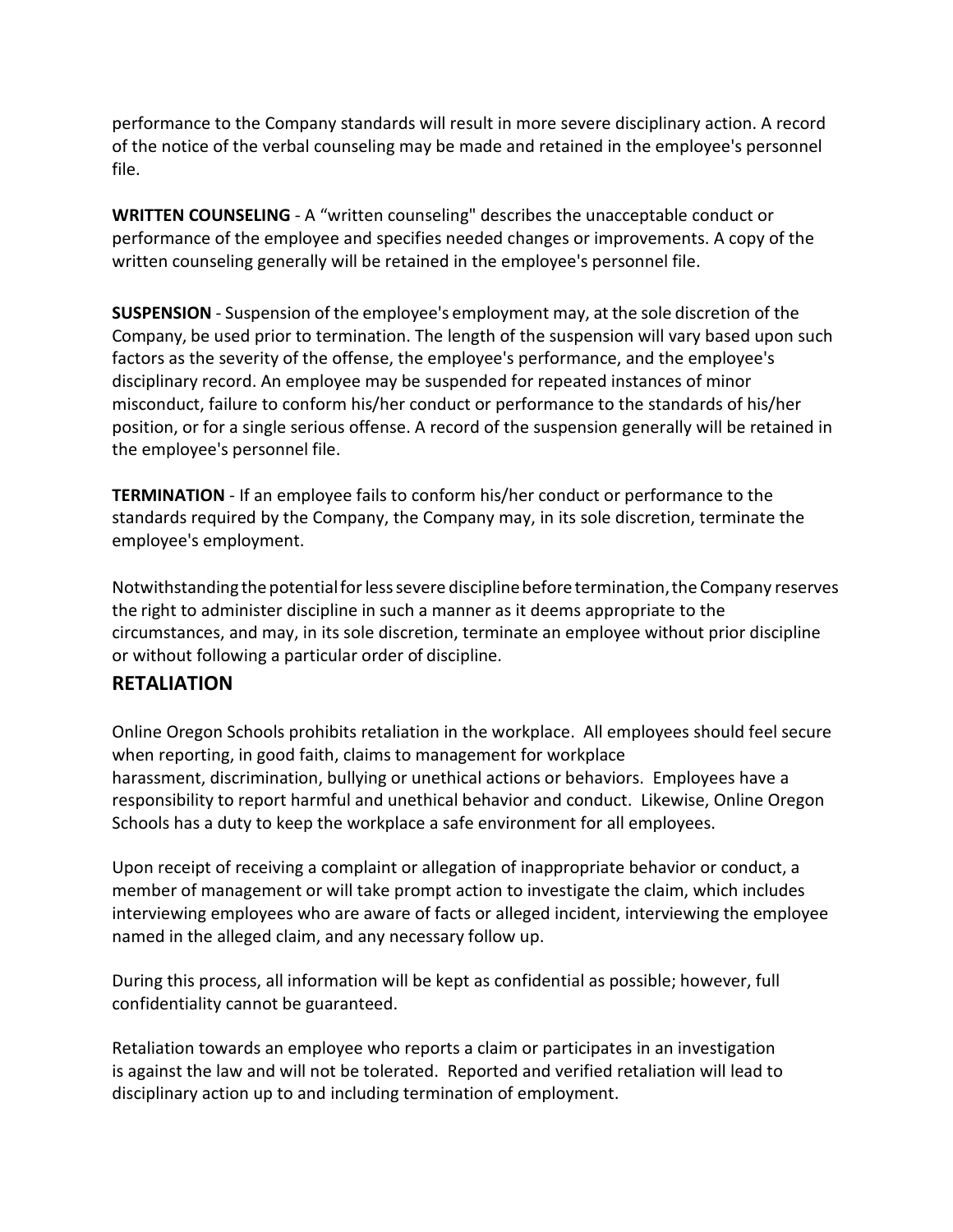#### <span id="page-19-0"></span>**VIOLENCE IN THE WORKPLACE**

It is the intent of the Company to provide a safe workplace for employees and to provide a comfortable and secure atmosphere for customers and others with whom we do business. The Company has zero tolerance for violent acts or threats of violence.

The Company expects all employees to conduct themselves in a non-threatening, non-abusive manner at all times. No direct, conditional, or veiled threat of harm to any employee or company property will be considered acceptable behavior. Acts of violence or intimidation of others will not be tolerated. Any employee who commits or threatens to commit a violent act against any person while on Company premises will be subject to immediate discharge. If an employee, while engaged in Company business off the premises, commits or threatens to commit a violent act, that employee will be subject to immediate discharge.

Examples of workplace violence include, but are not limited to, the following:

- All threats or acts of violence occurring on Company premises, regardless of the relationship between the Company and the parties involved.
- All threats or acts of violence occurring off the Company's premises involving someone who is acting in the capacity of a representative of theCompany.

Specific examples of conduct that may be considered threats or acts of violence include, but are not limited to, the following:

- Hitting or shoving anindividual.
- Threatening an individual or his/her family, friends, associates, or property with harm.
- Intentional destruction or threatening to destroy Company property.
- Making harassing or threatening phonecalls.
- Harassing surveillance or stalking (following or watching someone).
- Unauthorized possession or inappropriate use of firearms orweapons.

Employees within the Company share the responsibility in identifying and alleviating threatening or violent behavior. Any employee who is subjected to or threatened with violence, or who is aware of another individual who has been subjected to or threatened with violence, should immediately report this information to his/her supervisor or a member of management or Insperity. Employees must assume that any threat is serious. If you as an individual feel threatened and need protection, do not hesitate to report the situation to a supervisor. Any threat reported to a supervisor should be brought to the attention of management and Insperity. Human Resources/Insperity will carefully investigate all reports, and employee confidentiality will be maintained to the fullest extent possible.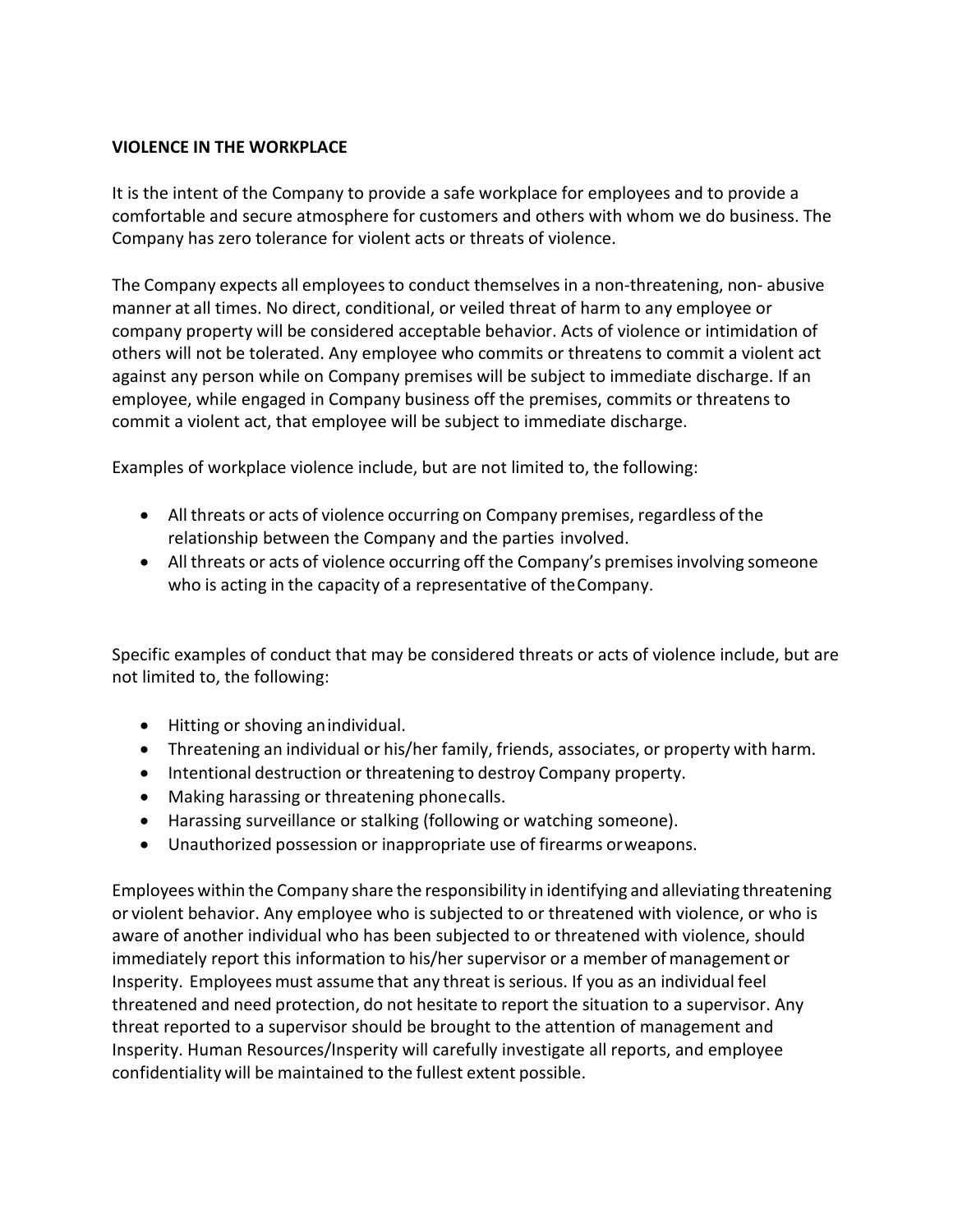The Company's prohibition against threats and acts of violence applies to all persons involved in the Company's operation, including, but not limited to, personnel, contract and temporary workers, and anyone else on Company property. Violations of this policy by any individual on Company property will lead to disciplinary action, up to and including termination and/or legal action as appropriate.

# <span id="page-20-0"></span>**HARASSMENT, INTIMIDATION OR BULLYING**

By definition harassment, intimidation or bullying means any act that:

- (1) Substantially interferes with a student's educational benefits, opportunities, or performance.
- (2) Takes place on or immediately adjacent to school grounds, at any school-sponsored activity, on school-provided transportation or at any official school busstop.

Cyberbullying - By definition cyberbullying meansthe use of any electronic communication device to harass, intimidate or bully.

# <span id="page-20-1"></span>**EMPLOYEE SAFETY AND HEALTH**

It is the policy of the Company to provide its employees a safe and healthy workplace and to follow procedures intended to safeguard all employees. Accident prevention and efficiency in production go together; neither should be given priority over the other.

Safety is everyone's responsibility. Every supervisor is expected to devote the time and effort necessary to always ensure the safety of employees.

# **Employee Responsibilities include:**

- Obeying the safetyrules.
- Following safe job procedures and nottaking shortcuts.
- Keeping work areas clean and free from slipping or tripping hazards.
- Using prescribed personal protective equipment.
- Immediately reporting all malfunctions to a supervisor.
- Using care when lifting and carryingobjects.
- Observing restricted areas and all warning signs.
- Reporting unsafe conditions to supervisors.
- Promptly reporting every accident and injury to one's supervisor.
- Following the care prescribed by the attending physician when treated for an injury or illness.
- Attending all employee safety meetings.
- Participating in accident investigations, service on safety committee or other loss control activities as needed.

Failure to observe these guidelines may result in disciplinary action, up to and including termination of your employment.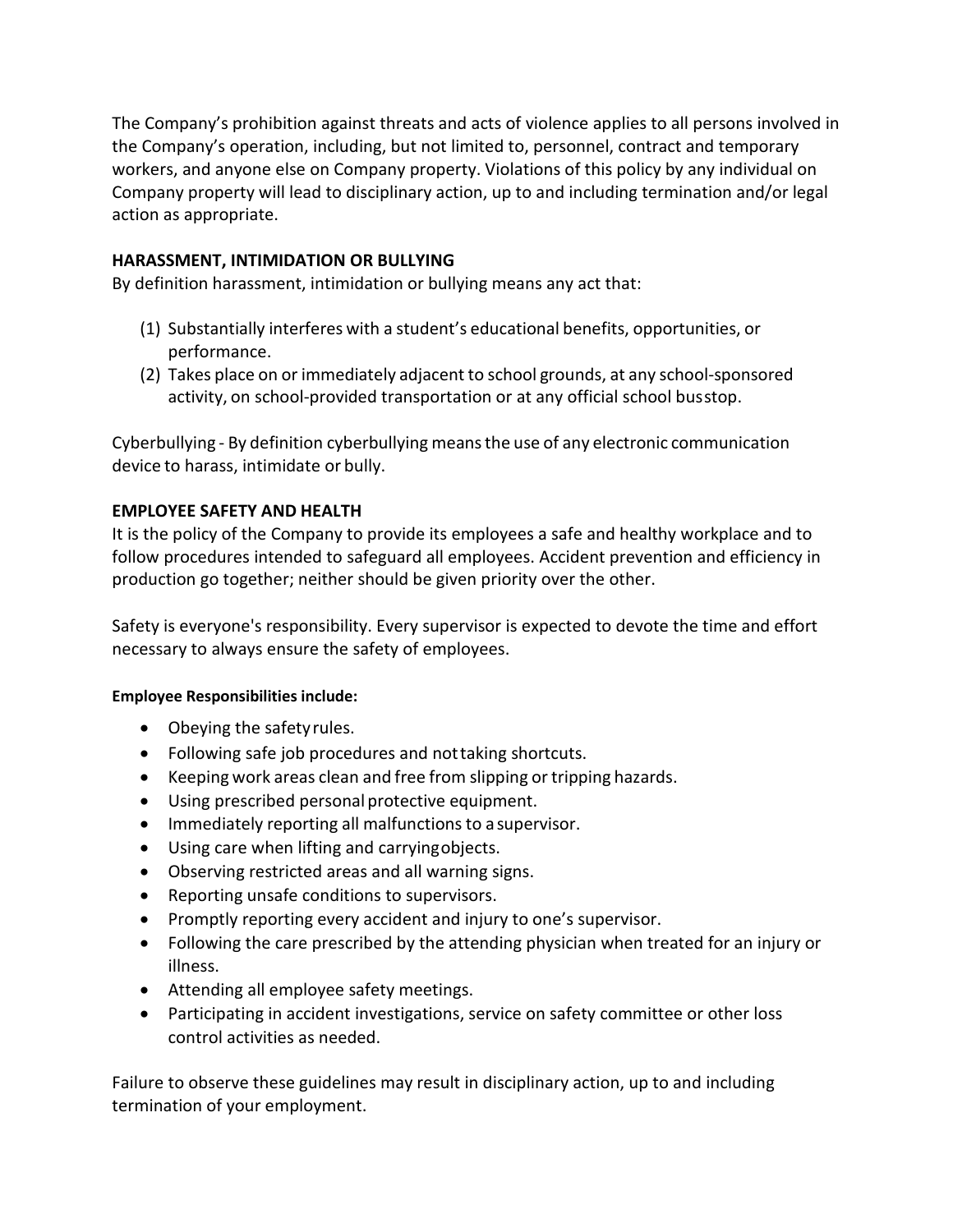# <span id="page-21-0"></span>**INFECTIOUS DISEASE CONTROL**

Online Oregon Schools will take proactive steps to protect the workplace in the event of an infectious disease outbreak, national or local epidemic, or pandemic. It is the goal of Online Oregon Schools during any time period to strive to operate effectively and ensure that all essential services are continuously provided and that employees are safe within the workplace.

# **Preventing the Spread of Infection in the Workplace**

Online Oregon Schools will make efforts to ensure a clean workplace, including the regular cleaning of objects and areas that are frequently used, such as bathrooms, breakrooms, conference rooms, door handles and railings. Management will monitor and coordinate events around an infectious disease outbreak, as well as to create work rules to promote safety through infection control.

Employees are expected to cooperate in this effort by taking steps to reduce the transmission of infectious disease in the workplace. The best strategy remains the most obvious - frequent hand washing with warm, soapy water; covering your mouth whenever you sneeze or cough; and discarding used tissues in wastebaskets. Online Oregon Schools may provide alcohol-based hand sanitizers throughout the workplace and in common areas, as available.

Unless otherwise notified, Online Oregon Schools' standard attendance and leave policies remain in effect. Individuals who believe they may face challenges reporting to work during an infectious disease outbreak should take steps to develop any necessary contingency plans. For example, employees might consider arranging alternative sources of childcare should schools close and/or speak with supervisors about the potential to work from home temporarily or on an alternative work schedule. Employees are encouraged to contact the Employee Assistance Program (EAP) for childcare and dependent care resources. All contact between an employee and the EAP is confidential and designed to safeguard the participant's privacy rights. The EAP's telephone number is 1-866-402-0003.

# *Limiting Travel*

All nonessential travel should be avoided until otherwise notified. Employees who travel as an essential part of their job should consult with management on appropriate actions. Businessrelated travel outside the United States will not be authorized until further notice. Online Oregon Schools will follow any official national or local state and health guidance.

Employees should avoid crowded public transportation when possible. Alternative scheduling options, ride-share resources and/or parking assistance may be considered on a case-by-case basis. Contact your supervisor for more information.

# *Telecommuting*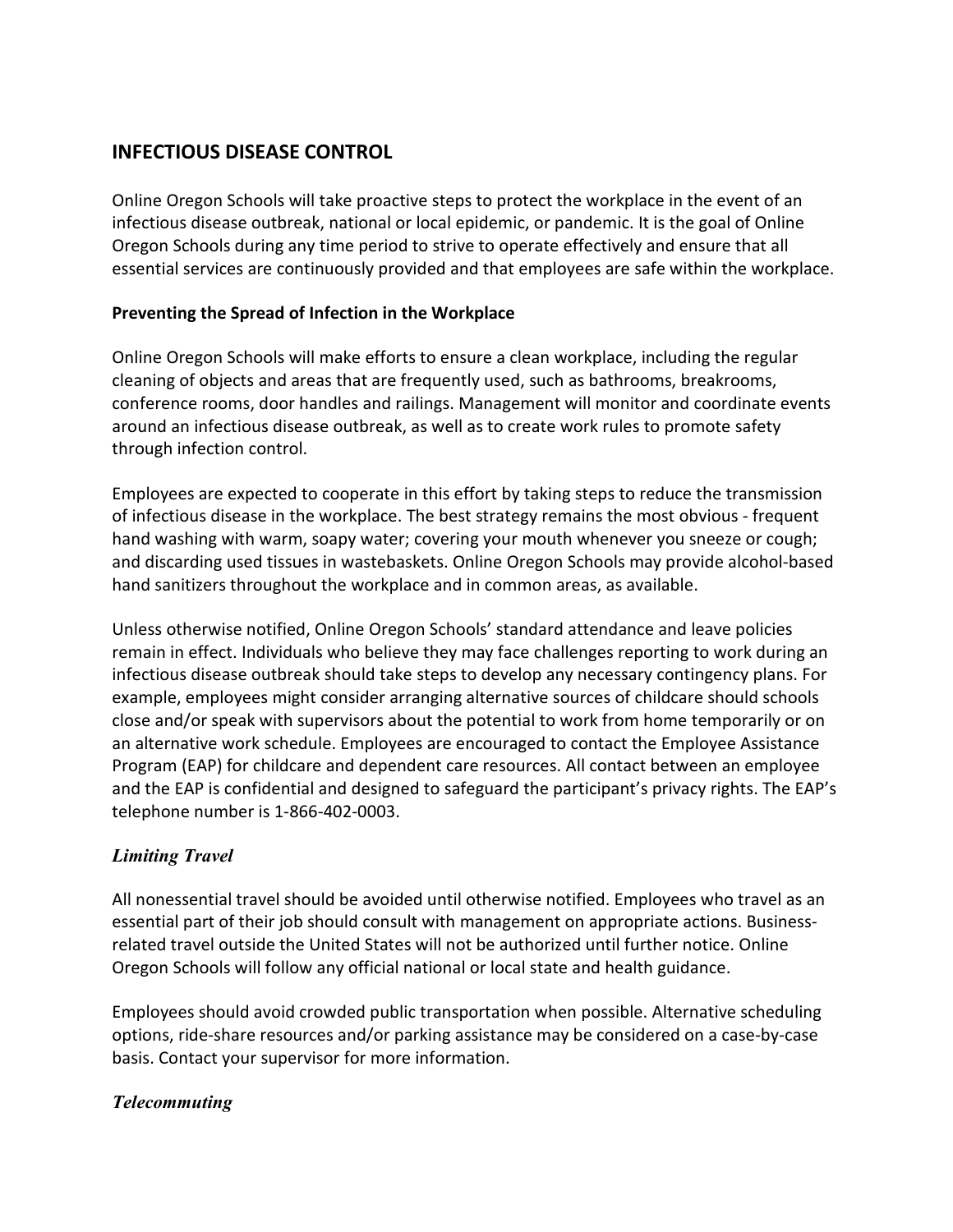Requests to work remote will be handled on a case-by-case basis. While not all positions will be eligible, all requests for temporary remote work should be submitted to your supervisor for consideration.

# *Staying Home When Ill*

Many times, with the best of intentions, employees report to work even though they feel ill. Online Oregon Schools provides to compensate employees who are unable to work due to illness. Employees should refer to the company's handbook for additional information, or you may contact your Insperity Human Resource Specialist.

During an infectious disease outbreak, it is critical that employees do not report to work while they are ill and/or experiencing the following symptoms: Fever, cough, sore throat, runny or stuffy nose, body aches, headache, chills, and fatigue. Currently, the Centers for Disease Control and Prevention recommends that people with an infectious illness such as the flu and or other contagious communicable illnesses and diseases remain at home until at least 24 hours after they are free of fever (100 degrees F or 37.8 degrees C) or signs of a fever without the use of fever-reducing medications. Employees who report to work ill may be sent home in accordance with these health guidelines.

# *Requests for Medical Information and/or Documentation*

If you are out sick or show symptoms of being ill, it may become necessary to request information from you and/or your health care provider. In general, we may request medical information to confirm your need to be absent, to show whether and how an absence relates to the infection, and to know that it is appropriate for you to return to work. We expect and appreciate your cooperation when medical information is requested. Medical certification may also be requested in accordance with any applicable leave of absence policies that may apply.

# *Confidentiality of Medical Information*

Online Oregon Schools treats any medical information as a confidential medical record. All reasonable precautions will be taken to prevent inappropriate disclosure of medical information according to applicable laws.

# *Social Distancing Guidelines for Workplace Infectious Disease Outbreaks*

In the event of an infectious disease outbreak, Online Oregon Schools may implement these social distancing guidelines to minimize the spread of the disease among employees in the workplace.

*In the workplace*, employees are requested to: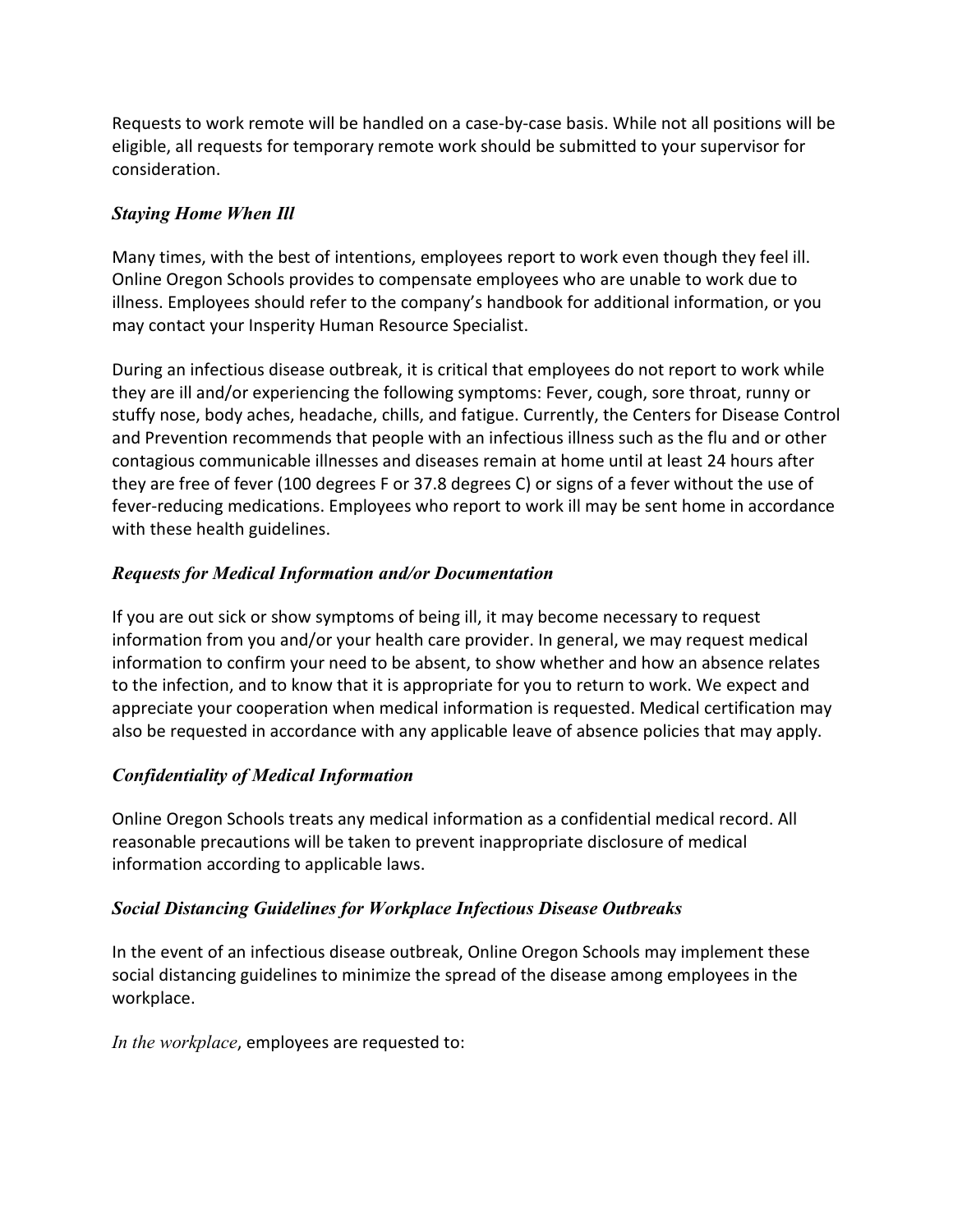- Avoid meeting people face-to-face. Employees are encouraged to use the telephone, online conferencing, e-mail, or instant messaging to conduct business as much as possible, even when participants are in the same building.
- If a face-to-face meeting is unavoidable, minimize the meeting time, choose a large meeting room, and sit at least one yard from each other if possible; avoid person-toperson contact such as shaking hands.
- Avoid any unnecessary travel and cancel or postpone nonessential meetings, gatherings, workshops, and training sessions.
- Limit congregating in work rooms, pantries, copier rooms or other areas where people socialize.
- Bring lunch and eat at your desk or away from others (avoid lunchrooms and crowded restaurants).
- Encourage members and others to request information and orders via phone and e-mail to minimize person-to-person contact. Have the orders, materials, and information ready for fast pick-up or delivery.

# *Outside activities*

For the safety and well-being of our employees, employees may be encouraged to the extent possible to use good judgment outside of work. For example:

- Avoid public transportation (walk, cycle, drive a car) or travel to destinations either early or late to avoid rush-hour crowding on public transportation.
- Avoid recreational or other leisure classes, meetings, activities, etc., where employees might encounter contagious people.

# <span id="page-23-0"></span>**WORKPLACE ACCIDENTS**

All accidents, injuries, potential safety hazards, safety suggestions and health and safetyrelated issues must be reported immediately to your supervisor and/or Human Resources. If you or another employee is injured, you should contact outside emergency responseagencies, if needed.

All first report of injury claims must be reported within 24 hours. Call Insperity's dedicated claims reporting number at 866-863-5622 to report any work-related injury quickly and easily, 24 hours a day. This call will initiate proper claim handling by notifying a claim professional who will send the "First Report of Injury" notification to the state as required. You may also email the "First Report of Injury" report to [reportaclaim@insperity.com](mailto:reportaclaim@insperity.com) or fax it to 501-221-5991. The Employee's Claim for Workers' Compensation Form (DWC-1) must be completed in all cases in which an injury requiring medical attention has occurred. If an injury does not require medical attention, the manager must still contact Specialty Risk Services and state that the injury is just a **Report Only,** in case medical treatment is later needed and to ensure that any existing safety hazards are corrected.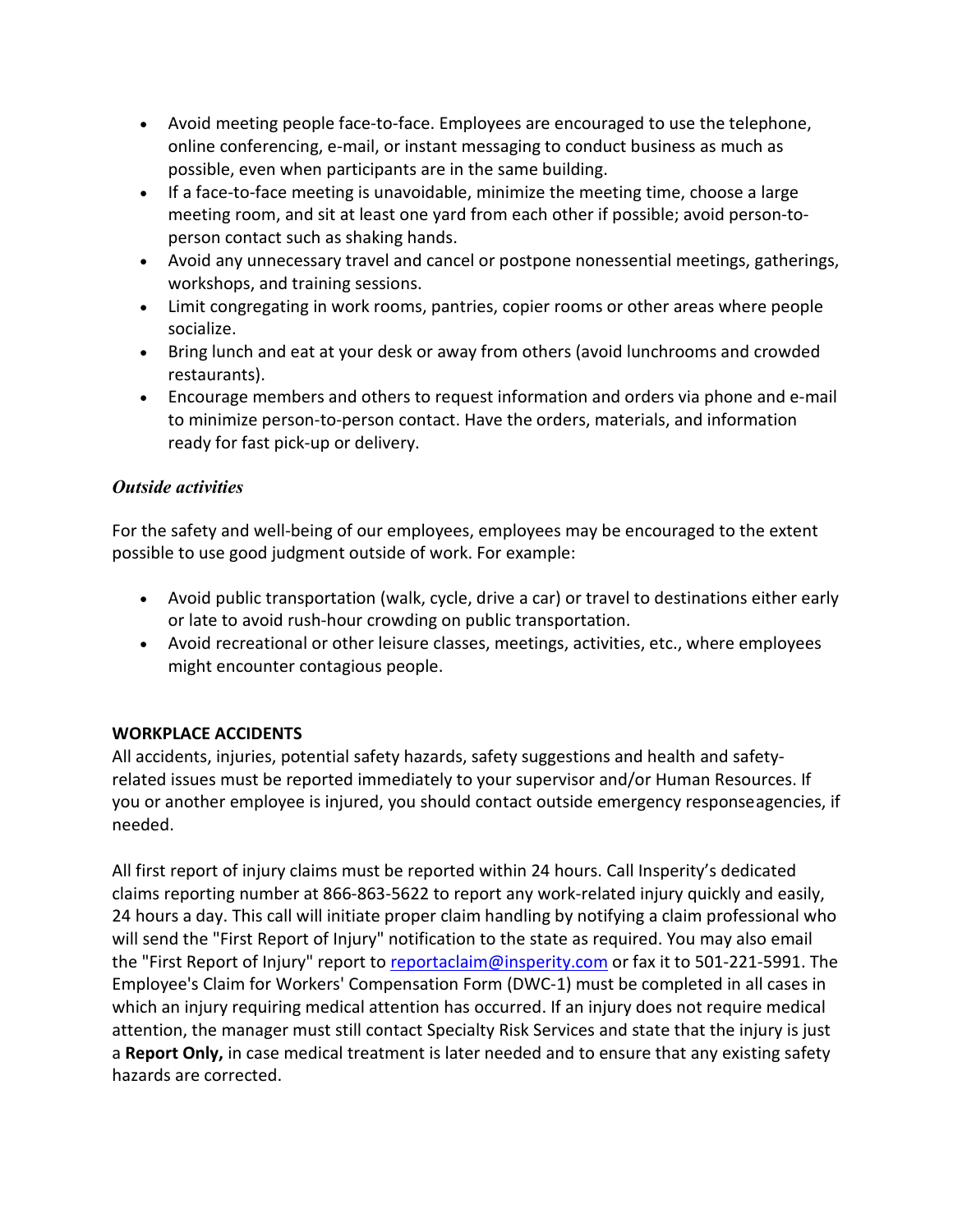Federal law (Occupational Safety and Health Administration (OSHA)) requires that we keep records of all illnesses and accidents, which occur during the workday. If you fail to report an injury, you may jeopardize your right to collect workers' compensation payments as well as health benefits. OSHA also provides for your right to know about any health hazards that might be present on the job. Should you have any questions or concerns, contact your manager, Human Resources and/or Insperity for more information.

No matter how insignificant an injury may seem at the time of occurrence, you should notify the onsite supervisor or Insperity immediately of any workplace accident or injury.

#### <span id="page-24-0"></span>**DRUG FREE WORKPLACE**

The policy of the Company is to maintain a drug-free workplace. As a condition of continued employment, all Company employees must comply with this policy. The term "workplace" is defined as Company property, any Company sponsored activity or any other site where the employee is performing work for the Company or representing the Company. The term "drug" as used in this policy includes alcoholic beverages and prescription drugs, as well as illegal inhalants and illegal drugs and/or controlled substances as defined in schedules I through V of the Controlled SubstancesAct, 21U.S.C. Sec. 812, 21 C.F.R. Sec 1308, and the state and local law of the jurisdiction where the workplace is located, including, but not limited to, marijuana, opiates (e.g., heroin, morphine), cocaine, phencyclidine (PCP), and amphetamines. An employee who engages in an activity prohibited by this policy shall be subject to disciplinary action, up to and including immediate termination of employment.

Prohibited activities under this policy include the possession, use, sale, attempted sale, distribution, manufacture, purchase, attempted purchase, transfer, or cultivation of drugs, as defined above, in the workplace, as defined above. Employees are also prohibited frombeing at the workplace with a detectable number of drugs in their system. However, the use and/or possession of prescription drugs, when taken as directed and obtained with a valid prescription under federal law, shall not be a violation of thispolicy.

Information regarding the availability of treatment programs, if any, such as assistance provided by Insperity's health care plan coverage or drug and alcohol abuse rehabilitation programs and the requirements for participation in drug and alcohol abuse education and training programs, may be requested by contacting your Insperity human resource specialist.

*This policy is not intended to replace or otherwise alter applicable U.S. Department of Transportation obligations, or any other federal, state or local agency drug testing regulations related to a particular industry.*

# <span id="page-24-1"></span>**COMPLAINT RESOLUTION PROCEDURE**

Misunderstandings or conflicts can arise in any organization. To ensure effective working relations, it is important that such matters be resolved before serious problems develop. Most incidents resolve themselves naturally; however, should a situation persist that you believe is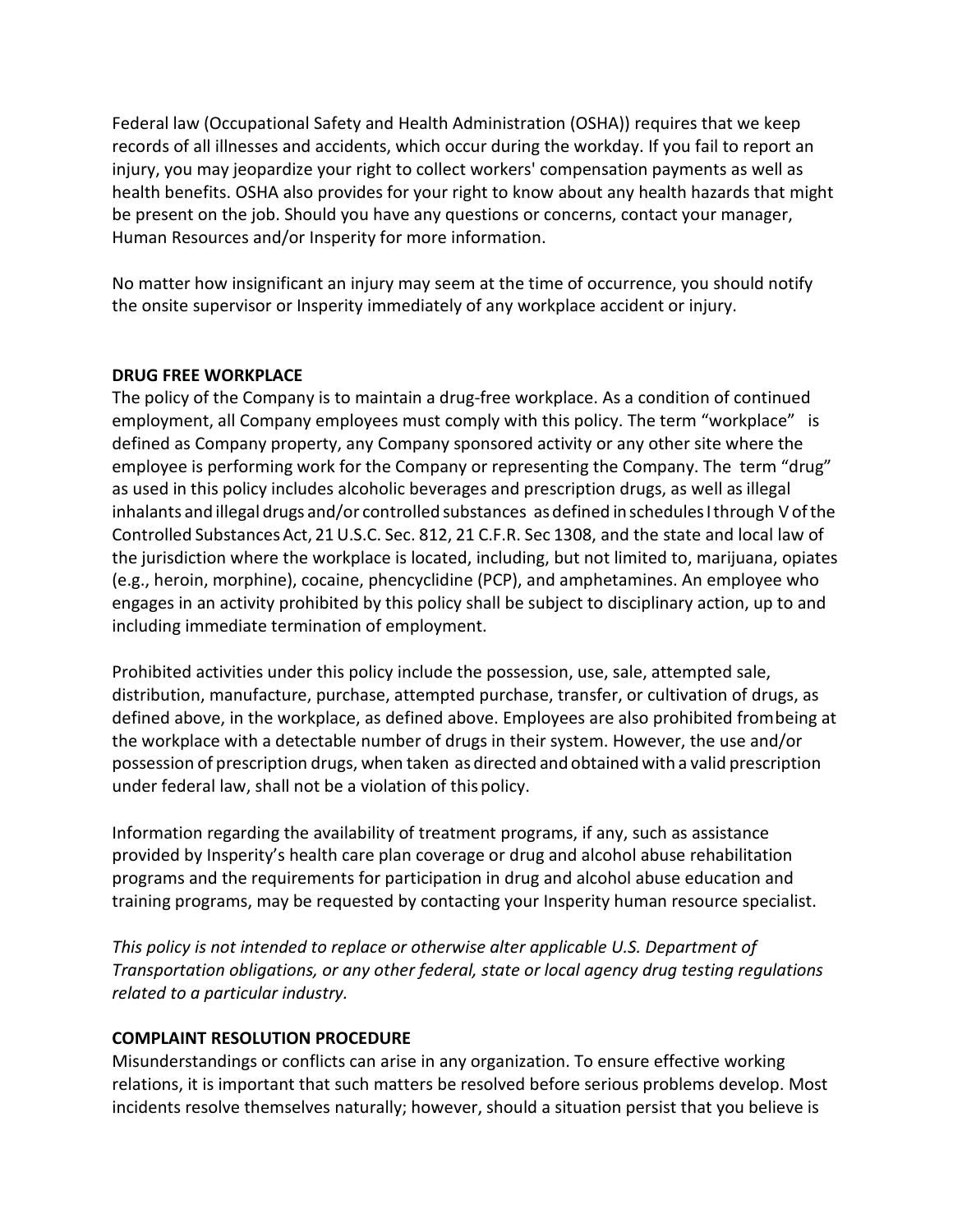detrimental to your employment with the Company, you should follow the procedure described below for bringing your complaint to management's attention.

*Step One.* Discussion of the problem with yourimmediate supervisor is encouraged as a first step. If, however, you do not believe a discussion with your supervisor is appropriate, you may proceed directly to Step Two.

*Step Two*. If your problem is not resolved after discussion with your supervisor or if you feel discussion with your supervisor is inappropriate, you are encouraged to request a meeting with an Insperity human resource specialist. To resolvethe problem,the Insperity human resource specialist will consider the facts and may conduct aninvestigation.

The Company does not tolerate any form of retaliation against employees availing themselves of this procedure. The procedure should not be construed, however, as preventing, limiting or delaying the Company from taking disciplinary action against any individual, up to and including termination, in circumstances (such as those involving problems of overall performance, conduct, attitude or demeanor) where the Company deems disciplinary action appropriate.

Additionally, the Company provides its employees with a convenient and reliable method for reporting incidents of alleged harassment, including sexualharassment and discrimination.Any employee who feels harassed or discriminated against should follow the Complaint Procedure as described in this handbook and in the Anti-Harassment policy.

# <span id="page-25-0"></span>HOURS AND COMPENSATION POLICIES

# <span id="page-25-1"></span>**HOURS OFOPERATION**

By being ready, willing, and able to serve our students and families efficiently at all times, we can provide quality education and potentially increase enrollments at OOS. Therefore, teacher's hours of responsibility are from 8:00 a.m. – 5:00 p.m. each non-holiday weekday, excluding sick, school recess or other approved leave. The hours for support staff will be assigned by the supervisor from 8:00 a.m. to 5:00 p.m., Monday through Friday, excluding sick, holiday or other approved leave. To facilitate the smooth flow of business and to adequately cover the phones, lunch breaks will usually be staggered and may change to meet the needs of the school.

#### <span id="page-25-2"></span>**PAYDAY**

All employees will be paid on the fifth and twentieth of each month. For paydays falling on a Saturday or holiday, you will be paid the prior business day. For paydays falling on a Sunday, you will be paid the following business day.

Vacation pay will be paid on the regular pay cycle. If you resign, final settlement of services or wages will be made no earlier than the next regular pay cycle, or in accordance with state law, whichever issooner.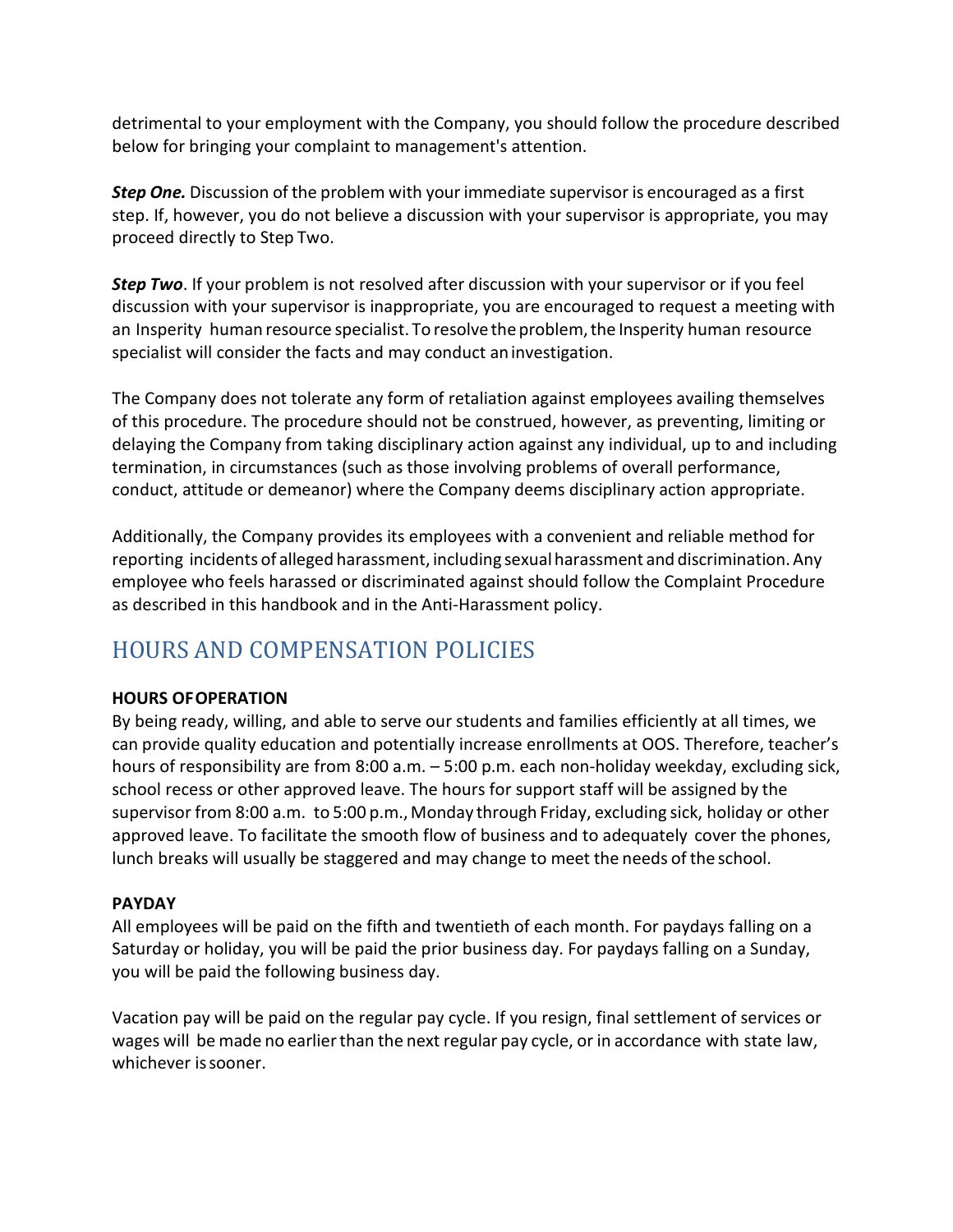If you are terminated, you will be issued a check on the next regular payday, or in accordance with applicable state law, whichever is earlier.

### <span id="page-26-0"></span>**DIRECT PAYROLL DEPOSIT**

Direct payroll deposit is the automatic deposit of your pay into the financial institution account(s) of your choice. You have the freedom to change your deposit selections at any time.

Please access additional information through the Employee Service Center<sup>SM</sup> Insperity PremierTM at [http://portal.insperity.com](http://portal.insperity.com/) by clicking on the **My Account tab** and selecting **Paycheck Information**. You will see an option to Enroll or Change Direct Deposit.

#### <span id="page-26-1"></span>**ABSENTEEISM AND TARDINESS**

OOS is able to serve our students and families based upon our estimates of performance and our history of reliability. Therefore, we expect all employees to assume diligent responsibility for their attendance and promptness. Continued dependability, quality and pride of service are factors over which each individual employee has a great deal of influence. If you are absent and cannot perform your duties on time, or if you produce substandard work, then we all pay the price by losing the confidence of our families.

The work schedule is constructed around company-provided vacation time, sick time, and paid time off, taking into account the maximum working hours and capabilities of the staff. It is extremely important that you be punctual in your arrival for work at the beginning of the workday or shift to which you are assigned. If you know that you will be absent or late arriving for work, notify your supervisor as soon as possible but within the first thirty (30) minutes of your work shift each day of your absence, unless you are granted leave of absence. In the event of a sickness or accident while performing your duties, notify your supervisor immediately.

If you are absent for three (3) or more consecutive workdays due to personal illness, a statement from your healthcare provider may be required before you will be permitted to return to work and/or may need to file a Leave of Absence through Insperity.

Excessive unexcused absenteeism or tardiness is grounds for disciplinary action, up to and including termination. In evaluating absences, the Company may consider, among other factors, reasons related to an employee's absences, the nature of the employee's job, and whether the employee gave proper notice in connection with such absences. If you are absent for three (3) or more consecutive business days and fail to properly report your absences, this will be considered a voluntary resignation of your position, and the Company will process the separation of youremployment.

# <span id="page-26-2"></span>**EMERGENCY OFFICE CLOSING**

It is the policy of the Company that offices be open during normal working hours to provide the service our students and families require and expect from us. The Company has the sole discretion in determining if the office is to be closed in the event of inclement weather, power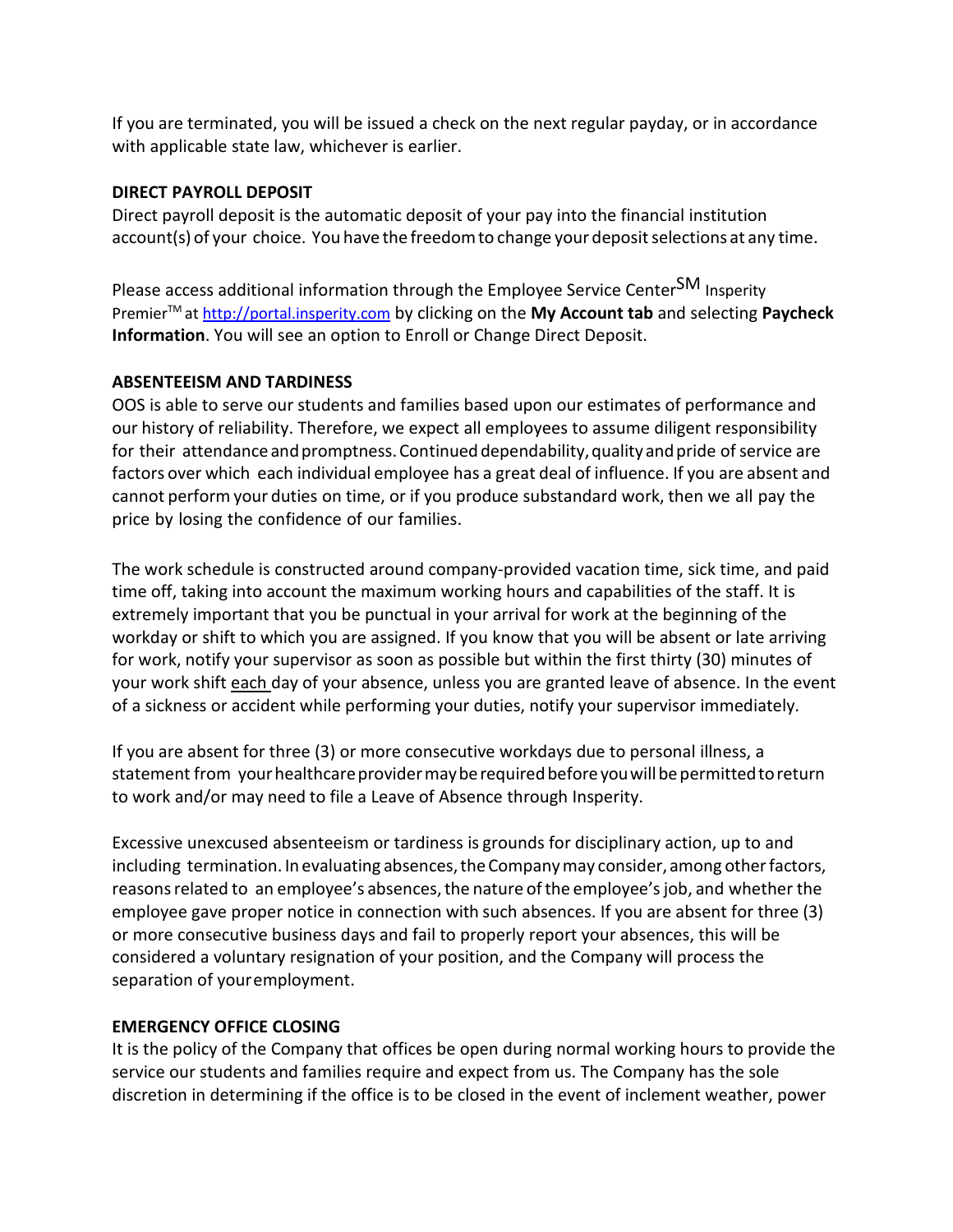or other utility failure, fire, flood, earthquake, or some other emergency.

The Company realizes its obligation to employee's physical well-being and strivesto maintain a safe place for employees to work. The occasional emergency situation that may arise needs to be handled efficiently and calmly. Your supervisor will advise of procedures to be followed when offices are closed because of inclement weather or when emergencies arise during the day. If the office is closed for a full day or more, the employees will not be paid, but they will have the option to use any accrued but unused paid time off or work remotely.

# <span id="page-27-0"></span>**OVERTIME FOR NON-EXEMPT EMPLOYEE**

Overtime and additional work other than that which is regularly scheduled may be required.

Overtime will be paid to eligible, nonexempt employees in accordance with applicable federal, state, and local laws. If you are a nonexempt employee, you will be eligible to receive overtime pay of one and one- half times your regular hourly wage for hours worked over eight hours per day or 40 hours in one week, and for the first eight hours worked on the seventh consecutive day of work in the same workweek. Additionally, nonexempt employees will be paid twice their regular rate of pay for hours worked over 12 in a day and over eight (8) on the seventh consecutive day of work in the same workweek. If, during that week, you were away from the job because of a job-related injury, paid holiday, jury or witness duty, sick day, or vacation day, those hours not worked will not be counted as hours worked for the purpose of computing overtime pay.

# *All overtime must be authorized prior to its occurrence by your immediate supervisor.*

# **Prohibited "Off the Clock" Work- for non-exempt**

At no time should employees perform work while "off the clock." All time spent working should be properly recorded. If given a directive to perform work "off the clock," please promptly notify your on-site supervisor or, if your on-site supervisor has given a directive to work "off the clock" and/orhastold you not to properly record all hoursworked, notify your Insperity Human Resource Specialist. No employee will be penalized in any way for making such a complaint.

# <span id="page-27-1"></span>**EXEMPT EMPLOYEE REDUCTION OF SALARY**

Exempt employees are paid on a salary basis and, in general, must be paid their full salary for any week in which they perform work. Their salary may be reduced only in the following circumstances:

- (1) Employeeswhoareabsentfromworkfor atleast a fulldayforpersonalreasonsotherthan sickness or disability will not be paid for that day unless they have accrued paid time off under the OOS paid time off, personal, vacation or sick policy, if any. Their salary will not be reduced for less than a full day because of personal reasons. If an employee has exhausted their personal leave and takes approved unpaid leave their salary may be reduced.
- (2) Employees who are absent for at least a full day because of sickness or disability will not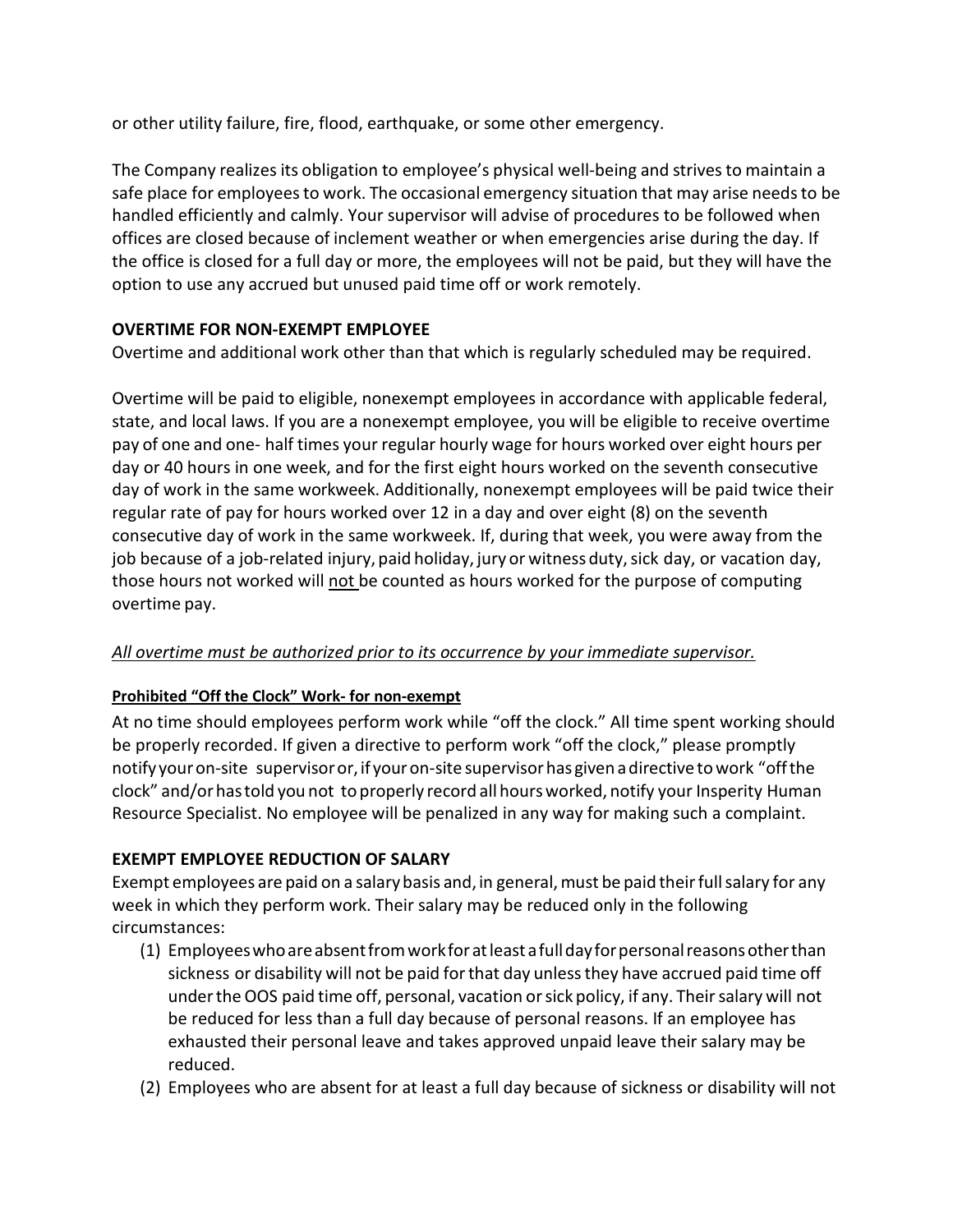be paid for that day unless they have accrued paid time off under the ISOR- PH paid time off, personal, vacation, sickness or disability policy and the absence qualifies for pay under such policy. Their salary will not be reduced for less than a full day because of sickness ordisability.

- (3) Employees who are absent from work for jury duty, attendance as a witness or military leave may have their salary reduced by the amount of payment they receive in the form of jury fees, witness fees or military pay. Theirsalary will not be reduced by the number of hours or days they are absent unless they perform no work during a given week.
- (4) Employees who work less than the number of days they are regularly scheduled to work during their first and/or last week of employment will be paid a proportionate part of their full salary for the time worked.
- (5) Employees who take leave under the Family and Medical Leave Act will not be paid for that time unless they have accrued paid time off under the OOS paid time off, vacation, sickness, or disability policy, if any. Their salary will be reduced by the hours missed, even if it is for less than a fullday.

#### **Prohibited Reductions / Complaint Procedure**

Any salaried exempt employee whose salary is reduced in violation of this policy will be reimbursed. If you feel your salary has been improperly reduced, please notify your Insperity human resource specialist. No employee will be penalized in any way for making such a complaint.

This policy is intended solely to implement FLSA regulatory requirements, will be applied and modified as necessary in accordance with such requirements, and is not to be considered any type of contract.

#### <span id="page-28-0"></span>**ERRORS INPAY**

Every effort is made to avoid errors in your paycheck. If you believe an error has been made, contact your ISORPH human resource specialist immediately. The Company willtake the necessary steps to research the problem and to assure that any necessary correction is promptly made.

# <span id="page-28-1"></span>OPERATIONS POLICIES

#### <span id="page-28-2"></span>**APPEARANCE**

All employees should use good judgment about dress and appearance. Employees should dress in a mannerthat is consistent with both their place of work and the type of work they perform. Clothing which is not acceptable includes items that are sloppy or unkempt. When participating in a school event, teachers and administrative staff should wear an ISOR- PH (should this be OOS)? name badge in clear view.

Please contribute to a positive work environment by maintaining high standards of neatness,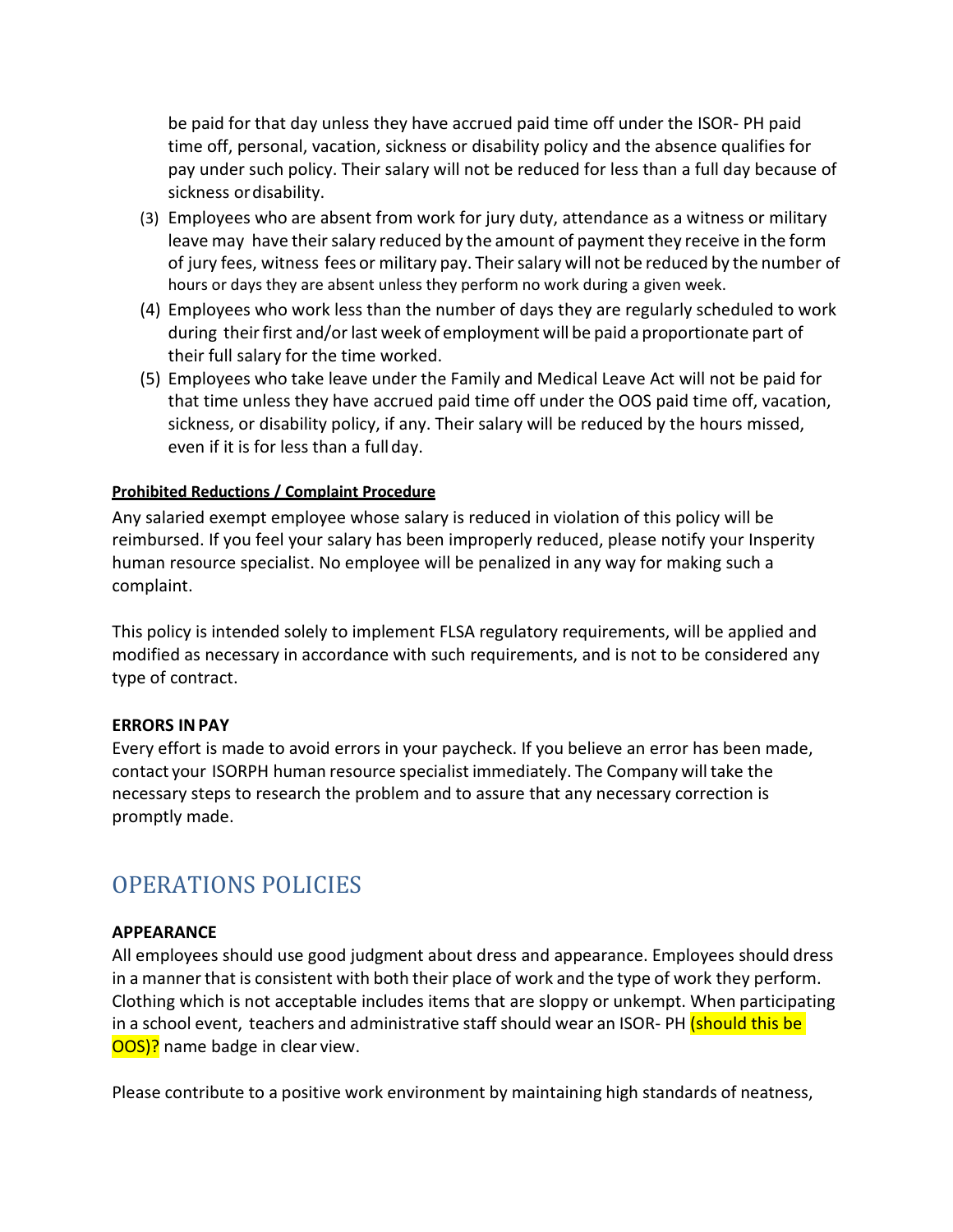grooming and personal hygiene. Also, please keep in mind that some individuals may be allergic to such things as perfumes, colognes, and lotions. If you use such items, please use them in moderation and with consideration for those around you.

#### <span id="page-29-0"></span>**PERSONAL PHONE CALLS AND PERSONAL BUSINESS**

During scheduled hours, you are requested to keep personal calls, including personal cell phone calls, to an absolute minimum. No long distance or toll calls such as directory assistance, other than Company business calls, are to be made from company telephones. If it is absolutely necessary that you make a toll call from work, you must charge it to your personal calling card, home number or use your personal cell phone. Telephone records are subject to periodic review by management.

#### <span id="page-29-1"></span>**COMMUNICATIONS**

Employees are expected to return any communications within one school day. This includes email, phone messages and any other communication you use within your job function. Before releasing information for inbound inquiries, staff must follow established procedures as provided in school training and training provided by the K12 Academic Services Group to confirm the individual who is asking for the information has rights to the information. Release of all student information is controlled by K12 policies, school policies and the FERPA. Training on FERPA is available on k12training.com as well as covered as needed by the school directly in its professional development plan.

# <span id="page-29-2"></span>**USE OF COMMUNICATION SYSTEMS**

It is the intent of the Company to provide the communication systems necessary for the conduct of its business. Employees are expected to adhere to proper use of all communication systems. These include but are not limited to the telephone, electronic mail (E-Mail),facsimile, internet, corporate intranet, voice mail, computer terminals, modems and systems and other software. Employees are permitted use of Company property and must comply with Company policies and procedures regarding itsuse.

The communication systems are owned and operated by the Company and are to be used for the business of the Company. Employees should have no expectation of privacy of any correspondence, messages, or information in the systems, regardless of the content or purpose of the same.

The Company reviews, monitors and accesses all electronic content, keystrokes and messages sent or received for any purpose, regardless of whether messages are transmitted/received via the Company's e-mail system or the employee's personal e-mail account(s). All such messages, regardless of content or the intent of the sender, are a form of corporate correspondence, and are subject to the same internal and external regulation, security, and scrutiny as any other corporate correspondence. E-mail communications must be written following customary business communication practices as is used in Company correspondence. E-mail communications are official internal Company communications, which may be subject to summons in legal proceedings. Work-related messages should be directed to the affected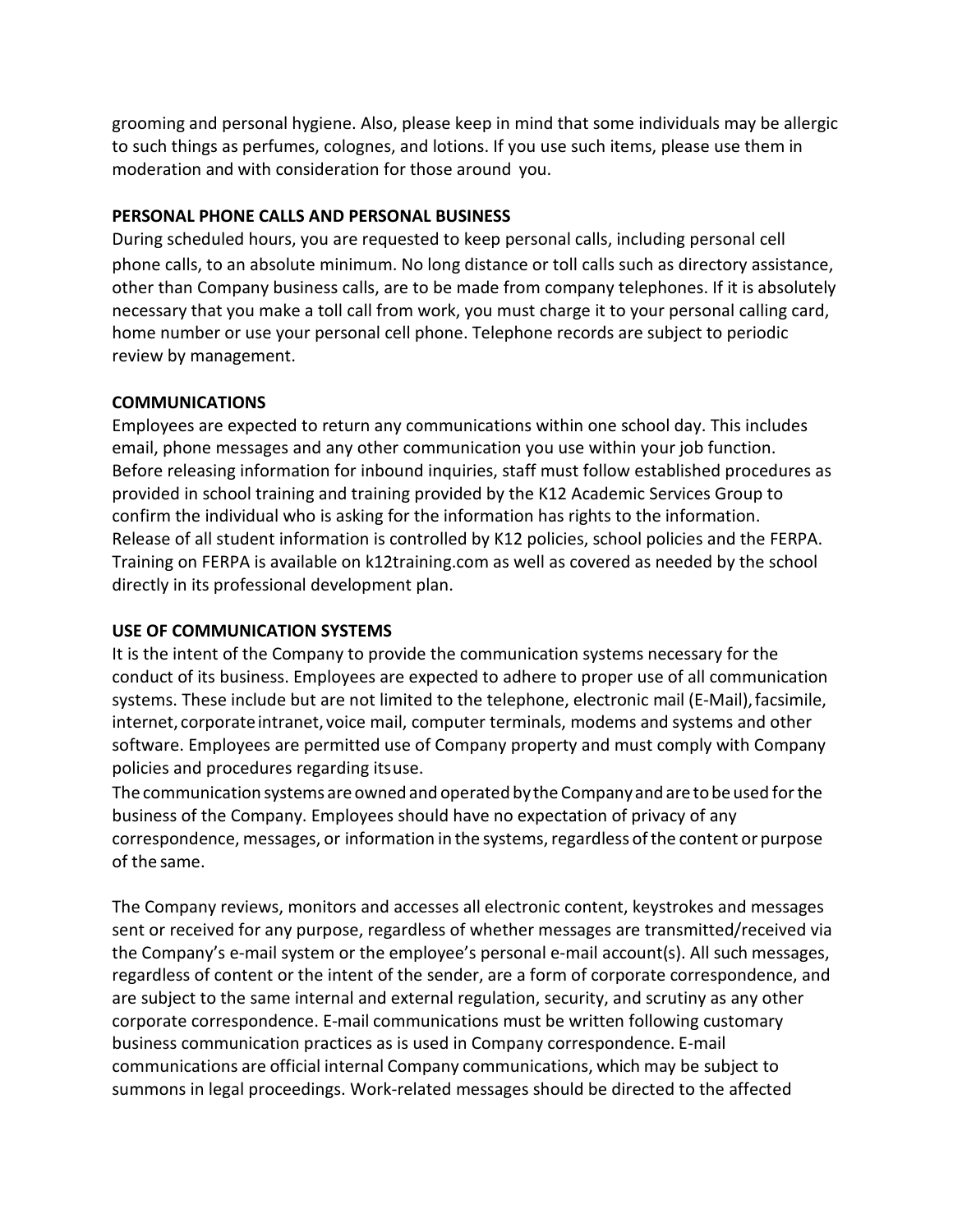employee(s) rather than sending a global message to all employees. It is the employee's obligation to notify any third parties affected by this policy of the Company's policies regarding monitoring employee communications.

The Company's communication systems shall not be used as a forum to promote religious or political causes, or an illegal activity. Offensive or improper messages or opinions, transmission or postings of sexually explicit images or other images or materials inappropriate forthe workplace, messages, cartoons, or other such items, or messages that may be construed as harassment or disparagement of others based on race, color, religious creed, sex, national origin, ancestry, citizenship status, pregnancy, childbirth, physical disability, mental disability, age, military status or status as a Vietnam-era or special disabled veteran, marital status, registered domestic partner or civil union status, gender (including sex stereotyping and gender identity or expression), medical condition (including, but not limited to, cancer related or HIV/AIDS related), genetic information or sexual orientation are also prohibited on the Company's communication systems.

Employees shall not, unless authorized by personnel with the authority to grant such authorization, attempt to gain access to another employee's personal communications system and messages. The Company, however, reserves the right to access, and will access an employee's messages and other electronic data at any time, without notice to the employee.

Any violation of these guidelines may result in disciplinary action, up to and including termination.

#### <span id="page-30-0"></span>**INTERNET CODE OF CONDUCT**

Access to the Internet has been provided to staff members for the benefit of the organization and its clients. It allows employees to connect to information resources around the world. Every staff member has a responsibility to maintain and enhance the Company's public image, and to use the Internet in a productive manner. To ensure that all employees are responsible, productive Internet users and are protecting the Company's public image, the following guidelines have been established for using the Internet.

#### **Acceptable Use of the Internet**

Employees accessing the Internet are representing the Company. All communications should be for professional reasons. Employees are responsible for seeing that the Internet is used in an effective, ethical and lawful manner. Instant Messaging Systems and Internet Forums may be used to conduct official Company business or to gain technical or analytical advice. Databases may be accessed for information as needed. E- Mail may be used for business contacts.

#### **Unacceptable Use of the Internet**

The Internet should not be used for personal gain or advancement of individual views. Solicitation of non- company business, or any use of the Internet for personal gain is strictly prohibited. Use of the Internet must not disrupt the operation of the Company network or the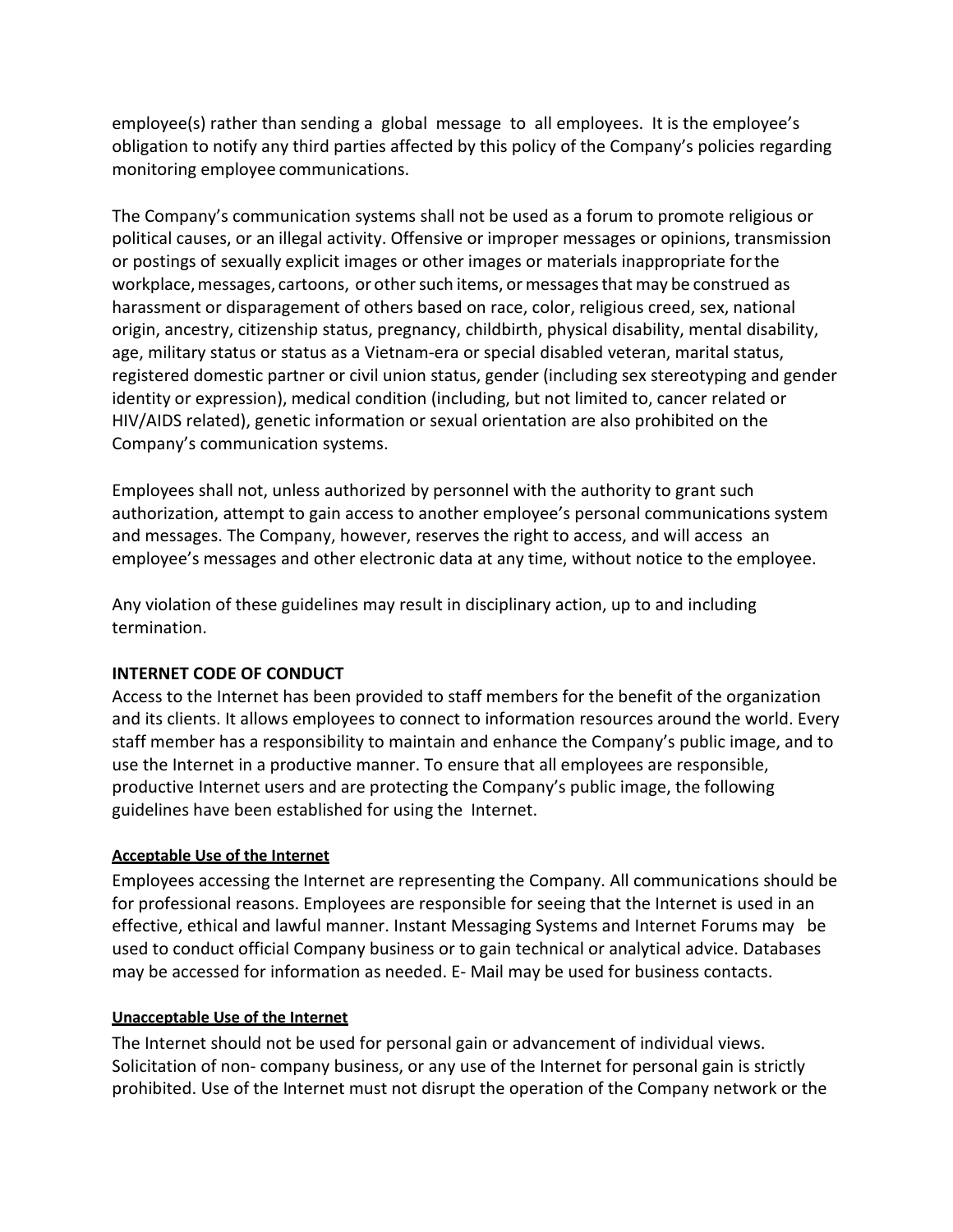network of other users. It must not interfere with your productivity.

#### **Communication Guidelines**

Each employee is responsible for the content of all text, audio, or images that he/she places or sends over the Internet including, but not limited to, any Web-based sites or programs utilized throughtheCompany. Fraudulent, harassing, or obscene messages are prohibited. Allmessages communicated on the Internet should have your name attached. No messages will be transmitted under an assumed name. Users may not attempt to obscure the origin of any message. Information published on the Internet should not violate or infringe upon the rights of others. No abusive, profane, or offensive language may be transmitted through the system. Employees who wish to express personal opinions on the Internet are to use non- Company Internet systems and should refrain from making any representations that would somehow attribute their personal opinions to theCompany.

#### **Software**

To prevent computer viruses from being transmitted through the system, there will be no unauthorized downloading of any software. All software downloads require prior management approval.

#### **Copyright Issues**

Staff members while using the Internet may not transmit copyrighted materials belonging to entities other than the Company. One copy of copyrighted material may be downloaded for use in research. Users are not permitted to copy, transfer, rename, add, or delete information or programs belonging to other users unless given express permission to do so by the owner. Failure to observe copyright or license agreements may result in disciplinary action from the Company, up to and including immediate termination, or legal action by the copyright owner.

#### **Passwords**

While our systems may accommodate the use of passwords for security, the reliability of such for maintaining confidentiality cannot be guaranteed. Individual passwords do not prevent the Company from accessing your files. All employees are encouraged to use the *Password Corral*  software program to keep track of/protect all passwords used for their position.

You are required, however, to disclose your password(s) to your supervisor because your system may need to be readily accessed by the Companywhen you are absent.Never disclose personal or system passwords to anyone other than authorized Company representatives.

Employees will not attempt to gain access to another employee's e-mail or voice mail messages. However, the Company reserves the right to access an employee's messages at any time, without notice, to the employee.

# **Security**

All messages created, sent, or retrieved over the Internet are the property of the Company, and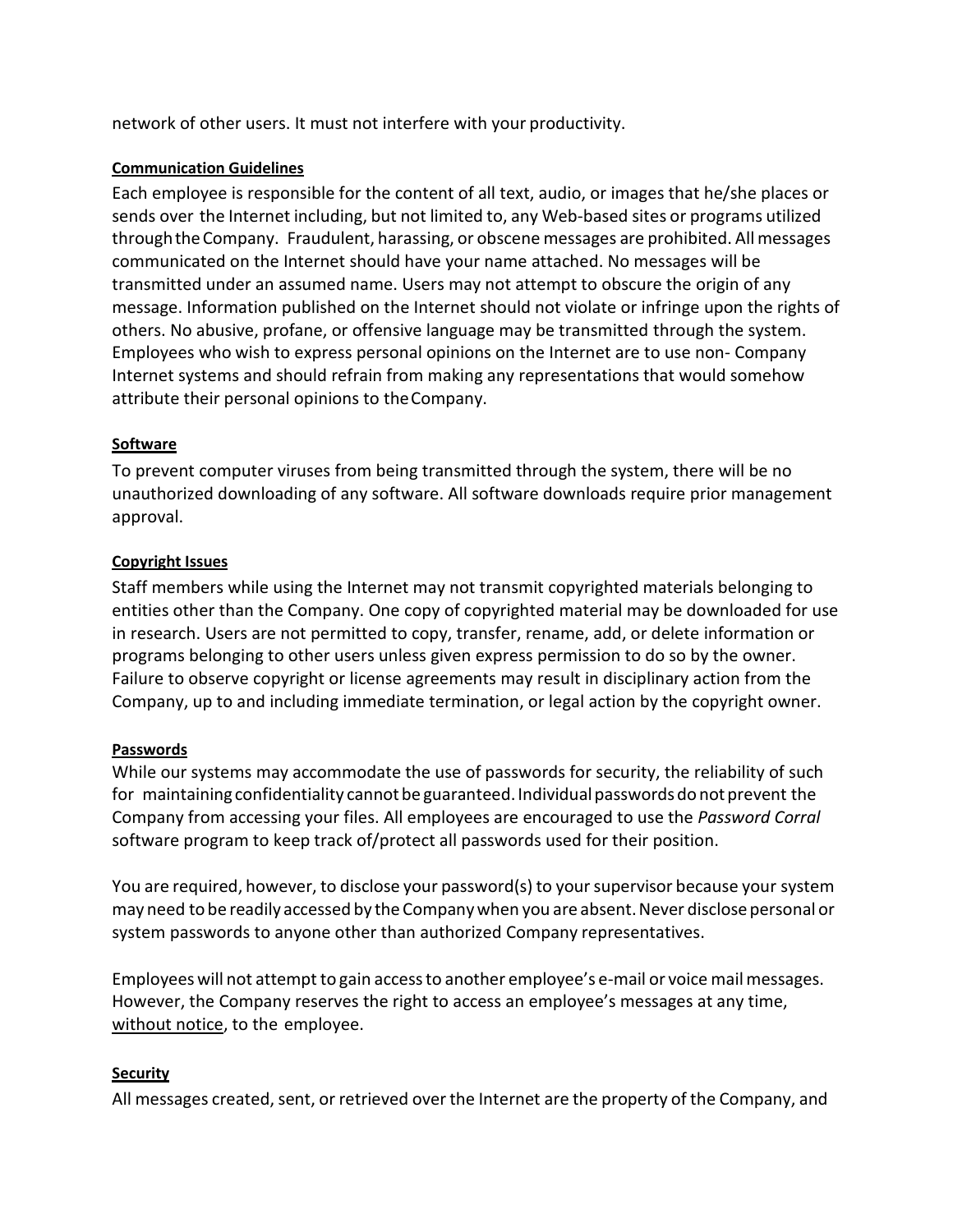should be considered public information.

The Company accesses and monitors all messages and files on the computer system as deemed necessary and appropriate. Internet messages are public communication and are not private. All communications including text andimages canbedisclosedtolawenforcementorotherthird parties without prior consent of the sender or the receiver. You cannot change your computer password without permission from your supervisor.

#### **Harassment**

Harassment of any kind is prohibited. Messages with derogatory or inflammatory remarks about an individual or group's race, color, religious creed, sex, national origin, ancestry, citizenship status, pregnancy, childbirth, physical disability, mental disability, age, military status or status as a Vietnam-era or special disabled veteran, marital status, registered domestic partner or civil union status, gender (including sex stereotyping and gender identity or expression), medical condition (including, but not limited to, cancer related or HIV/AIDS related), genetic information or sexual orientation will not be permitted.

#### **Violations**

Violations of any guidelines listed herein may result in disciplinary action, up to and including immediate termination. If necessary, the Company will advise appropriate legal officials of any illegal violations.

# <span id="page-32-0"></span>**TITLE VI, TITLE IX, 504 AND APPROPRIATE STATE LAWS**

The Online Oregon Schools – Painted Hills, based upon federal and state law, does not discriminate regarding race, color, religion, sex, age, handicap, or national origin. ISORPH does not discriminate in its educational program or activities, which it operates, or in its hiring practices. ISORPH isin compliance with Title VI of the 1964 Civil Rights Act (Public Law 88 -352), which prohibits discrimination on the basis of sex; HEW regulation 504, which prohibits discrimination on the basis of physical or mental handicap; and the Oregon Administrative Rule 581- 21-0045, ORS 326.051, ORS 659.150, and all rules issued by the State Board of Education pursuant to these laws to the end that no person in Oregon shall on the basis of age, handicap, national origin, race, marital status, religion, or sex, be excluded from participation in, be denied the benefits of, or be subjected to discrimination under any educational program or activity administered or authorized by the State Board of Education. If you have inquires or a possible complaint under the provision of federal or state law, please reach out to the Insperity Anti-Harassment Hotline number at 844-677-3030

# <span id="page-32-1"></span>**CUSTOMER RELATIONS**

The Company strives to consistently provide our students and families a sound education experience and service that is of exceptional quality and value.

In order to realize our commitment to excellent service, we expect the following from each of our employees:

Provide courteous service in a prompt and efficient manner.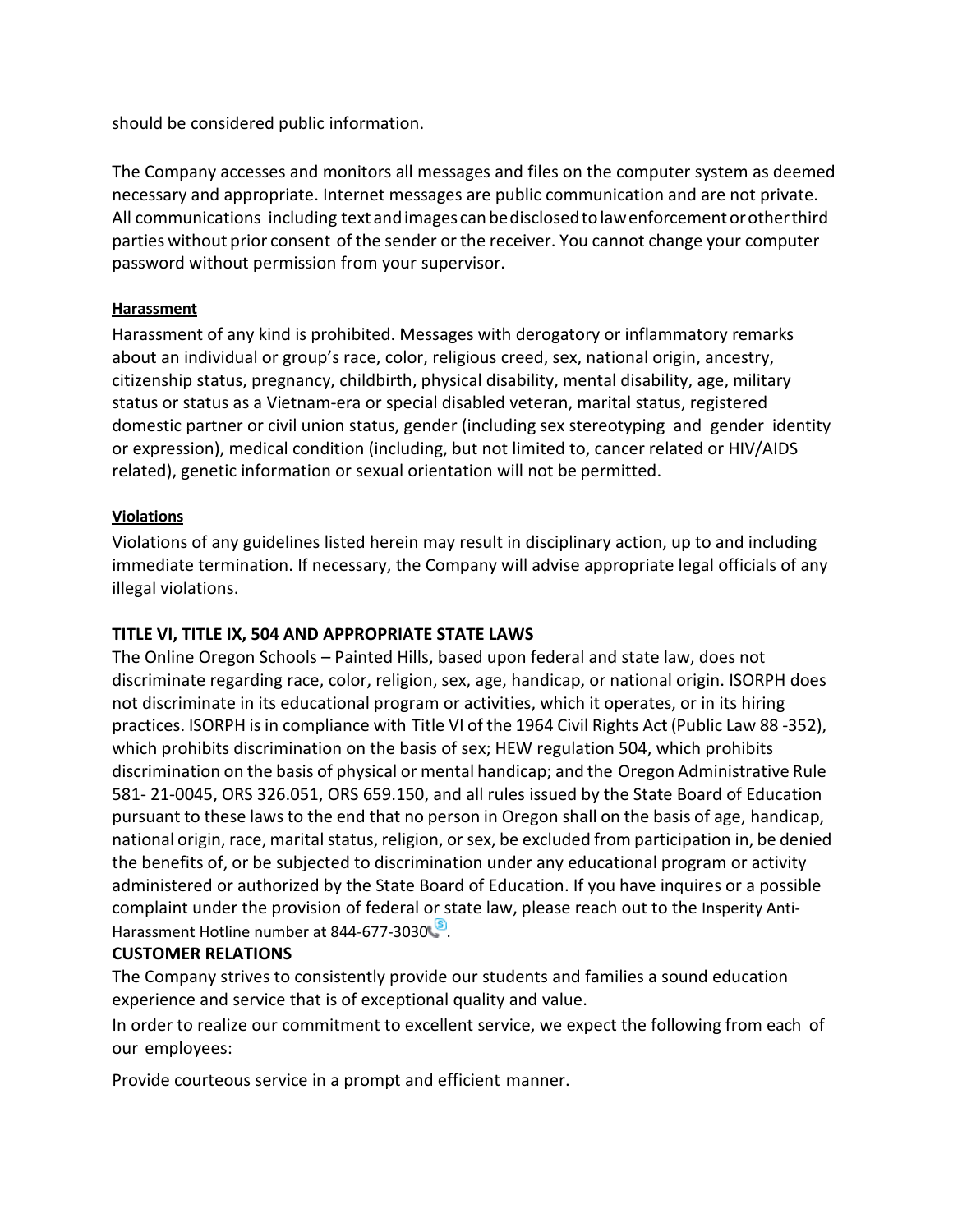Establish and maintain positive relationships with students, families, and peers by gaining their trust and respect through professional, honestinteraction.

Handle complaints quickly and professionally. Never argue with a student or family. If you are unable to resolve the complaint to their satisfaction, review the situation with your supervisor.

Communicate with students, families, and peersin a professional manner whether in person, over the phone, or via e-mail.

Always remember that you are the School to our families and our reputation and their perception of the School is attributed to each employee.

# <span id="page-33-0"></span>**GIFTS AND FAVORS**

No employee shall solicit or accept for personal use, or for the use of others, any gift, favor, loan, gratuity, reward, promise of future employment, or any other thing of monetary value that might influence, or appear to influence, the judgment or conduct of the employee in the performance of their job.

Employees can accept occasional unsolicited courtesy gifts or favors (such as business lunches, tickets to sporting events or cultural events, holiday baskets, flowers, etc.)so long asthe giftsor favors do not exceed an aggregate value of \$50 from any single source in a calendar year, and do not influence or appearto influence the judgment or conduct of the employee. Please discuss any exceptions to this amount with your supervisor.

Employees are not to give, offer, or promise directly or indirectly anything of value to any representative with whom the Company has or may have a business/working relationship.

# <span id="page-33-1"></span>**SOLICITATIONS AND DISTRIBUTION OF LITERATURE**

It is the intent of the Company to maintain a proper business environment and prevent interference with work and inconvenience to others from solicitations and/or distribution of literature.

The following guidelines will apply throughout the organization:

- Group meetings for solicitation purposes during work hours or in work areas are prohibited. This guideline does not pertain to Company-sponsored meetings.
- The distribution or circulation of literature or other materials during work hours or in work areas isprohibited.
- Employeesshallnot engage in any solicitation of other employeesfor any purpose whatsoever during working hours or in work areas.
- Management must approve and post all information on the Company's bulletin boards.

Non-employees are prohibited from trespassing, soliciting or distributing literature on Company premises.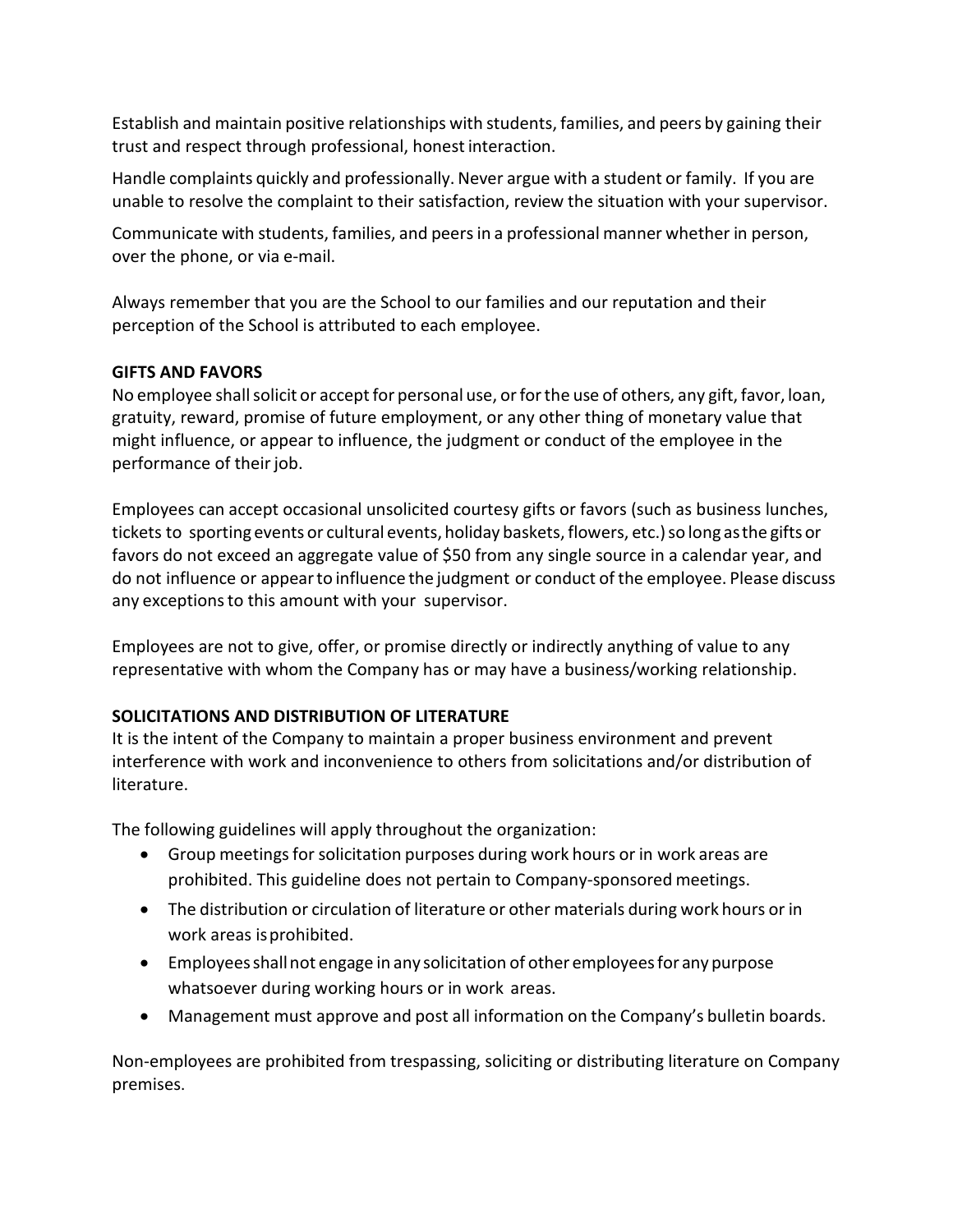#### <span id="page-34-0"></span>**COMPANY PROPERTY**

To ensure the safety and welfare of employees and invitees, the Company reserves the right, on reasonable suspicion that Company policy is being violated, to conduct searches or inspections which includes, but is not limited to, employee's work area, desks, and any other property located on Company premises or work sites. Entry on Company premises or work sites constitutes consent to searches or inspections.

#### <span id="page-34-1"></span>**WEAPONS**

[The Schoolstrivesto provide a safe and secureworkplace for employees, clients, customers,and visitors. Thecompanyhas "zerotolerance"for,andforbidsthepossession of anytypeofweapon, firearm, explosive and/or ammunition while on company property or conducting company business. For purposes of this policy, company property includes, but is not limited to, all company facilities, company-provided vehicles and equipment that are either leased or owned by the company or a company client.

Possession of firearms or other weapons may be cause for discipline, including, but not limited to, immediate termination of employment. In enforcing this policy, OOS reserves the right to request inspections of any employee and their personal effects while on Company property, to the extent allowable under applicable law. Any employee who refuses to allow an inspection will be subject to the same disciplinary action as having been found in possession of firearms or other weapons.

In the event an employee lawfully possesses a firearm, the employee can store the firearmin the employee's personal vehicle while on company-provided parking areas; however, the firearm must be stored in the employee'slocked vehicle, orlockedtothe vehicle, and hidden from plain view.

Employees share the responsibility of identifying violators of this policy. If you either witness or suspect another individual of violating this policy, you should immediately report this information to their onsite supervisor.

#### <span id="page-34-2"></span>**SMOKING**

To maintain a safe and comfortable working environment and to ensure compliance with applicable laws, smoking in company offices and facilities is strictly prohibited by State law. While attending any OOS sponsored event, smoking is strictly prohibited. Because the company may be subject to criminal and civil penalties for violations of applicable smoking laws, we must insist on strict adherence to this policy. Employees smoking in any non-smoking area may be subject to disciplinary action, up to and including termination. Please contact your on-site supervisor or the Human Resource Department if you have any questions regarding the smoking policy. Complaints regarding violations of this policy may be filed under the Company's complaint resolution procedure, which is described elsewhere in this section of the handbook.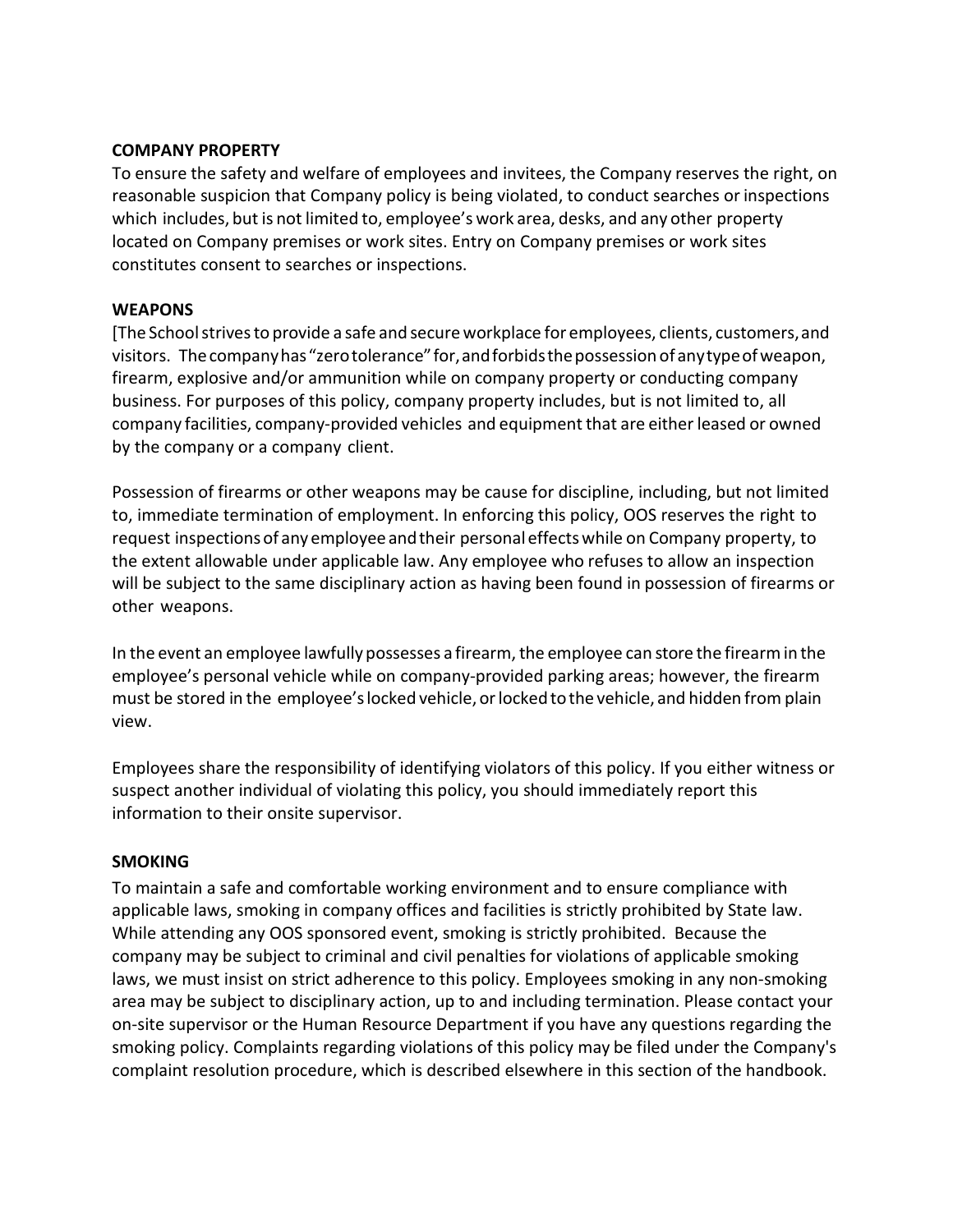#### <span id="page-35-0"></span>**TRAVEL**

#### **BUSINESS EXPENSE AND TRAVEL**

Online Oregon Schools(ISORPH) will reimburse all actual and reasonable business- related expensesincurred by employeesin performing their job duties according to the following guidelines:

#### **Documentation Requirements**

You are required to provide a daily record of expenses, which shows the date, business location (city and state) and business purpose. Itemized receipts must be attached for approved businessrelated expenses.

# **Travel Time – Non-exempt employees**

Nonexempt employees will be compensated for time spent traveling if that travel is part of the employee's daily work activity, including travel from one job site to another or travel from a designated meeting place to a job site. Travel by a employee who will be away from home overnight is work time only during those periodsthe employee is engaged in company business, which typically will coincide with the employee's regular working hours. Such time counts as hours worked even if it occurs on a non-working day. If an employee uses his or her own car rather than available public transportation for travel away from home, the employee can count as hours worked either the time spent driving or the time that would have been spent on public transportation during regular working hours.

#### **Lodging**

In certain cities and locales, ISORPH may have negotiated discounted room rates with specific hotels. You should make every effort to utilize lodging in locations where these arrangements exist. When a guaranteed reservation must be changed, every reasonable effort should be made to cancel the reservation on a timely basis to avoid additional fees.

# **Transportation**

Every effort should be made to use the lowest priced transportation available. Reimbursement will be made for the following modes oftransportation:

- Commercial airline travel will only be reimbursed for economy class unless approved by management.
- Negotiated discount rates for auto rental may be available. You should utilize these arrangements where possible.
- Personal auto used for business will be reimbursed at the current IRS mileage rate; however, the total amount for mileage must not exceed the economy class airfare for the same trip. The mileage reimbursement rate covers all vehicle expenses including gas, insurance, and depreciation.
- Local commuting costs between an employee's residence and work location are not allowable business expenses. If the distance between your residence and place of departure is further than the distance between your residence and work location, the excess mileage is an allowed expense.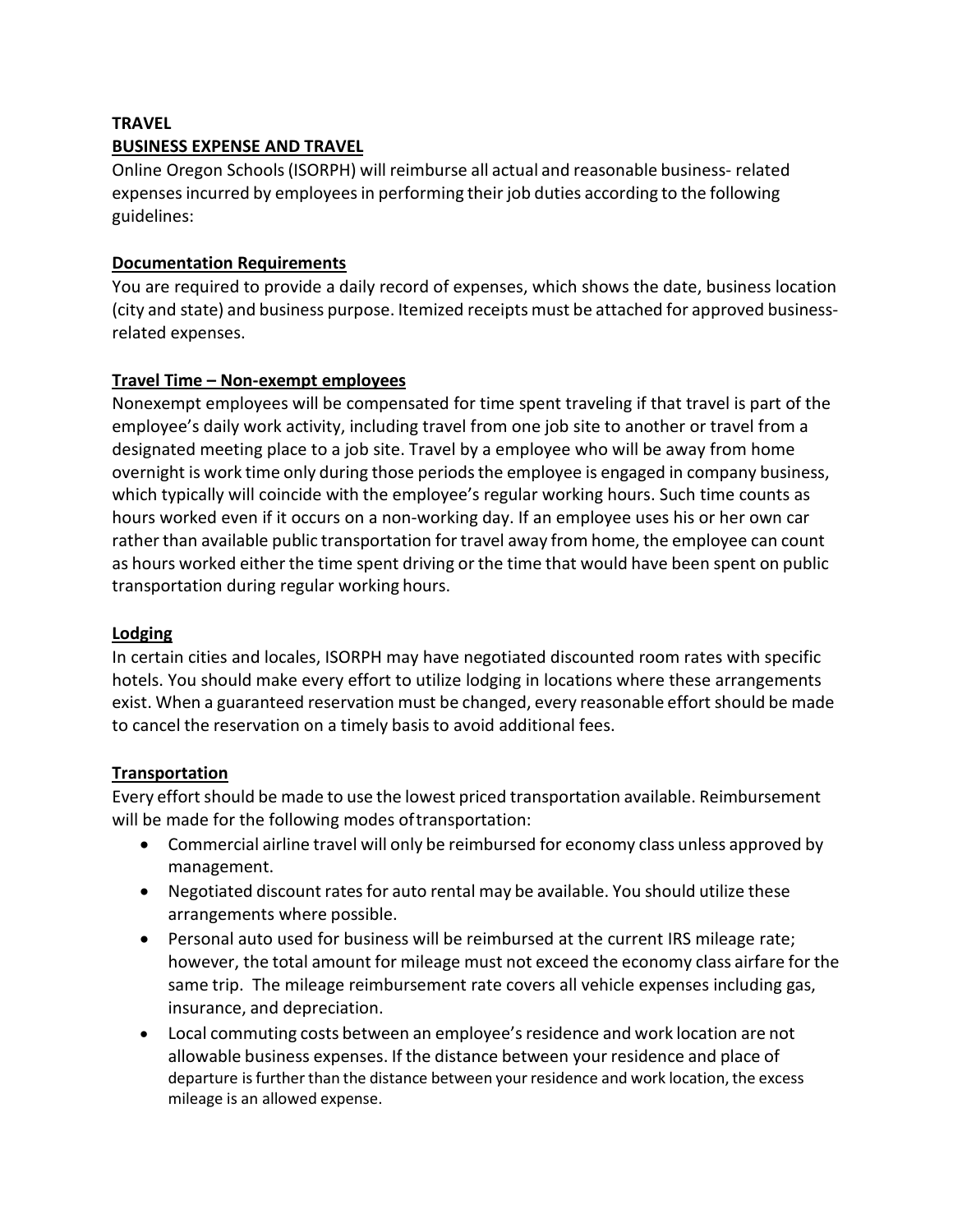#### **Meals**

Reimbursement will be made for reasonable cost of meals, per day, including reasonable gratuities when away from home on company business or for approved business meetings. Parking and Highway Tolls

All parking expenses and highway tolls related to business travel will be reimbursed.

### **MiscellaneousExpenses**

Miscellaneous business expenses not described above (small supplies on an emergency basis, etc.) will be reimbursed.

While traveling on school business purchases of miscellaneous supplies, software or computer hardware must be pre-approved by Executive Director prior to purchase. These items must be submitted on the employee expense report and itemized receipts attached.

#### **Professional or Technical Organizations Dues**

Duesfor professional memberships must be pre-approved and processed through the School Office Manager.

#### **Training, Conferences and Seminars**

Registration fees or similar expenses for approved training courses, conferences, seminars, and conventions are reimbursable if pre-approved by yoursupervisor.

# **Donations or Contributions**

Donations or contributions are not reimbursable expense items.

# **Expense Advances**

ISORPH does not provide cash advances for employee travel. Employees traveling regularly on business are encouraged to personally obtain a widely accepted credit card. Any interest charges incurred are considered personal expenses and will not bereimbursed.

#### <span id="page-36-0"></span>**PERSONAL VEHICLES**

Employeesmay use their personal vehicles on official company business provided prior approval has been obtained from their supervisor. A mileage rate based on acceptable and current company guidelines will be paid to an employee who uses his personal vehicle on official company business. Minimum insurance requirements asspecified by the company'sinsurance carrier must be in effect at the time the employee's personal vehicle is used and the employee may be required to provide proof of insurance.

# <span id="page-36-1"></span>**WIRELESS COMMUNICATION DEVICE USE GUIDELINES**

It is the policy of OOS to provide a wireless communication device to those employees who have a job- related need for them. Such devices are the property of OOS, and their use must be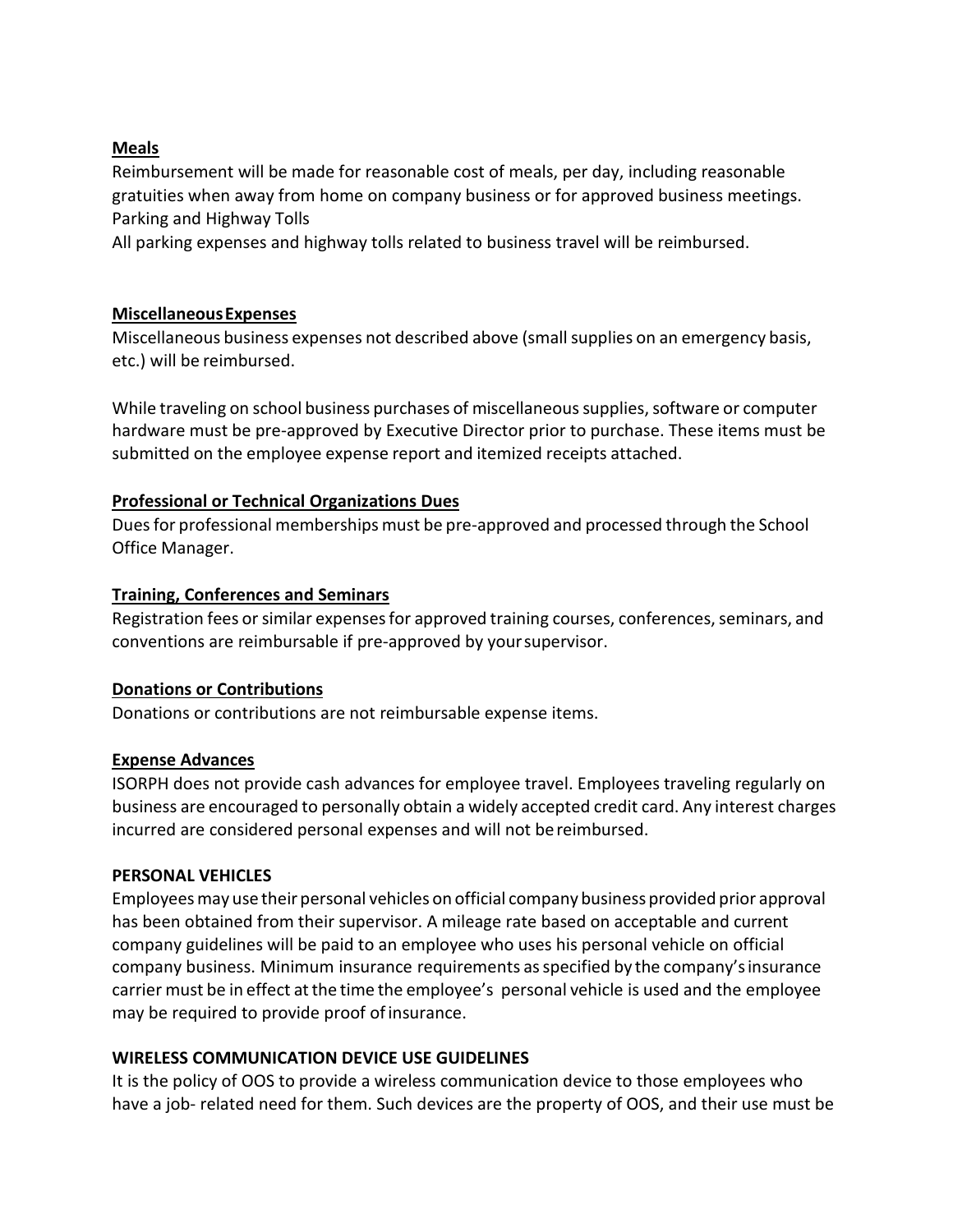properly documented. Accordingly, these guidelines must be followed:

- Employees provided with a wireless communication device for business use will be expected to carry such equipment on their person as directed by their supervisor.
- Employees are not permitted to use any wireless communication devices issued by OOS for personal use without prior, written approval of their supervisor. OOS accesses and monitors electronic communications made using OOS issued devices.
- OOS will not pay for or reimburse an employee for expenses related to personal calls. Such expenses are the employee's personal responsibility. In the event OOS grants an exception to initially cover such personal expenses, such an exception is specifically conditioned on initial receipt of a related payroll deduction authorization form signed by the employee.
- Employees are responsible for lost or stolen wireless communication devices and must report such lossesimmediately.
- Upon termination of employment for any reason, the employee must return the company wireless communication device to OOS per the Employee cell phone policy.

#### **Safety Issues**

The Company valuesits employees and the safety of otherthird parties, and accordingly expects employees to put safety first while driving. Drivers are prohibited from using wireless communication while driving unless the driver is using a hands-free device. Texting, which is meant to include composing, sending, or reading, while driving is strictly prohibited. Employees whose job responsibilities include regular or occasional driving and who are issued a wireless communication device for business use are expected to refrain from using this device while driving. Safety must come before all other concerns. Regardlessofthe circumstances, including sloworstoppedtraffic, employees are strongly encouraged topulloffto the side oftheroadand park the vehicle in a safe location before placing or accepting a call.

If acceptance of a call is unavoidable and pulling over is not an option, employees are expected to keep the call short, use hands-free equipment, refrain from discussion of complicated or emotional discussions, and keep their eyes on the road. Special care should be taken in situations where there is heavy or erratic traffic, inclement weather or the employee is driving in an unfamiliar area. Additionally, employees are expected to know and follow all local and state laws relating to using communication devices, including but not limited to school and construction zones.

Employees whose job responsibilities do not specifically include driving as an essential function, but who are issued a wireless communication device forbusinessuse, are also expected to abide by the provisions above. Under no circumstances are employees allowed to place themselves or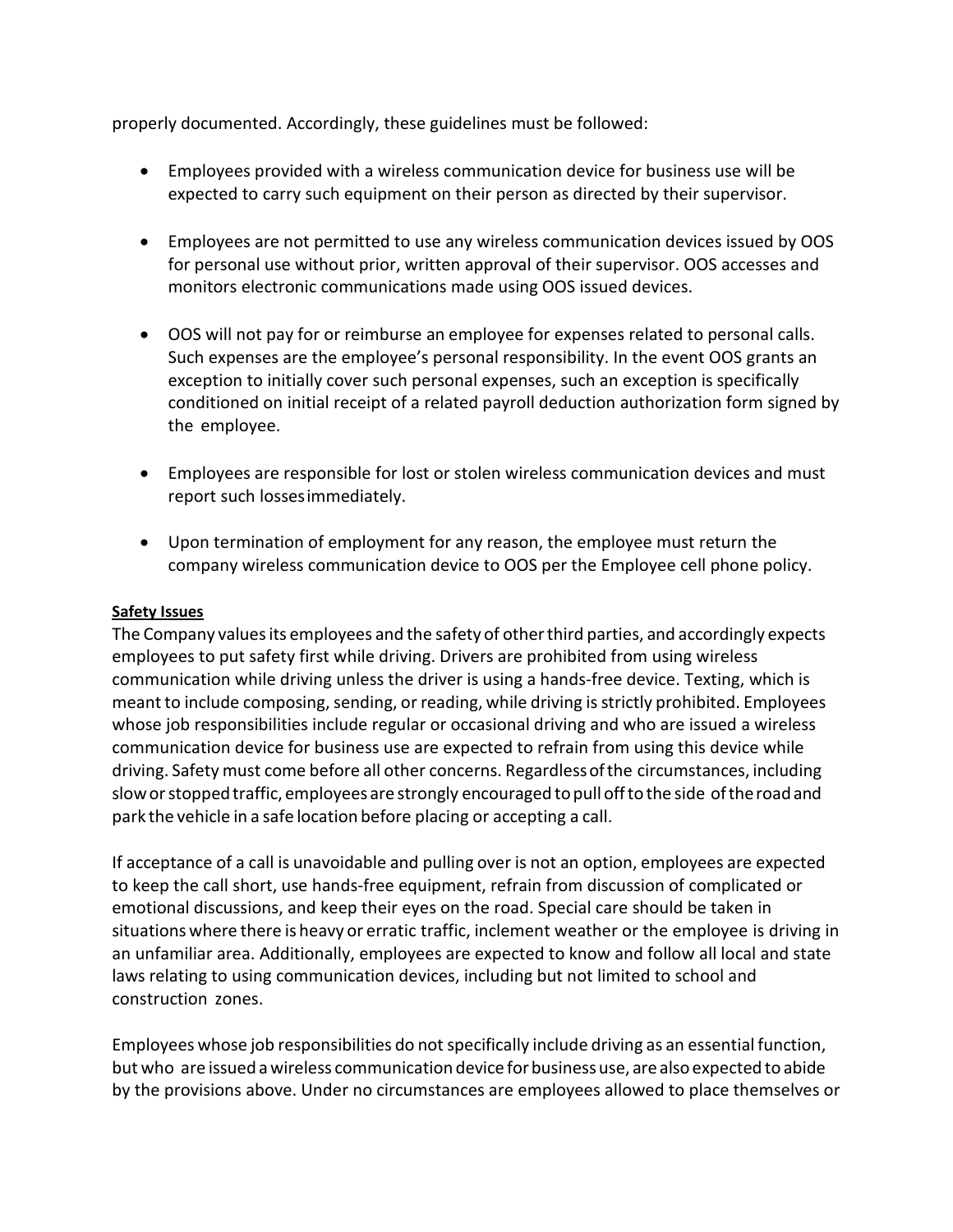others at risk to fulfill business needs.

Employees who are charged with traffic violations resulting from the use of their wireless communication device while driving will be solely responsible for all liabilities that result from such actions.

These are standard operating procedures, and any violation of the above guidelines by an employee will be subject to disciplinary action, up to and including termination of employment.

# <span id="page-38-0"></span>**STAFF AND PARENT/STUDENT HANDBOOK REVIEW AND APPROVAL PROCESS**

#### *January – By no later than end of February*

The handbook is reviewed for updating / additions / deletions by the academic team.

#### *By no later than end of April*

ED, OPS, Academic admin, HR, Federal programsmanager, 504 Plan Manager, Counselors, Assessment coordinator Review the last version for their applicable sections and savesin a group document.

#### *By no later than end of May:*

ED take the last version to the ISORPH board of education for review and will adoption.

#### *After board approval:*

Ops manager submitsto regional marketing to have the document loaded on to the ISORPH website. SharePoint Admin posts to common folder for all staff toaccess.

#### *August/Ongoing throughout yea*r:

All new students enrolling after the start of the school year will be provided with the student handbook.

Parents and students will sign and return acknowledgement that they have reviewed, understand, and agree to follow thehandbook.

# <span id="page-38-1"></span>LEAVE OF ABSENCE POLICIES

#### <span id="page-38-2"></span>**FAMILY AND MEDICAL LEAVE**

This Policy is in effect only where OOS is a covered employer under applicable federal law.

As provided under the Family and Medical Leave Act ("FMLA"), OOS provides unpaid family and medical leaves of absence to eligible employees.

#### <span id="page-38-3"></span>*Eligible Employee*

To be eligible for family and medical leave, qualifying exigency leave, or covered service member leave, the employee must meet the following requirements at the time the employee gives notice of the need for leave: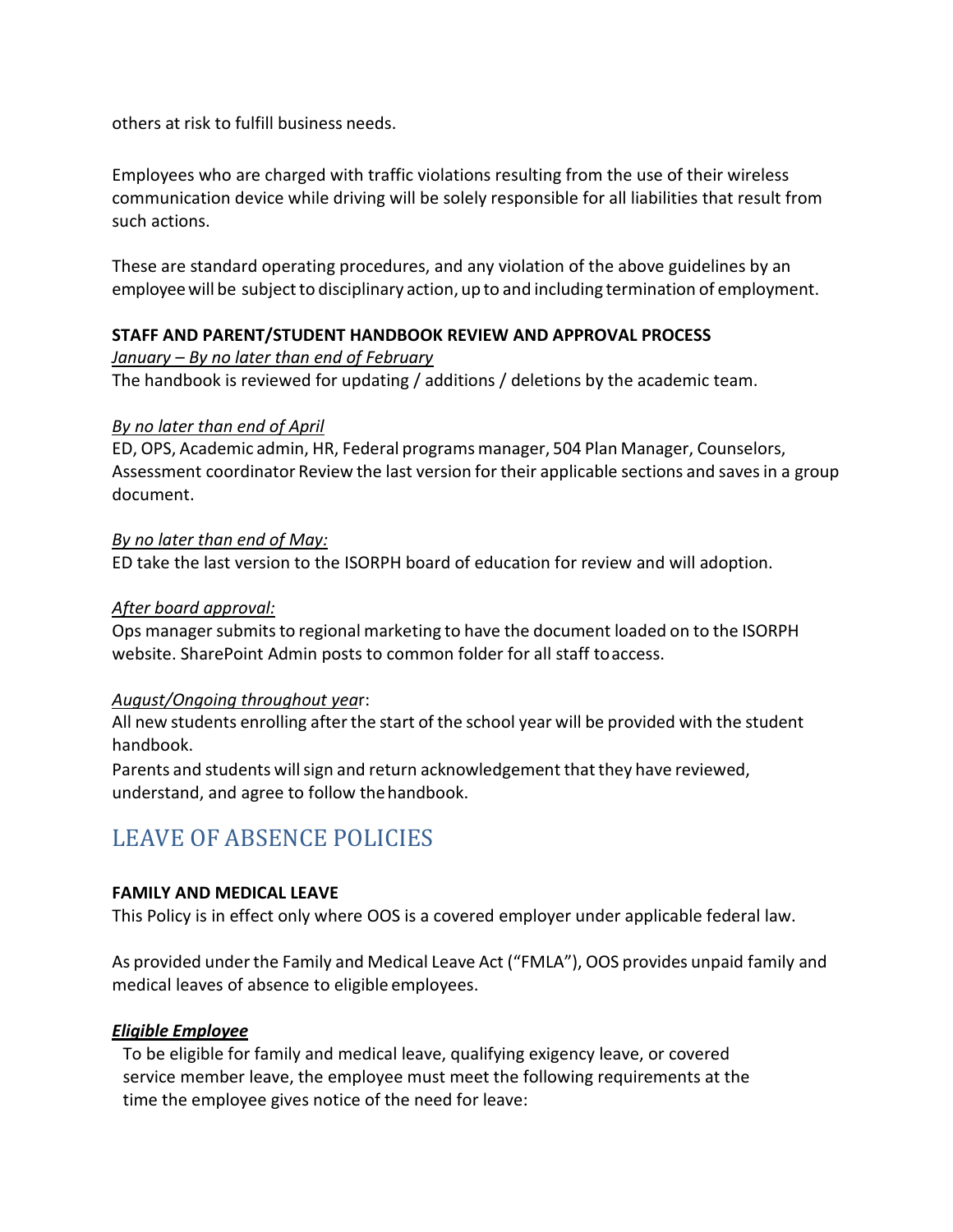- 1. **Employer Headcount**  The employee must work at a client company where 50 or more employees have been on payroll for 20 or more calendar workweeks, either in thecurrent year or the preceding year.
- 2. **Employee Worksite** The employee's worksite must have 50 or more employees who work within a 75-mile radius of the worksite. **Note:**  *Remote employees should be factored into the headcount as well, if there are remote employees who report into the same worksite or receive work assignments from the same worksite as the employee going on leave.*
- 3. **Tenure**  The employee must have been employed by the client company for at least12 months in the preceding 7 years, including assignments worked through a temporary agency; and
- 4. **Hours Worked**  The employee must have worked 1,250 hours during the 12-month period immediately before the beginning of the leave.

In determining eligibility for employees returning from military service, such employees will be given credit for the months served and the hours of service that would have been performed if not for the absence caused by active service.

# <span id="page-39-0"></span>*Approved Reasons for Leave*

FMLA leave may be taken for the following reasons:

- the birth of an employee's child or care for the newborn child;
- the placement of a child with the employee for adoption or state-approved foster care;
- the employee's own serious health condition or the care of an employee's spouse, child, or parent ("family member") who has a serious health condition.
- A "serious health condition" is an illness, injury, impairment or physical or mental condition that involves either inpatient care or continuing treatment by a health care provider.

The continuing treatment requirement is met where an employee is out of work due to:

- an incapacity of more than three consecutive, full calendar days and during which the employee visits a health care provider on at least one occasion;
- an incapacity caused by pregnancy or prenatal care, a chronic condition, or long-term conditions; or
- absences for multipletreatments.
- the employee's care of a "covered service member" who has sustained a serious injury or illness during active duty ("military caregiver leave").
	- $\circ$  The employee must be the spouse, son, daughter, parent, or next of kin of the covered service member. A "covered service member" means
		- a member of the Armed Forces, National Guard, or Reserves,
		- who is undergoing medical treatment, recuperation or therapy,
		- $\blacksquare$  is in out- patient status, or
		- is on the temporary disability retired list for serious injury or illness.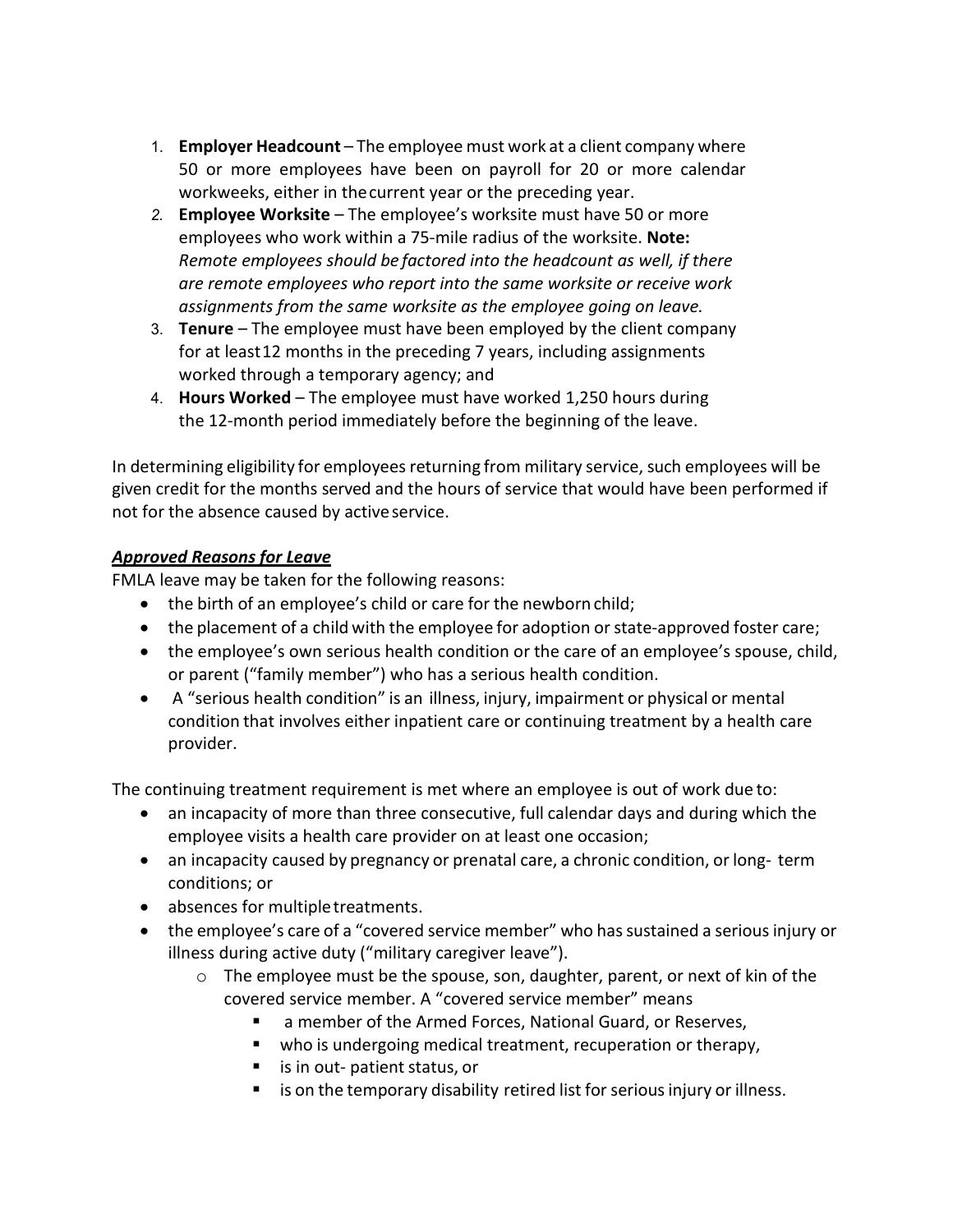- o A "covered service member" also includes
	- a covered veteran of the Armed Forces, National Guard, or Reserves,
	- who was discharged or released within five years preceding the date on which the veteran undergoes medical treatment, recuperation, or therapy for a serious injury or illness.
- $\circ$  The time period between October 28, 2009 and March 8, 2013 will not be counted in calculating the five-year time period.
- o A "serious injury or illness" for military caregiver leave includes
	- an injury or illness that was incurred or aggravated by the covered service member on active duty in the Armed Forces and in the case of a covered veteran, manifested itself before or after the member became a veteran.
- $\circ$  The employee's responding or attending to a "qualifying exigency," arising out of a military member's active duty or notification of an impending call or order to covered active duty in the Armed Forces, National Guard or Reserves in a foreign country.
- o A "military member" includes a spouse, son, daughter, or parent of the employee.
- $\circ$  A "qualifying exigency" includes the following:
	- *short-notice deployment* where a covered military member is notified of a callor order to active duty seven or less calendar days prior to the date of deployment;
	- *military events and related activities* sponsored by themilitary;
	- *childcare and school activities*, where necessary to arrange for alternative childcare, provide childcare on an immediate need basis, enroll in a new school or day care or attend meetings with school officials;
	- *financial and legal arrangements*to addressthe covered military members absence;
	- *counseling* of eligible individuals by someone other than a healthcare provider;
	- *rest and recuperation*, for purposes of spending up to 15 days with a covered military member who is on short-term, temporary, rest and recuperation leave;
	- *post-deployment activities*;
	- *parental care*, including arranging for alternative care, providing care on an immediate need basis, admitting to, or transferring the parent to a care facility where the military member's parent is incapable of self-care and the need to provide such care arises out of military member's active duty or call to active duty; and *other activities*related to the military member agreed upon between you and ISOR- PH.

# <span id="page-40-0"></span>*Length of Family and Medical Leave and Qualifying Exigency Leave*

An eligible employee is entitled to a combined total of 12 workweeks of unpaid leave within a 12-month period for family and medical and qualifying exigency leave. The amount of leave available to you will be calculated by looking backward at the amount of leave taken within the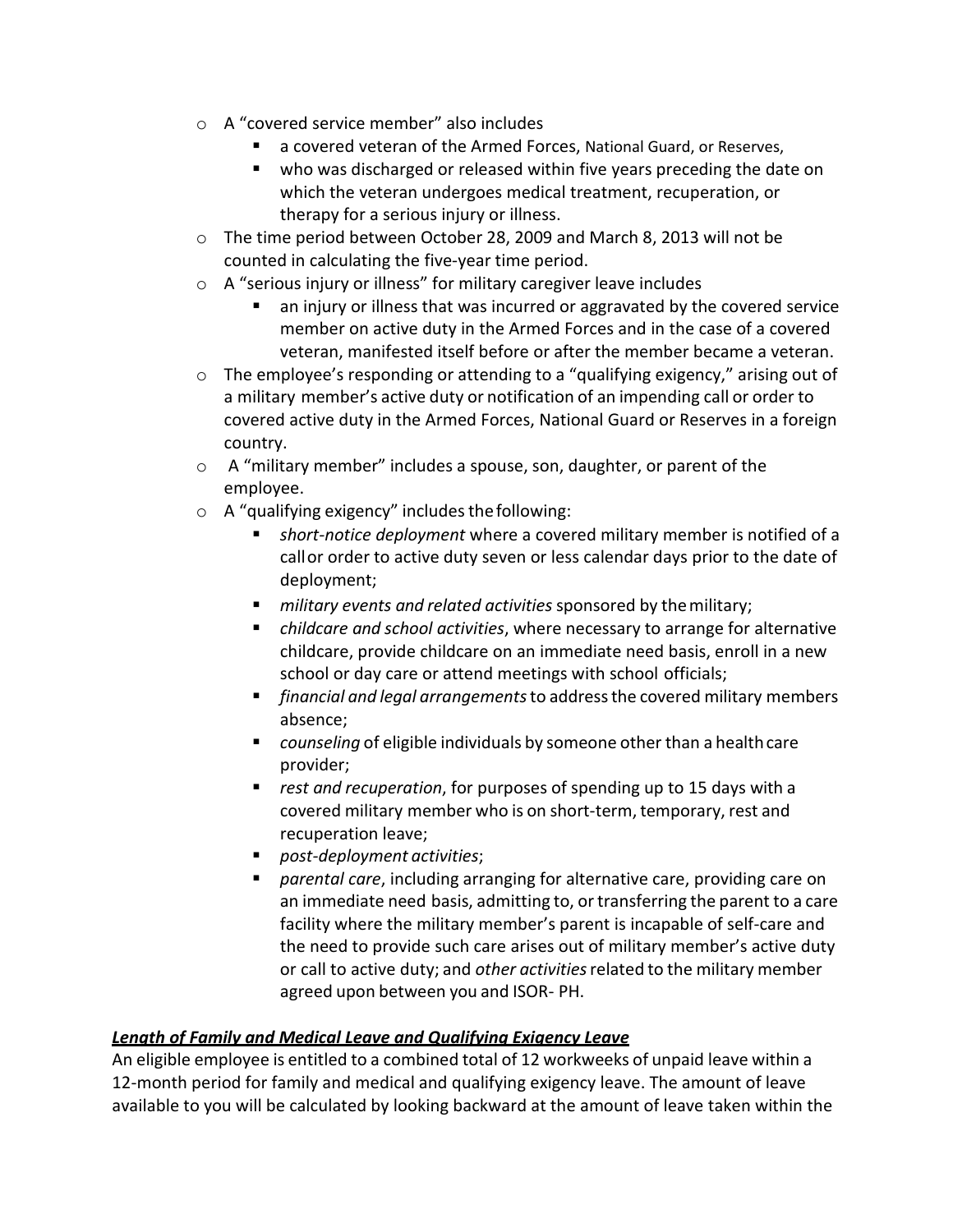12-month period immediately prior to the first date of leave. Family and medical leave and qualifying exigency leave may run concurrent with other federal, state and local leave laws. Leave taken for the care of a newborn child or placement for adoption or foster care must be taken within 12 months of the birth or placement of the child. If both parents are employed by OOS and are eligible for leave, except for leave due to your serious health condition or your spouse's or child's, you may both take a combined total of 12weeks.

Leaves may be taken as an intermittent leave or a reduced schedule in the following situations: For your own serious health condition or the serious health condition of a family member when medically necessary or when the need for leave is best accommodated throughscheduling. For a qualifying exigencyleave.

An employee requesting intermittent leave/reduced schedule leave may be transferred temporarily to an available alternative position with equivalent pay and benefits, or to a parttime position with an equivalent hourly rate and benefits, if such a position better accommodates the need for intermittent leave/reduced schedule leave.

# <span id="page-41-0"></span>*Length of Military Caregiver Leave*

An eligible employee is entitled to a combined total of 26 workweeks of unpaid leave within a single 12-month period for military caregiver and other qualifying FMLA leave. If both a husband and wife are employed by OOS and are eligible for military caregiver leave, the two may take a combined total of 26 weeks. Military caregiver leave may run concurrent with other leave entitlements provided under federal, state, and local law.

Intermittent leave or a reduced schedule may be approved for military caregiver leave where medically necessary and where the need for leave is best accommodated through scheduling. An employee requesting intermittent leave/reduced schedule leave may be transferred temporarily to an available alternative position with equivalent pay and benefits, or to a parttime position with an equivalent hourly rate and benefits, if such a position better accommodates the need for intermittent leave/reduced schedule leave.

# <span id="page-41-1"></span>*Substitution of Paid Leave*

If you are taking family and medical leave due to your own serious health condition, you should substitute all accrued paid leave, including accrued and unused sick leave, paid vacation, paid personal time, paid time off and, if applicable, short-term salary continuation, before continuing leave on an unpaid basis.

When receiving disability benefits under a disability benefit plan, the substitution of your accrued paid leave is not required.

If you take leave under this policy for reasons other than your own serious health condition, you must use all accrued paid leave before continuing on an unpaid basis. Any family and medical leave, qualifying exigency leave, military caregiver leaves, whether paid, unpaid or a combination, will be counted toward the 12-week or 26-week leave entitlement, as applicable.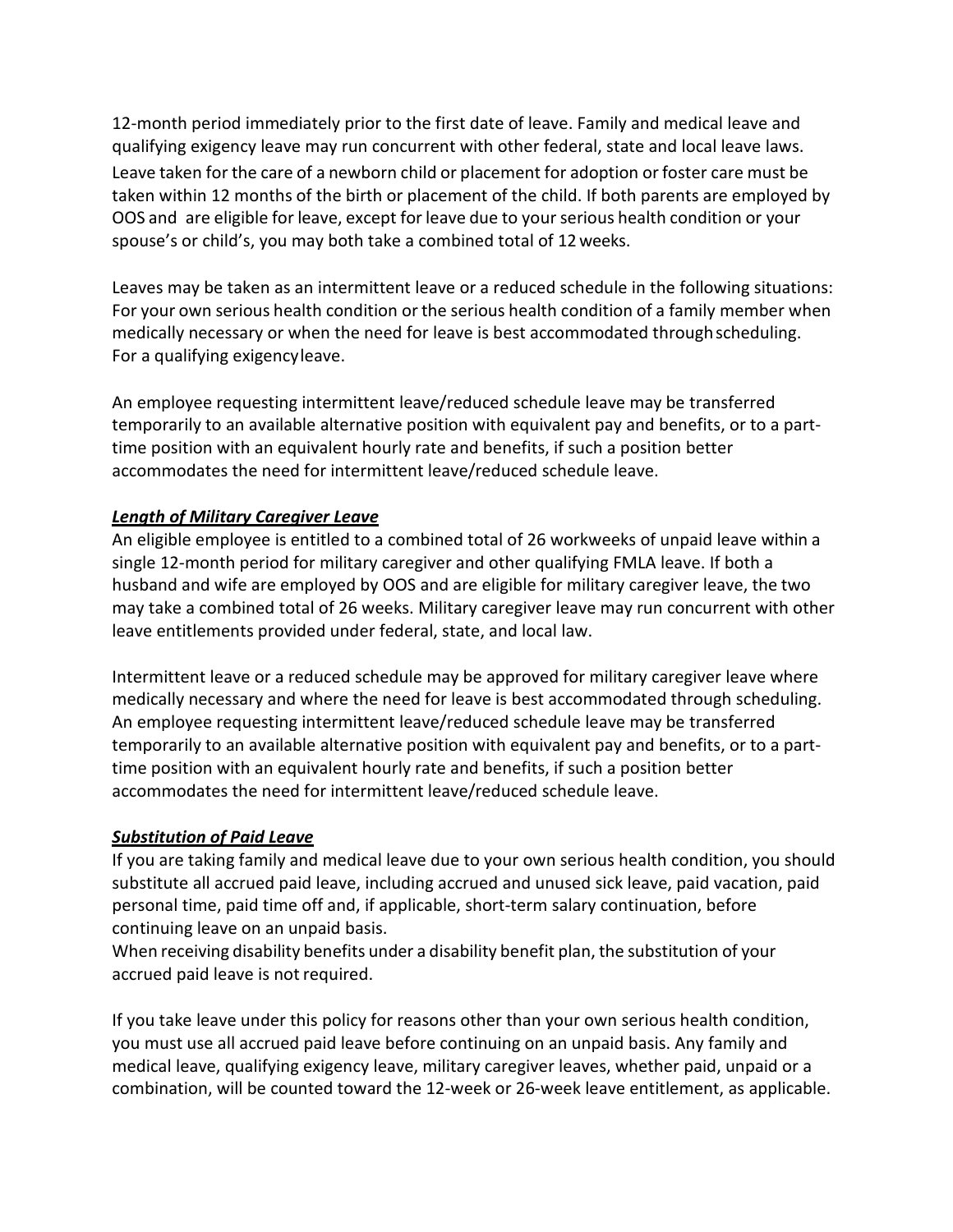# <span id="page-42-0"></span>*Employee Notification Requirements*

If you expect to take family and medical leave, qualifying exigency leave or military caregiver leave, you must notify the Insperity Leave and Disability Group of your intention to take leave at least 30 days in advance of the expected leave by completing a Leave of Absence Request form. If the leave is not foreseeable, you must provide notification as soon as practical. In addition, you must comply with ISOR- PH established absenteeism and tardiness policies.

### <span id="page-42-1"></span>*Medical Certification*

Within 15 calendar days of the request, an employee who takes leave for his or her own or a family member's serious health condition, or to care for a covered service member, must submit medical certification to the Insperity Leave and Disability Group detailing the reason(s) for the leave. If you fail to do so, OOS may delay the start of the requested leave, withdraw any designation of the requested leave as FMLA leave, or deny the requested leave, and consider time taken off subject to OOS established absenteeism and tardiness policies.

If your medical certification is incomplete and/or insufficient, Insperity may notify you in writing as to what is incomplete and/or insufficient. You will then have seven calendar days to resubmit the medical certification. Failure to provide a complete and sufficient certification by the date required may result in the denial of the requested FMLA leave.

When returning to work after being on leave for your own serious health condition, you will be required to provide a medical release.

# <span id="page-42-2"></span>*"QualifyingExigency" Leave Certification*

Within 15 calendar days of a request for qualifying exigency leave, the employee must submit written certification detailing the reason(s) for leave to the Insperity Leave and Disability Group. You may also be required to submit appropriate supporting documentation, such as a copy of the covered military member's active-duty orders or other military documentation indicating the appropriate military status and the dates of active duty status.

#### <span id="page-42-3"></span>*Job Restoration*

When returning from an authorized leave, an employee will normally be returned to the same or an equivalent position, with no loss of benefits accrued prior to leave. In the event your position is affected by a decision or event not related to your leave of absence (e.g., job elimination or layoff), you will be affected to the same extent as if not onleave.

Certain "key employees" as defined under the FMLA may not be eligible to be restored to the same or an equivalent position after leave if doing so would cause substantial and grievous economic injury to the operations of the company. If applicable, OOS will notify "key employees" in writing of their status and the conditions under which job restoration will be denied.

# <span id="page-42-4"></span>*Workers' Compensation and Family and Medical Leave*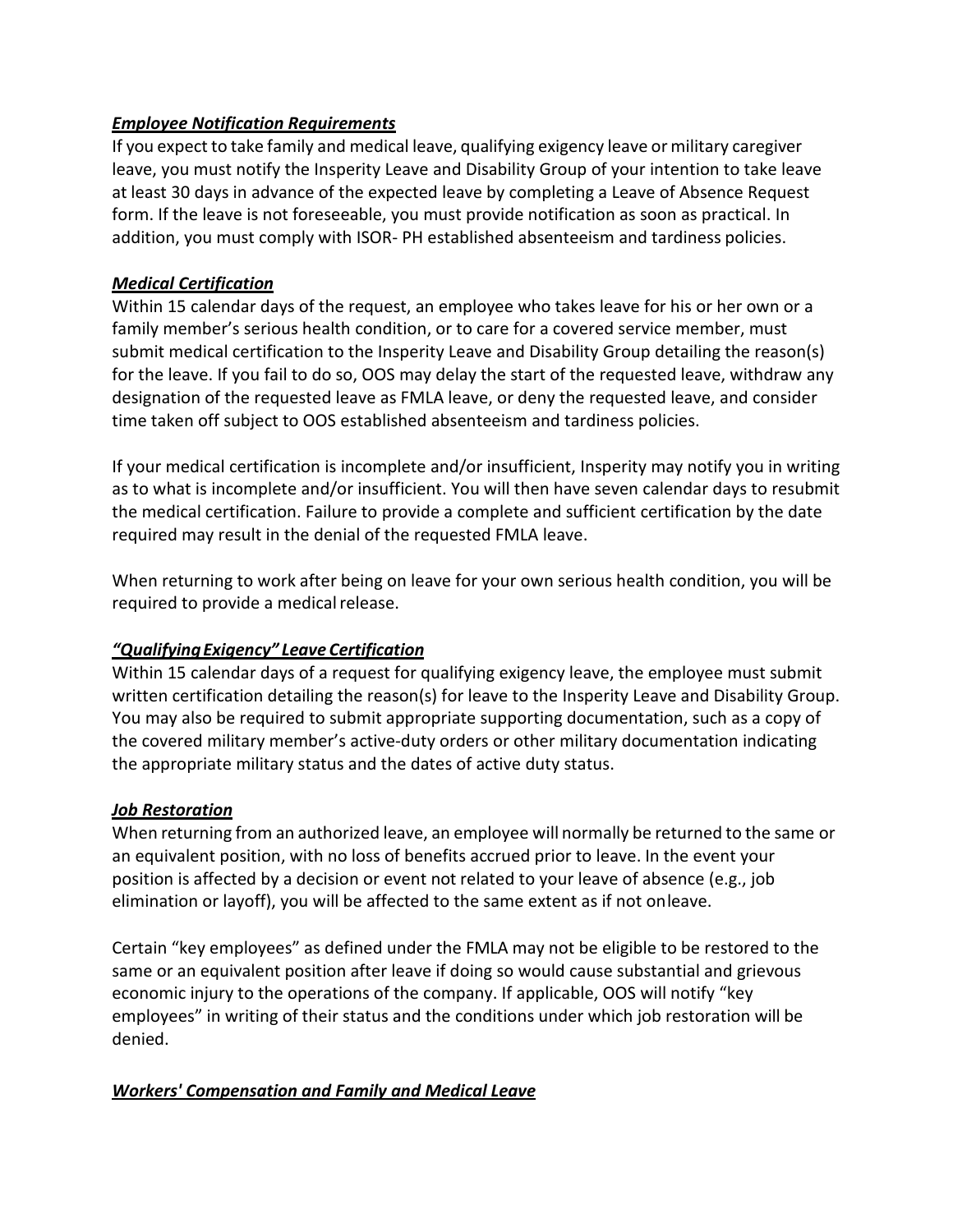If you are eligible for FMLA and are on leave due to a workers' compensation injury that meets the definition of "serious health condition," the absence will count towards your family and medical leave. You may be asked to provide a medical certification form to determine if your workers' compensation injury meets the definition of a serious health condition.

# <span id="page-43-0"></span>*Continuation of Benefits*

The same health care benefits coverage provided to an employee on the day prior to taking family and medical leave will be maintained provided the employee pays any required contribution for benefits as follows:

- up to 12 weeks, asrequired for family and medical leave and qualifying exigency leave; or
- up to 26 weeks, as required for military caregiver leave;or
- as required by law.

The period of time you are on family and medical leave will be treated as continued service for vesting and eligibility to participate under any available retirement plan, ifapplicable. Absences due to leave will not be counted as time worked for the purpose of seniority or computing paid time off for vacation, sick leave, or personal days. For more information regarding continuation of benefits during a leave of absence, see Insperity's Continuation of Benefits policy.

# <span id="page-43-1"></span>*Questions About Family and Medical Leave*

If you have any questions about your rights or responsibilities under this policy, contact the Insperity Contact Center toll free at 866-715-3552 (select "Benefits"), weekdays between 7 a.m. and 7 p.m. Central time. OOS and Insperity will comply with all applicable federal, state, and local laws in administering this policy.

# <span id="page-43-2"></span>**CONTINUATION OF BENEFITS**

All active, full-time employees covered by the Insperity Group Health Plan, or the Insperity Health Care FSA Plan may continue plan coverage for up to 12 weeks during an approved leave of absence, or as required by law.

While on leave, an employee must continue to pay any required contributions for health coverage, as well as make payments for any other applicable benefits which would otherwise be automatically deducted from the employee's wages (e.g., supplemental life insurance, credit union loans, and 401(k) loans). An employee who does not return from leave may be required, under certain circumstances, to reimburse Insperity for any health plan employee contributions paid by Insperity or the Online Oregon Schools while the employee was on unpaid leave. Contact the Insperity Contact Center at 866-715- 3552 for detailsregarding employee contributions. For questions regarding 401(k) loan payments, please contact Insperity Retirement Services at 888-401-5273.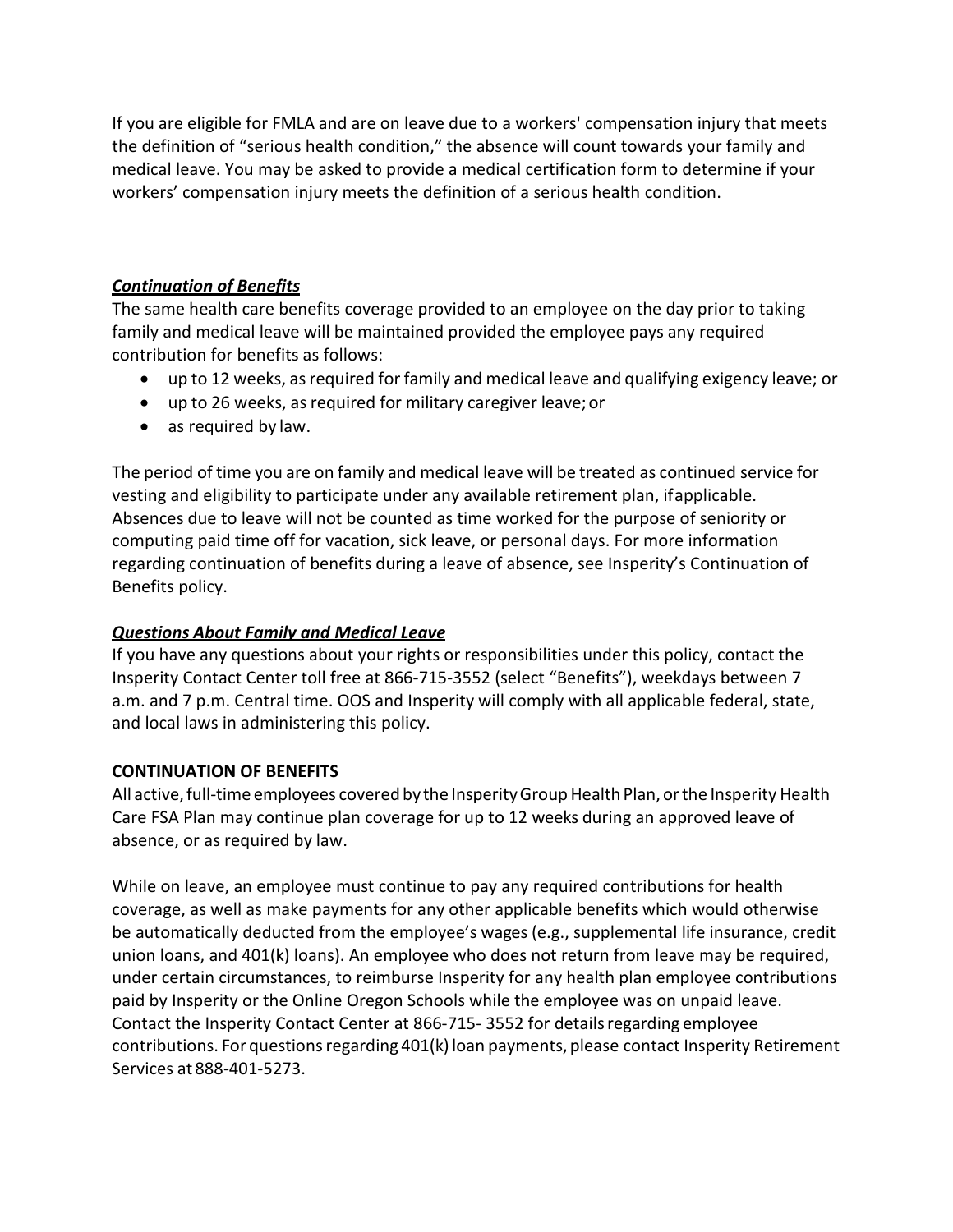If the employee does not return to work upon expiration of the applicable 12-week period, or longer period as required by law, coverage will terminate, and the employee will have the opportunity to continue coverage for a limited period of time under COBRA in accordance with applicable law.

Additionally, contributions to PERS will stop once and employee leaves Insight Oregon Painted Hills.

# <span id="page-44-0"></span>**FAMILY LEAVE UNDER THE OREGON FAMILY LEAVE ACT**

*NOTE: This Policy supersedes and replaces all prior combined federal and state and statespecific family and medical leave related policies with respect to leaves sought under the Oregon Family Leave Act ("OFLA"), to the extent such policies exist. It is in effect only where*  **OOS** *is a covered employer under applicable state law whereby it employs twenty-five or more employees working in the state of Oregon, for each working day during each of twenty (20) or more calendar weeks in the current or preceding calendar year.*

*Notwithstanding the above, an employee seeking leave benefits under this Policy must also satisfy all eligibility requirements as set forth below and required by applicable state law. This Policydoesnot create any rights (contractual or otherwise) not already provided under federal, state or local law. Employees should, to the extent they wish to request and apply for family leave under the OFLA, or any other applicable federal or state law, submit a Leave of Absence Request form to Insperity's Leave and Disability Group via fax at 800-233-1469.*

Under the Oregon Family Leave Act (the "OFLA" or "the Act"), OOS provides, as set forth below, *Unpaid* family leaves of absence to "eligible employees."

# <span id="page-44-1"></span>*Approved Reasons for Leave*:

Family leave under the OFLA may be taken for the following purposes:

- 1. to care for an infant or newly adopted child under eighteen (18) years of age, or for a newly placed foster child under nineteen (19) years of age, or for an adopted or foster child older than eighteen;
- 2. (18) years of age if the child is incapable of self-care because of a mental or physical disability;
- 3. to care for a family member with a serious health condition ("family member" includes the spouse of an employee, the biological, adoptive or foster parent or child of the employee, the grandparent or grandchild of the employee, a parent-in-law of the employee or a person with whom the employee was or is in a relationship of in loco parentis);
- 4. to recover from or seek treatment for a serious health condition of the employee that renders the employee unable to perform at least one of the essential functions of the employee's regular position; and
- 5. to care for a child of the employee who is suffering from an illness, injury or condition that is not a serious health condition, but that requires home care.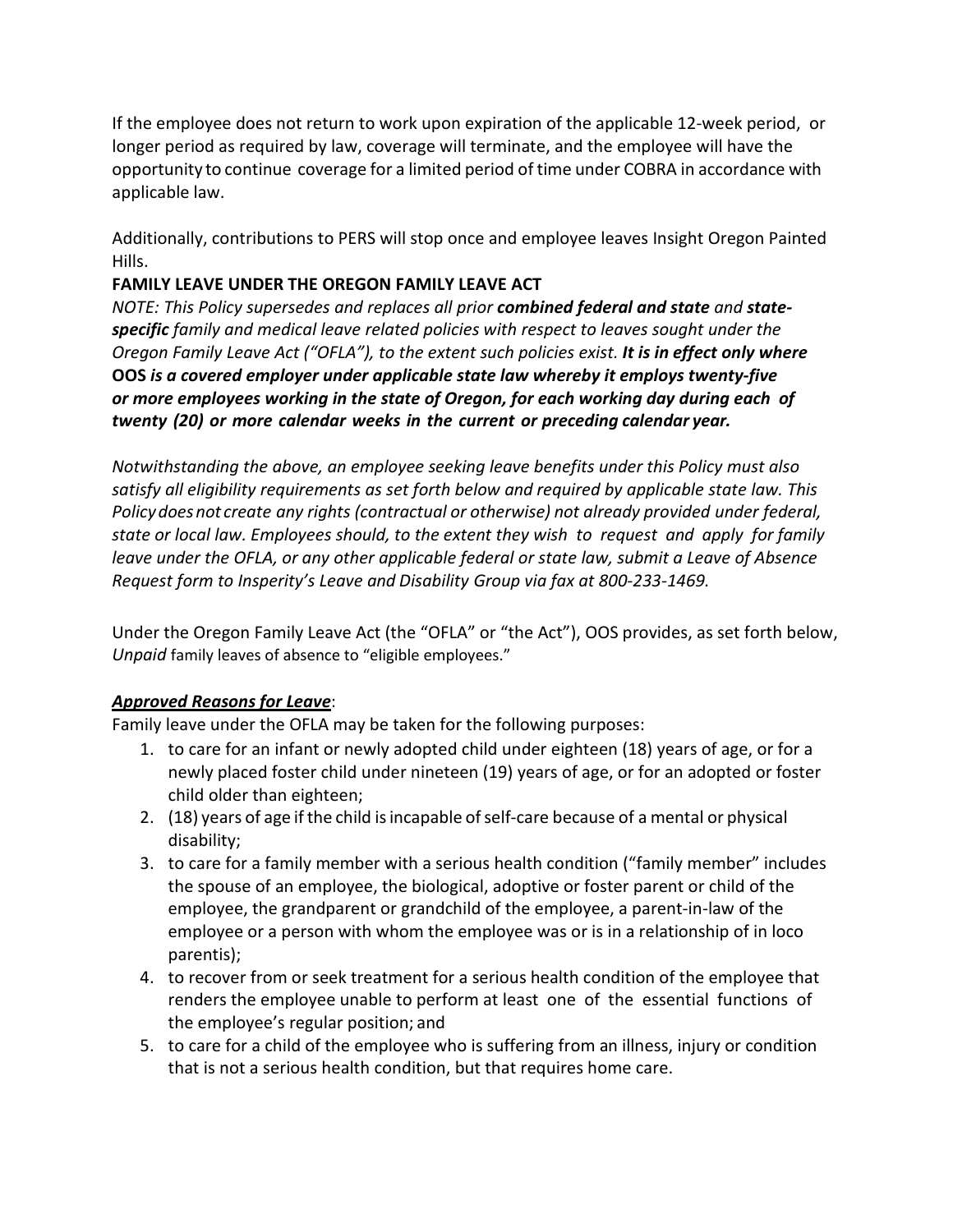For purposes of leave under this Policy, a "serious health condition" is defined as an illness, injury, impairment or physical or mental condition that requires inpatient care in a hospital, hospice or residential medical care facility, or which, in the medical judgment of the treating health care provider poses an imminent danger of death, is terminal in prognosis with a reasonable possibility of death in the near future or requires constant care; or any period of disability due to pregnancy, or period of absence for prenatal care.

OOS need not provide leave to an eligible employee under (4) above if another family member is available to care for the child.

# *Eligible Employee*

An active full-time or part-time employee is eligible for OFLA leave under any ofthe above leave categories provided that on the date the employee commences his or her leave, he or she has been employed by OOS for at least 180 days and has worked at least twenty-five (25) hours per week during that timeframe; provided, however, an employee taking leave for the purpose of (1) above under "Approved Reasons for Leave" (caring for infant or newly adopted child) remains eligible without working the minimum 25-hour- per-week work requirement.

# *Length of Family Leave under the OFLA*

An eligible employee qualifying for leave under the OFLA is entitled to a total of twelve (12) workweeks of *unpaid* leave within a 12-month period, with the exception that an eligible employee who takestwelve (12) weeks of family leave within a one-year period forthe purpose of (1) above under "Approved Reasonsfor Leave" (caring forinfant or newly adopted child) also may take up to an additional twelve (12) weeks of leave within the same one-year period for the purpose specified in (4) under "Approved Reasons for Leave" (caring for illchild).

Additionally, if an eligible female employee takes twelve (12) weeks for purposes of (1) under "Approved Reasons for Leave" (caring for infant or newly adopted child) then she may also take up to a second twelve (12) weeks within that one-year period for an illness, injury or condition related to pregnancy or childbirth that disables the eligible employee from performing any available job duties offered byOOS.

The amount of leave available to an employee will be calculated by looking backward at the amount of leave taken within the 12-month period immediately preceding the first date of leave.

Leave taken for the care of a newborn child or placement for adoption or foster care must be taken within (twelve) 12months of the birth or placement of the child, and it must also be taken as an uninterrupted, continuous leave of absence unless OOS allows intermittent leave or a reduced schedule for these reasons.

If both a husband and wife are employed by Online Oregon Schools, and are eligible for leave, the two may each take up to twelve (12) weeks of qualifying leave under the OFLA, but may not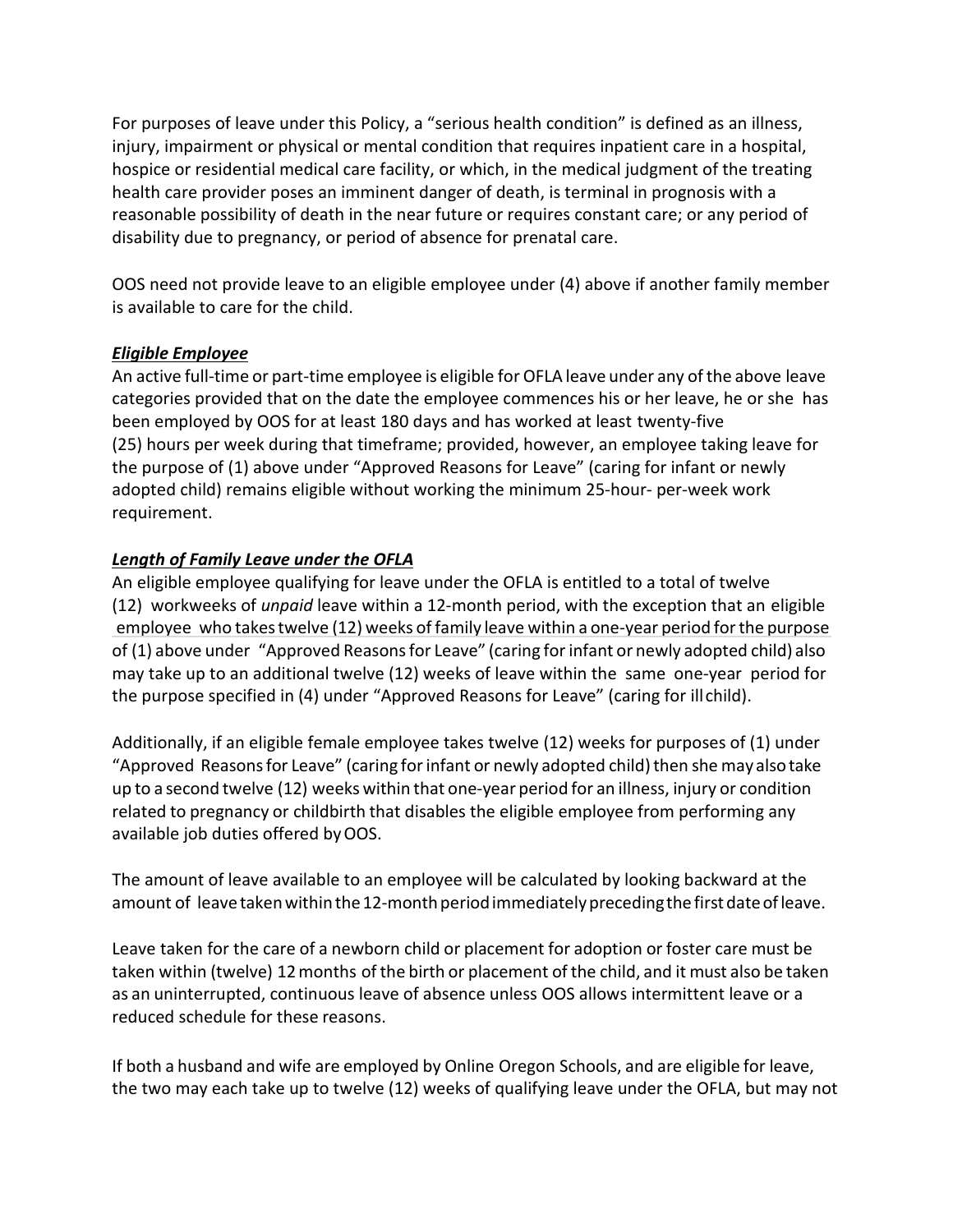take concurrent leave unless(a) one employee needsto care forthe other employee who is suffering from a serious health condition, or (b) one employee needs to care for a child who has a serioushealth conditionwhilethe other employee is also suffering a serious health condition. Intermittent leave or a reduced schedule will be approved for either the employee's or a family member's serious health condition where medically necessary and where the need for such leave is best accommodated through such scheduling. An employee requesting intermittent leave/reduced schedulemay be transferred temporarily to an available alternative position with equivalent pay and benefits, or to a part-time position if such a position better accommodates the need for intermittent leave/reduced schedule.

Leave under the OFLA runs concurrent with other leave entitlements provided under federal, state and local law to the extent covered and permitted by those laws.

#### <span id="page-46-0"></span>*Substitution of Paid Leave*

An employee taking family leave must exhaust any accrued and unused paid vacation, personal leave, paid time off or sick leave before continuing any approved OFLA leave on an unpaid basis. Any family leave taken under this Policy (either paid or unpaid) will be counted toward the 12-week maximum (or, in certain cases, up to a 24-week maximum) amount of leave available under theOFLA.

# <span id="page-46-1"></span>*Employee Notification Requirements*

If an employee expects to take family leave under the OFLA, the employee must notify the Insperity Leave and Disability Group of the intention to take leave at least thirty (30) days in advance ofthe expected leave by completing a Leave of Absence Request form. If the need for leave is not foreseeable, the employee must provide notification of leave to the Insperity Leave and Disability Group within twenty-four (24) hours of the commencement of the leave and must provide the above written notice within three (3) days after the employee returns to work. If the employee fails to give notice as required above and under applicable law, OOS may reduce the period of family leave required under the OFLA by up to three (3) weeks, and the employee may also be subject to ISOR- PH's established absenteeism and tardiness policies, or other like policies, with violation of the same resulting in possible disciplinary action up to and including termination.

# <span id="page-46-2"></span>*Medical Certification*

An employee who takesleave forthe employee'sserious health condition, or to care for a family member with a serious health condition must submit to the Insperity Leave and Disability Group written medical certification of the need for such leave from the applicable health care provider within fifteen (15) calendar days of the request to provide the certification. An employee seeking such leave will be asked to submit a certification form detailing the reason(s) for the leave. If the employee fails to do so, OOS may delay the commencement of the requested leave, withdraw any designation of the requested leave as OFLA leave, or deny the requested leave, and time taken off by the employee would be subject to OOS's established absenteeism and tardiness policies (or other like policies), with violation of the same resulting in possible disciplinary action up to and including termination.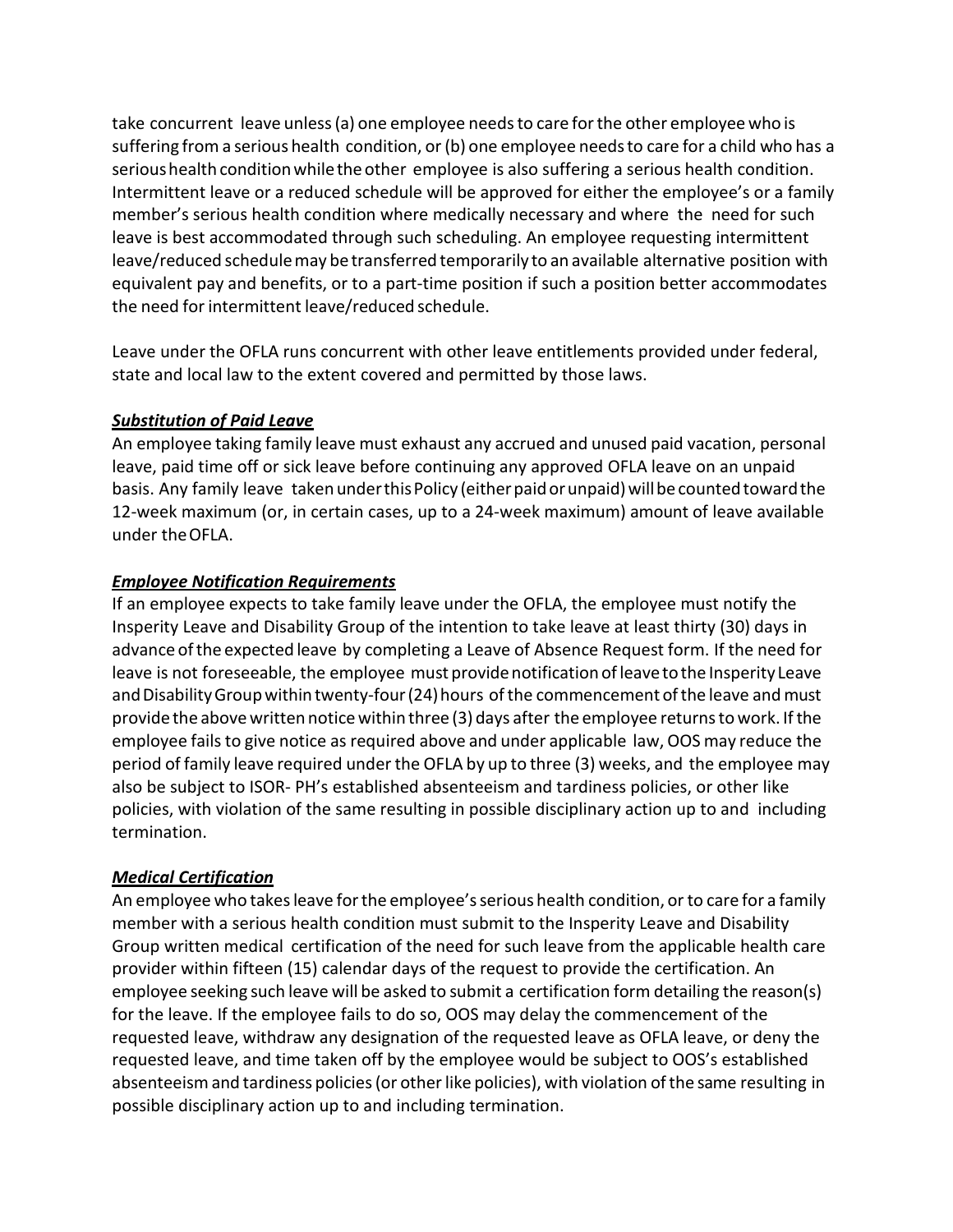OOS,whereithasreasontodoubtthevalidityof a medical certification,mayrequest a second or third medical opinion at its choosing and expense for verification of an employee's serious health condition. The opinion of the third health care provider, who is approved jointly by the health care providers originally selected by OOS and the employee, shall be final and binding on OOS and the employee. In addition, while the employee is on leave, OOS may require the employee to provide periodic recertification of the employee's medical condition as provided for underapplicablestate law, andOOS (orInsperityon itsbehalf)may inquire periodically asto the employee's intentions to return towork.

An employee on uninterrupted, continuous leave due to the employee's own serious health condition will be required to provide a job-related medical certification of fitness before the employee is allowed to return to work. Likewise, for intermittent leave situations where reasonable job safety concerns exist, a fitness-for-duty certification may be requested before an employee may return to work. Failure to provide any such applicable certification may result in the delay or denial of jobrestoration.

Where an employee is on OFLA leave is unable to return to work because of the continuation, recurrence, or onset of the serious health condition of either the employee or the employee's family member, the employee will be required to provide a certification issued by the applicable health care provider.

# <span id="page-47-0"></span>*Benefits Continuation*

The same health care benefits coverage provided to an employee on the day prior to taking family leave under the OFLA will be maintained for up to a 12-week leave period, or as otherwise required by law, provided the employee continues to pay any required contribution for benefits. Employees who are on leave are responsible for making their periodic payment of the required contribution to Insperity at the following address.

> Insperity Attn: Premium Funding Group MC 3-2700 19001 Crescent Springs Drive Kingwood, Texas 77339-3802

Upon exhaustion of twelve (12) weeks of family leave granted under this Policy, or if an employee fails to return to work at the end of the leave, a loss of coverage will occur, and continuation of health care coverage would be offered through COBRA. An employee who does not return from leave may be required, under certain circumstances provided by the OFLA, to reimburse Insperity for any employee contributions paid by Insperity or OOS while the employee was on unpaid leave.

While on leave, an employee must continue to pay the employee's contributions or loan payments for any applicable benefits which would otherwise be automatically deducted from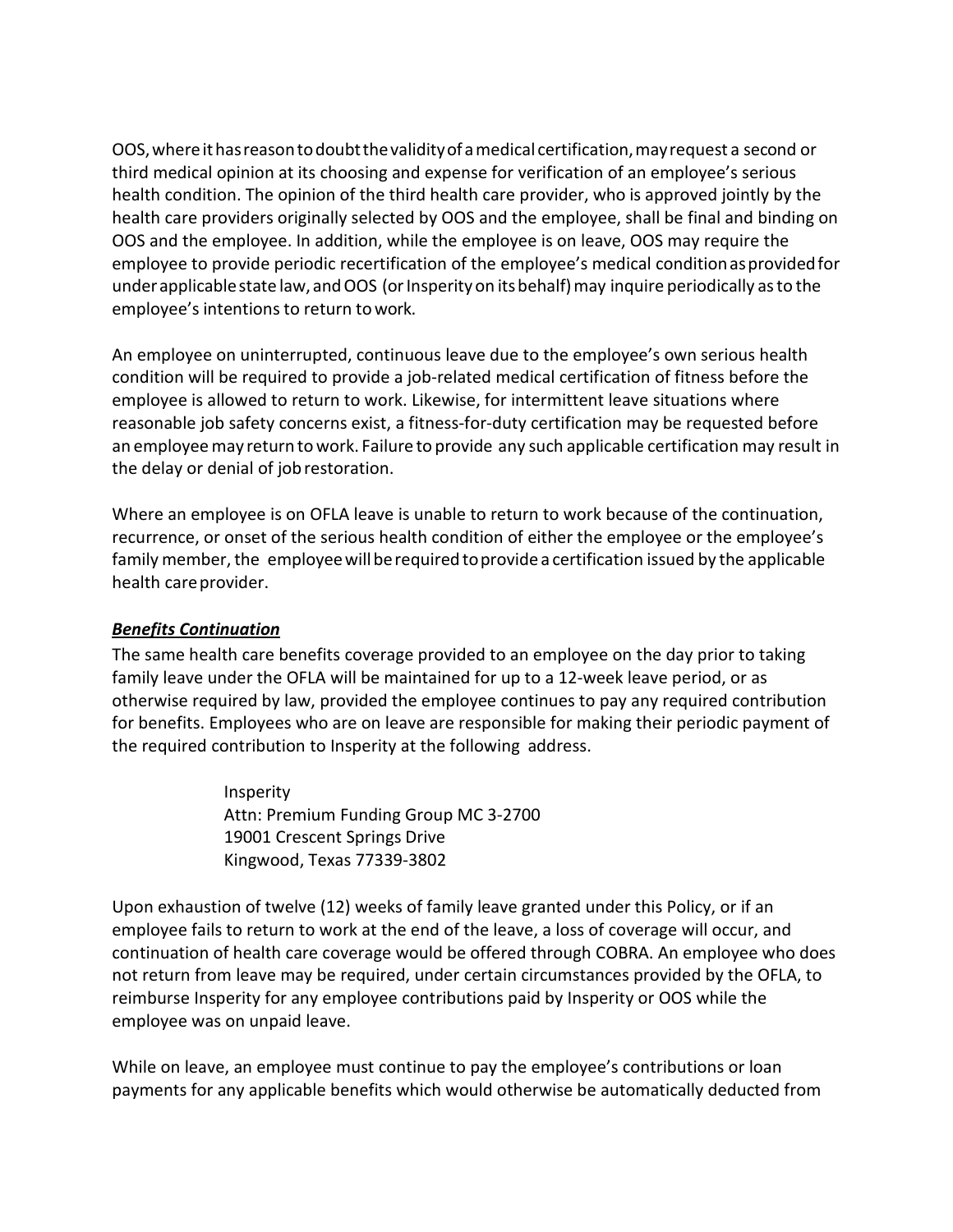the employee's wages (e.g., supplemental life insurance, credit union loans, and 401(k) loans). Contact the Insperity Contact Center at 866-715-3552 for details regarding employee contributions. For questions regarding 401(k) loan payments, please contact Insperity Retirement Services at 888-401-5273.

The period of time an employee is on family leave under the OFLA will be treated ascontinued service for purposes of vesting and eligibility to participate under any available pension or retirement plan. Absences due to leave will not be counted as time worked for the purpose of seniority or computing vacation, sick leave, or personal days.

#### <span id="page-48-0"></span>*Job Restoration*

An employee will be returned to the same position when the employee returns from family leave under this Policy, unless the position has been eliminated, with no loss of benefits accrued prior to leave. If an employee'spositionhasbeen eliminated whiletheemployeeis out on leave, then he or she will be returned to a position equivalent in nature to the employee's former position. An employee who does not return to work at the end of an authorized leave is subject to termination of employment. In the event an employee's position with ISOR- PH is affected by a decision or event not related to the employee's leave of absence, e.g., job elimination due to a reduction in force, the employee will be affected to the same extent as if he or she was not on leave.

# <span id="page-48-1"></span>*Workers' Compensation and OFLA Leave*

If an employee is eligible for OFLA leave, an absence related to a workers' compensation injury is counted against an employee's family and medical leave entitlement under the OFLAwhere the workers' compensation injury meets the definition herein of a "serious health condition." An employee who has provided a workers' compensation form from the employee's treating physician may be asked to also provide a medical certification form to determine whether the employee's workers' compensation injury also meets the definition of a "serious health condition."

# *Questions About Family and Medical Leave*

If you have any questions about your rights or responsibilities under this Policy, contact the Insperity Contact Center at 866-715-3552 (select "Benefits") (accessible weekdays between 5 a.m. and 5 p.m. Pacific time).

OOS and Insperity will comply with all applicable federal, state, and local laws in administering this Policy.

# <span id="page-48-2"></span>**OREGON CRIME VICTIM LEAVE**

Eligible employees will be given unpaid crime victim leave to attend criminal proceedings and to address domestic violence, sexual assault, or stalking situations, as described below. An employee is eligible for crime victim leave if he has worked an average of more than twenty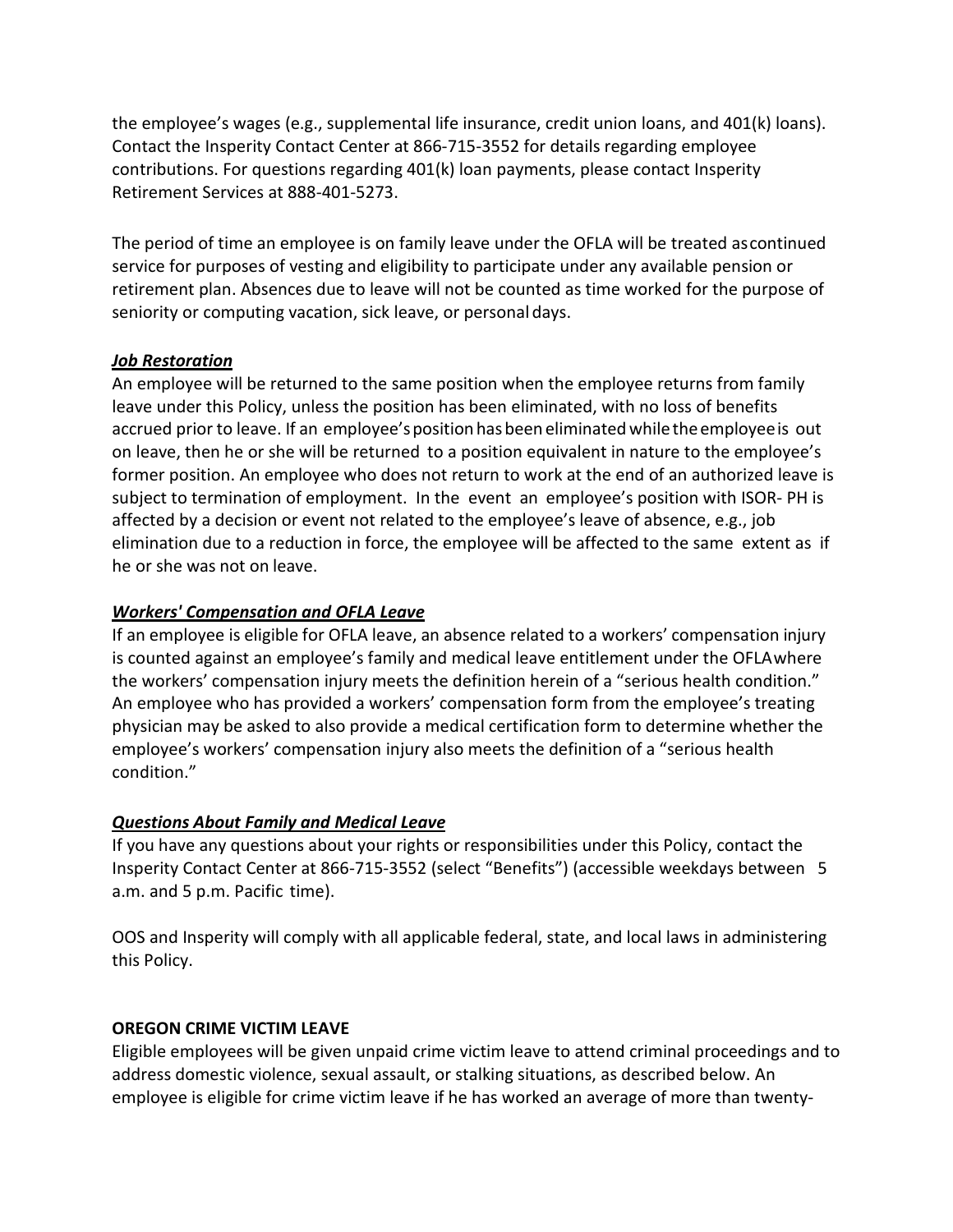five (25) hours per week during the 180 daysimmediately priorto the date the employee takes leave under thispolicy.

Eligible employees must give as much advance notice as is reasonable under the circumstances and provide documentation to support the leave request. An employee taking crime victim leave may utilize all accrued paid time off (PTO) time before continuing leave on an unpaid basis. The amount of leave available to an eligible employee may be limited if taking leave causes an undue hardship to OOS. To the extent allowed by law,the Company willmaintain the confidentiality of any employee requesting such leave.

*Criminal Proceedings*. Eligible employees will be given leave to attend criminal proceedings associated with either their or their immediate family member being the victim of a felony crime. A criminal proceeding is any proceeding that constitutes a part of a criminal action or occurs in court in connection with a prospective, pending or completed criminal action. Immediate family member includes the employee's spouse, domestic partner, father, mother, sibling, child, stepchild andgrandparent.

*Domestic Violence, Sexual Assault, Stalking*. Eligible employees will be given reasonable leave if they are the victim of domestic violence, sexual assault or stalking or are the parent or guardian of a minor child or dependent who isthe victim ofsuch a crime. Leave will be granted to ensure the health and safety of the employee or the employee's minor child or dependentto:

- 1. seek legal or law enforcement assistance orremedies;
- 2. obtain medical or mental health services or services from a victim services provider; or
- 3. relocate or take steps to secure an existing home.

# <span id="page-49-0"></span>**OREGON LACTATION BREAK**

The Company will provide no less than thirty (30) minutes of break time during each 4- hour work period to accommodate a female employee's need to express breast milk for the employee's infant child for up to eighteen (18) months after the child's birth. The break time should, if possible, be taken concurrently with other break or meal periods already provided. Employees should clock out for any time taken that does not run concurrently with normally scheduled rest periods, and such time will be unpaid. Any unpaid time used for the purpose of expressing breast milk will not reduce the minimum number of work hours for benefits eligibility. The Company will also make a reasonable effort to provide the employee with the use of a room or other location near the employee's work area in which the employee may express milk In Private.

Employees shouldnotify theirimmediatesupervisorifthey arerequesting timetoexpressbreast milk under this policy. The Company does, however, reserve the right to deny an employee's request for a lactation break if the additional break time will seriously disrupt operations.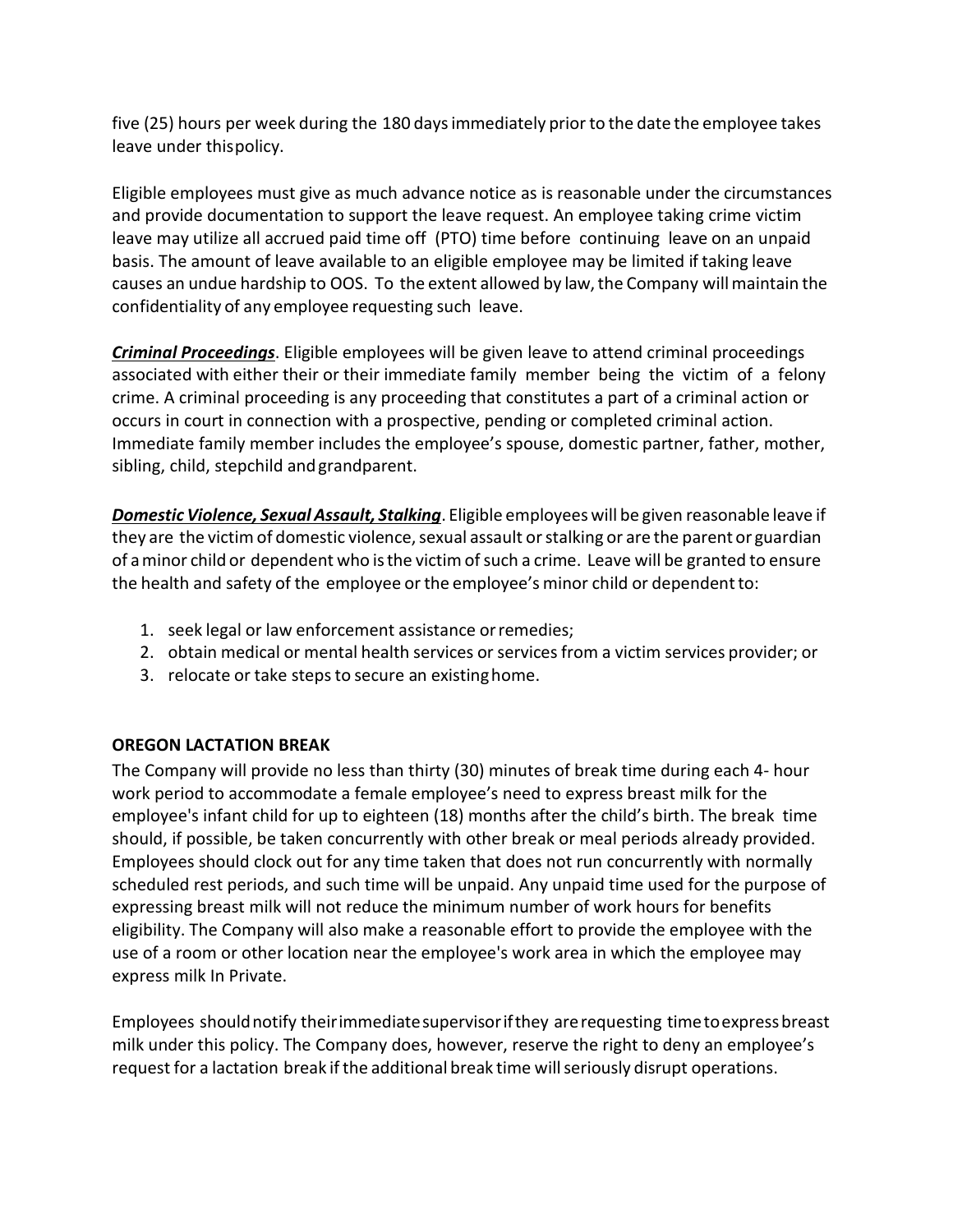#### <span id="page-50-0"></span>**OREGON LEAVE FOR BONE MARROW DONATIONS**

An employee who works an average of twenty (20) or more hours per week and seeks to undergo a medical procedure(s) to donate bone marrow may take a paid leave of absence. The combined length of the leave(s) will be determined by the employee but may not exceed the amount of accrued paid leave or forty (40) work hours, whichever is less, unless agreed to by the Company. If there is a medical determination that the employee does not qualify as a bone marrow donor, the paid leave of absence granted to the employee prior to that medical determination is not forfeited. The employee may be required to submit verification by a physician of the purpose and length of any leave requested by the employee to donate bone marrow.

# <span id="page-50-1"></span>**REST AND MEAL BREAKS**

Online Oregon Schools provides employees with the opportunity to take a 10-minute rest period per 4 hours worked. Rest periods are counted as hours worked. You may schedule your rest periods at your discretion, unless instructed otherwise by a supervisor. Rest breaks may not be combined with or added on to meal breaks nor may they be used to come to work 10 minutes late or leave 10 minutes early.

You are also provided a 30-minute meal break. Employees are relieved of all duty during the meal break and should immediately notify management if denied the opportunity to take a full uninterrupted meal break. Record the beginning and ending of all meal periods on your time records. Your supervisor will usually assign your meal period.

Breaks and meal periods may be staggered and may change to meet the business needs of Online Oregon Schools.

# <span id="page-50-2"></span>**MILITARY LEAVE OF ABSENCE**

A leave of absence without pay for military or reserve duty is granted to full-time regular and part-time regular employees. If an employee is called to active military duty or the reserve or National Guard training, or if an employee volunteers for the same, the employee should submit copies of military orders to the on-site supervisor as soon as possible. The employee will be granted a military leave of absence without pay for the period of military service, in accordance with applicable federal and state laws. If the employee is a reservist or a member of the National Guard, the employee is granted time off without pay for required military training. The employee may, however, use any accrued but unused vacation time or paidtime off (PTO). Eligibility for reinstatement after military duty or training is completed is determined in accordance with applicable federal and statelaws.

#### <span id="page-50-3"></span>**PERSONAL NON-FMLA LEAVE OF ABSENCE**

Employees may be granted a leave of absence to attend to personal matters in situations in which the Company determinesthat an extended period oftime away fromthe job will be in the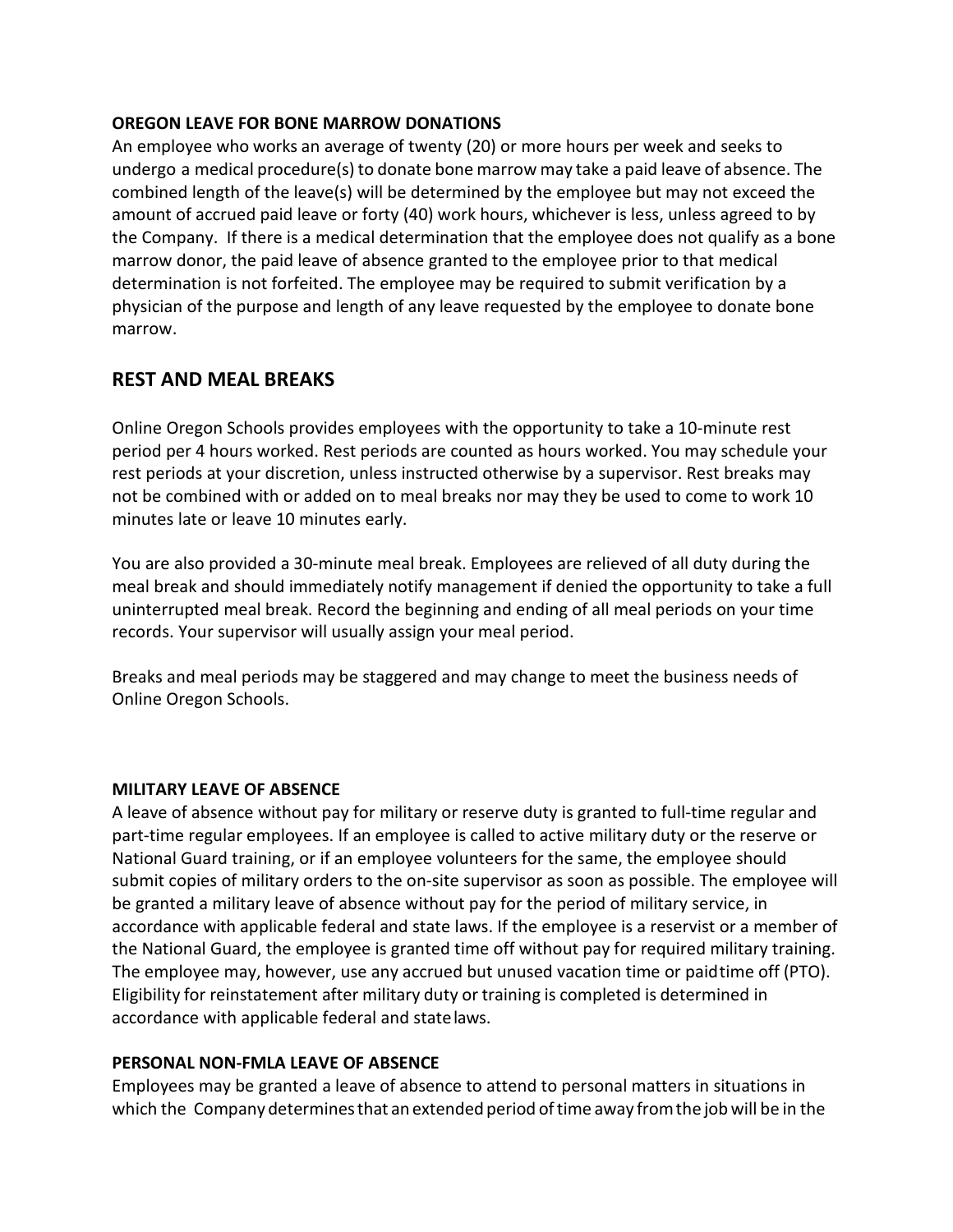best interest of the employee and the Company.

Requestsfor a leave of absence or any extension of a leave should be submitted in writing to the employee's supervisor at least thirty (30) days prior to commencement of the leave period, or as soon as is practicable. The supervisor will forward the request to the appropriate manager recommending approval or denial. Management will make the final decision concerning the request. All employees on approved leave are expected to report any change of status in their need for leave or their intention to return to work to their supervisor.

Employeeson personal leave will be required to use all accrued personal and vacation days while on leave before going on unpaid leave. The Company will continue health insurance and other benefits to employeeson leave forno longerthan 12weeksfromthe beginning date of leave so long asthe employee continues to pay any employee portion of the contribution. Benefits that accrue according to length of service, such as paid vacation, holiday, personal and sick days, do not accrue during periods ofleave.

Employees returning from a personal leave due to an illness or injury must provide a job-related release indicating their ability to perform the functions of their job. Any restrictions must be noted on the release.

Employees on an authorized personal leave of absence may not perform work for any other employer that is considered by the Company to be an actual or potential conflict of interest.

A personal leave of absence may not provide a guarantee ofreinstatementto the same orsimilar position. If an employee fails to return to work at the conclusion of an approved leave of absence, including any extension of the leave time, the employee will be considered to have voluntarily terminated employment with theCompany.

#### <span id="page-51-0"></span>**BEREAVEMENT LEAVE**

If a death occurs in the family of a full-time regular or part-time regular employee, the employee will be compensated for time lost from the regular work schedule in accordance with the following guidelines. The employee will be granted up to five (5) days off from work with pay in the event of the death of a spouse, registered domestic partner, child, parent, sibling or comparable step relation; up to three (3) days in the event of the death of a grandparent, fatherin-law, mother-in-law, son-in-law or daughter-in-law or the registered domestic partner's equivalent relative; and one (1) day in the event of the death of a relative not a member of your immediate family as defined herein. Request for bereavement leave should be made to your immediate manager.

#### <span id="page-51-1"></span>**JURY DUTY AND WITNESS LEAVE**

If an employee is summoned to jury duty, OOS will continue his or her pay for five working days of jury service per calendar year. If a full-time regular employee is required to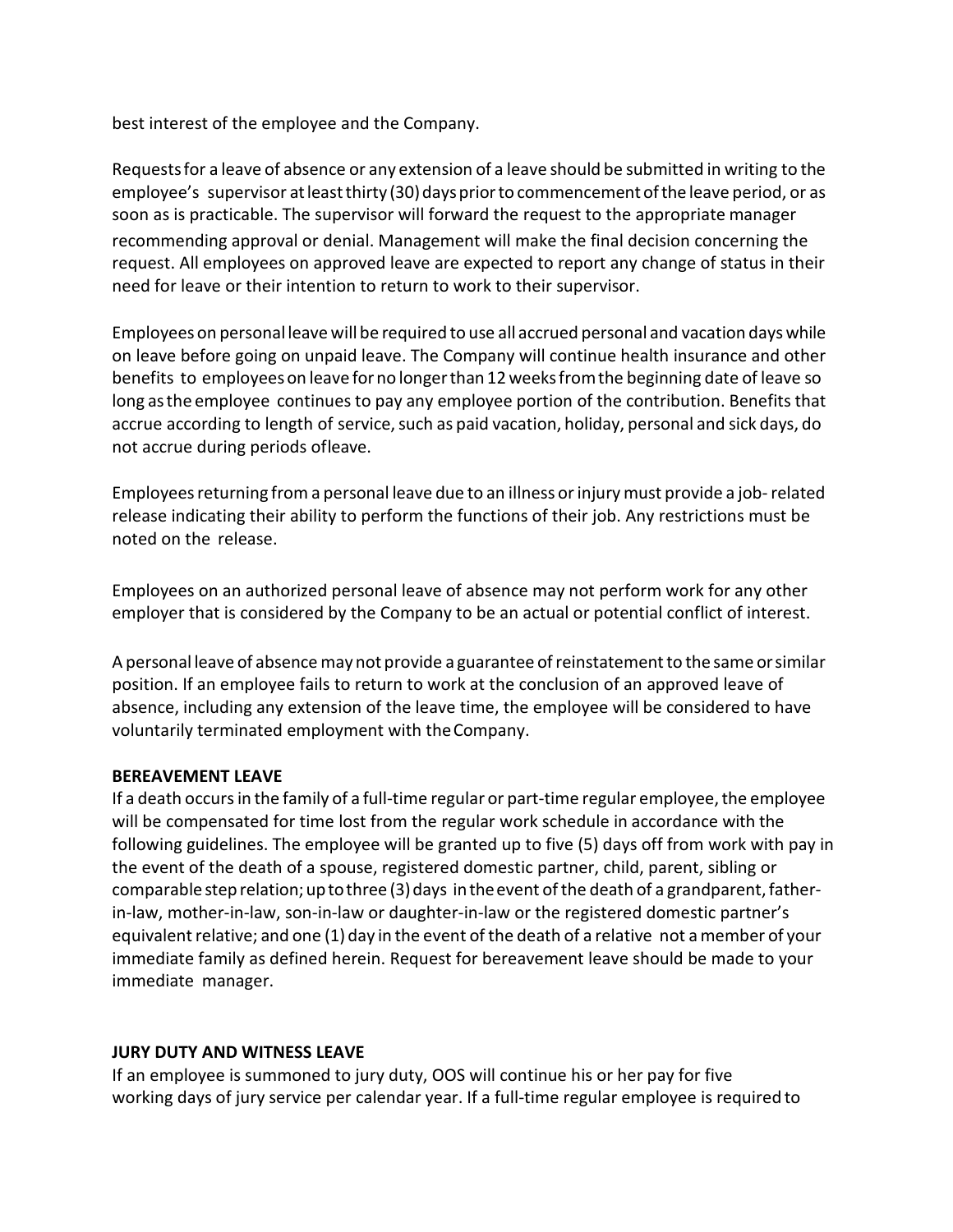serve more than five (5) working days of jury service in a calendar year, he/she will be allowed additional time off without pay to complete the jury service. OOS will continue to pay an employee for this extended period of service only if and to the extent provided for under applicable law. Employees must notify their supervisor as soon as it is known jury duty will be extended. An employee is also permitted to retain the allowance he receives from the court for such service.

All employees are allowed unpaid time off if summoned to appear in court as a witness in a case unrelated to his/her employment. To qualify for either jury or witness duty leave, an employee must submit to his supervisor a copy of the summons as soon as it is received. In addition, the employee must also submit to the employee's supervisor a related proof of service when the periodofjuryorwitnessduty is completed. No adverse employment action will be taken against employees due to their service as either a juror or witness in state or federal courts.

*All employees are required to submit a Time off request for Jury Duty in Timestar prior to taking the leave of absence, in the request the approval from your immediate supervisor must be included.*

#### <span id="page-52-0"></span>**WORKERS' COMPENSATION INSURANCE**

To provide for payment of employee medical expenses and for partial salary continuation in the event of work-related accident or illness, employees are covered by workers' compensation insurance provided by Insperity or based on state regulations.

The amount of benefits payable and the duration of payment depend upon the nature of the employee's injury or illness. All medical expenses incurred in connection with an on- the-job injury or illness and partial salary payments are paid in accordance with applicable state law.

If an employee is injured or becomes ill on the job, the employee must immediately report such injury or illness to the on-site supervisor. This ensures that the Company can help obtain appropriate medical treatment. An employee's failure to follow this procedure may result in the appropriate workers' compensation report not being filed timely in accordance with the law, which may delay benefits in connection with the injury or illness. Questions regarding workers' compensation insurance should be directed to the on-site supervisor or the Insperity Workers' Compensation Department at 800-242-8893, ext.4244.

# <span id="page-52-1"></span>EMPLOYEE BENEFITS ANDSERVICES

# <span id="page-52-2"></span>**HOLIDAYS**

Regular full-time employees are eligible for paid holidays. To receive holiday pay, a non-exempt employee must work the regularly scheduled workday before and after the holiday, unless an exception is approved in writing by the on-site supervisor. A paid holiday does not count as a day worked in calculating overtime for the week.

The School observes ten (10) holidays each year: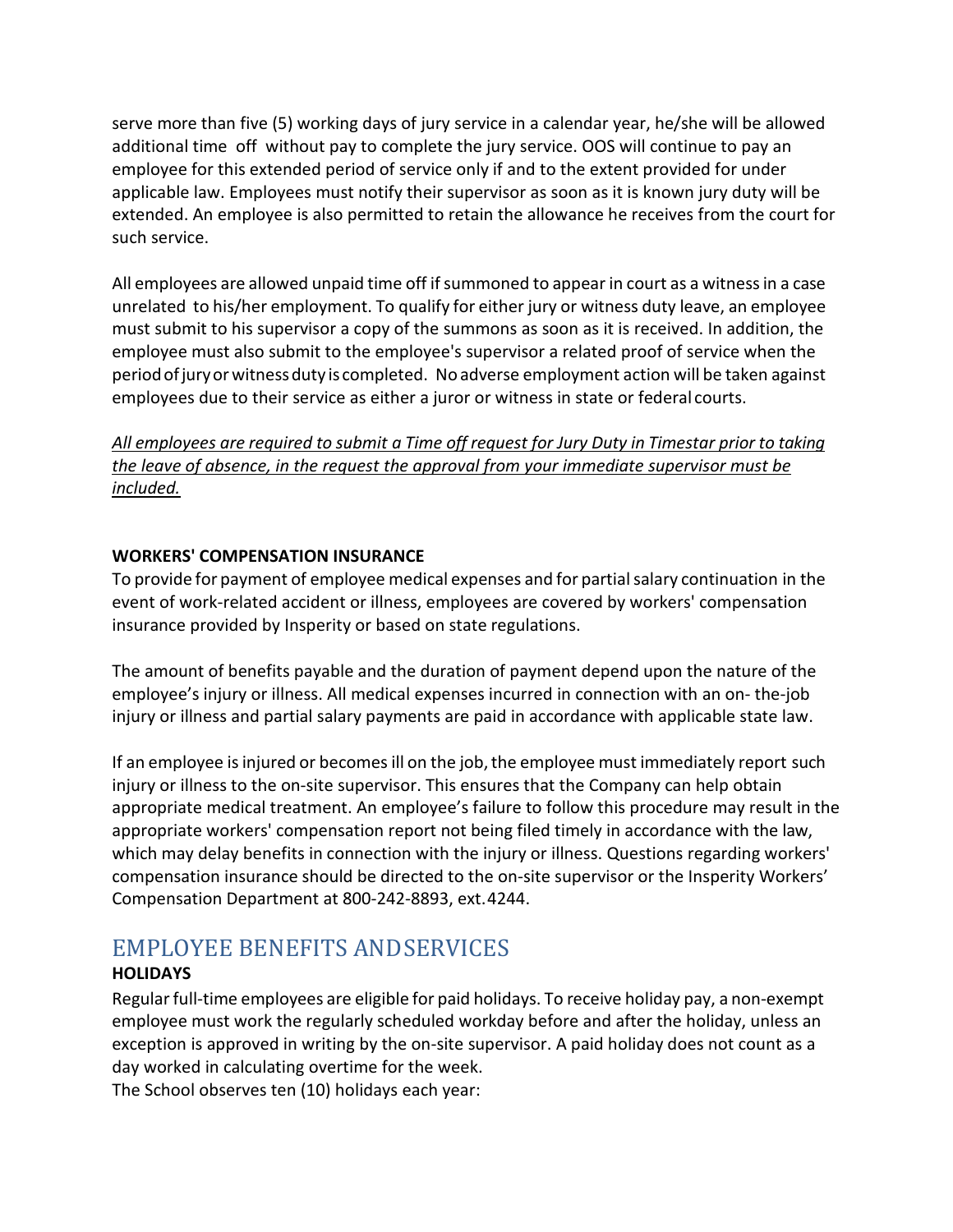- Martin Luther King Day Third Monday in January
- Presidents' Day Third Monday in February
- Memorial Day Last Monday in May
- Independence Day July  $4^{\text{th}}$
- Labor Day First Monday in September
- Veterans Day November  $11<sup>th</sup>$
- Day before Thanksgiving Fourth Wednesday in November
- Thanksgiving Day Fourth Thursday in November
- Day after Thanksgiving Fourth Friday in November
- Christmas Day December  $25<sup>th</sup>$

All OOS Staff

- Winter Break
- Spring Break

# <span id="page-53-0"></span>**PERSONAL – LICENSED EMPLOYEES**

Personal Leave. Online Oregon Schools provides Personal Time to eligible employees as outlined in this policy. Personal Time will be provided to Licensed Employees to attend to personal matters.

Licensed Employees will be awarded 24 hours of Personal Time at the start of the school year, if hired after the start of the school year Personal Time will be pro-rated. Balances are not carried over from one year to the next and will be forfeited on June 30th. Balances will likewise not be paid out at termination of employment.

So that we can plan for work and business requirements, please make every effort to request personal time well in advance of your intended time off. Conflicting requests will generally be given priority based on the most timely request and the tenure of the requesting employee. Personal time for unforeseen events must be reported as quickly as possible to your manager.

Licensed Employees who were hired prior to 6/1/18 and who have vacation balances will be able to retain and use those balances until exhausted. Licensed Employees who terminate employment with vacation balances will be paid for any remaining balance.

'Should you exhaust your Personal Day allotment, we may consider additional unpaid days off during the school year. The granting of additional unpaid time off is subject to approval from your Supervisor and must be requested at least (48) hours in advance. All Personal Days must be exhausted prior to requesting an unpaid day. There is no guarantee that the request will be granted, and no requests will be granted during testing days. Excessive requests over the school year will not be approved.'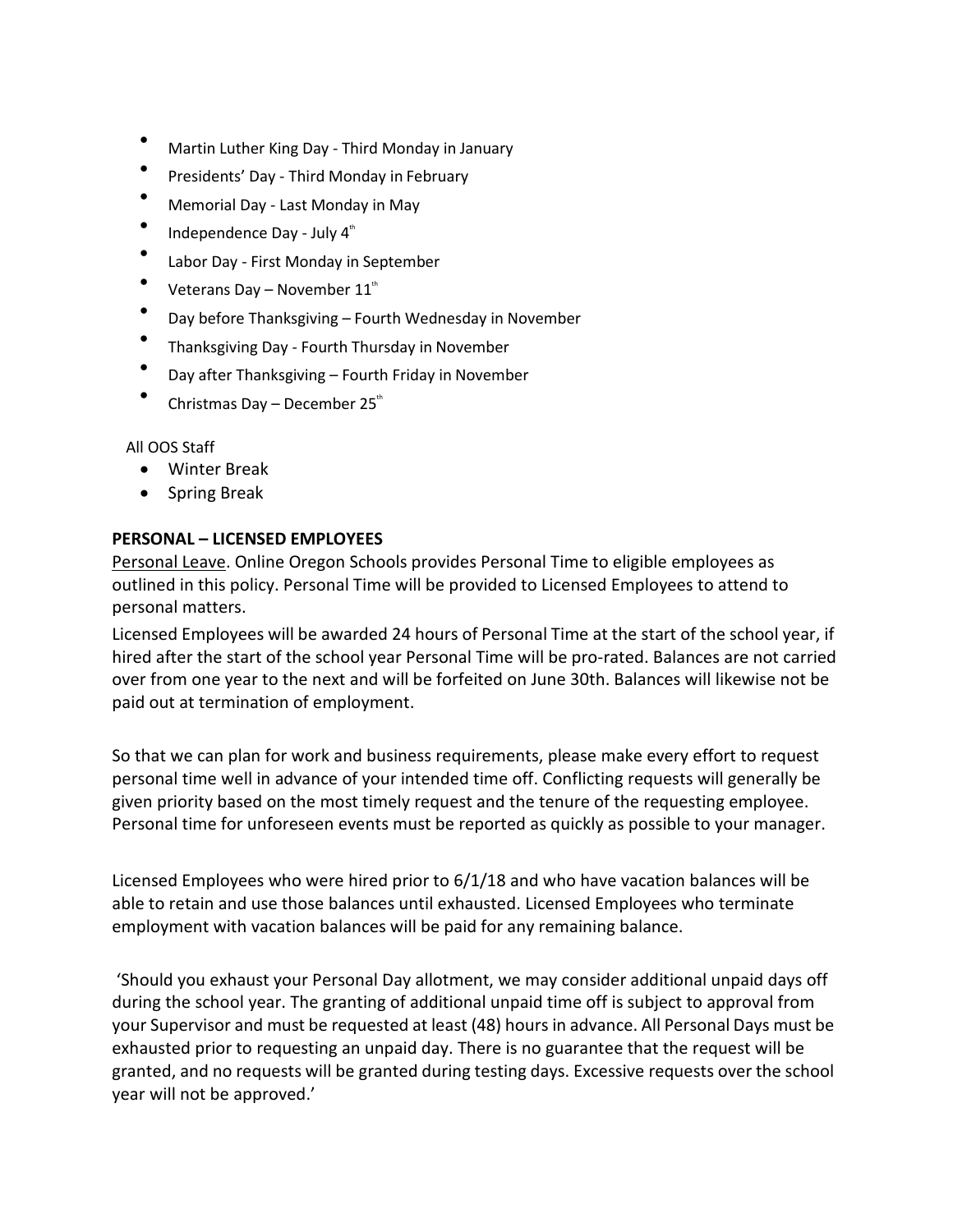Grandfathered Vacation. If available grandfathered vacation is not used by the end of the academic school year, licensed employees may carry unused time forward to the next academic school year. For employees hired prior to July 1, 2018. If you leave the Company, you will be paid for accrued but unused vacation computed at the rate of pay earned upon separation.

So that we may schedule work and plan for operational requirements, employees should give as much notice as possible in scheduling vacation time. \**All vacation requests must be approved ahead of time by the immediate Supervisor prior to submitting a time off request via*  **Timestar.** In the event of conflicting vacation requests within a department, priority will be determined based on seniority. A more junior employee who already has an approved vacation date will not, however, be bumped by a more senior employee. Unless otherwise prohibited by law, employees are required to use available vacation when taking time off from work that is not covered under a leave of absence.

### *\*When submitting a Timestar request for time off, the supervisors' approval must be included in the request.*

If a planned vacation has to be canceled due to the needs of OOS and an employee is unable to reschedule the vacation within the school year, OOS reserves the option of paying the employee in lieu of taking the canceled vacation or to allow rescheduling of that vacation. Employees who are away from work on a leave of absence do not accrue vacation time while on leave.

While vacation is paid through Insperity, vacation is solely an OOS policy. Pay for vacation days will be paid on the regular pay cycle. Vacation days are not used in calculating overtime hours.

# <span id="page-54-0"></span>**SICK DAYS – LICENSED EMPLOYEES**

The Company recognizes that inability to work because of illness or injury may cause economic hardship. For this reason, OOS provides paid sick days to full-time and part-time regular employees. Full time, licensed employees are awarded 80 hours per contract year. This amount will be pro-rated based on hire date within the established period. Part-time employees will be awarded pro-rated sick leave based onFTE.

No payments will be made for unused sick days at the end of any academic school year or in the event of termination. Sick days will not be used in the calculation of overtime. Please familiarize yourself with the absenteeism and tardiness policy for the proper procedures to follow when an absence has or will occur. Balances are not carried over from one year to the next and will be forfeited on June 30th. Balances will likewise not be paid out at termination of employment.

Where the need for leave is foreseeable, such as scheduled medical appointments, at least 10 days' notice is required. Where it is not, notice is expected by no later than 6:30 a.m. on any day that you are scheduled to work so that substitute arrangements can be made, and preferably the night before if possible.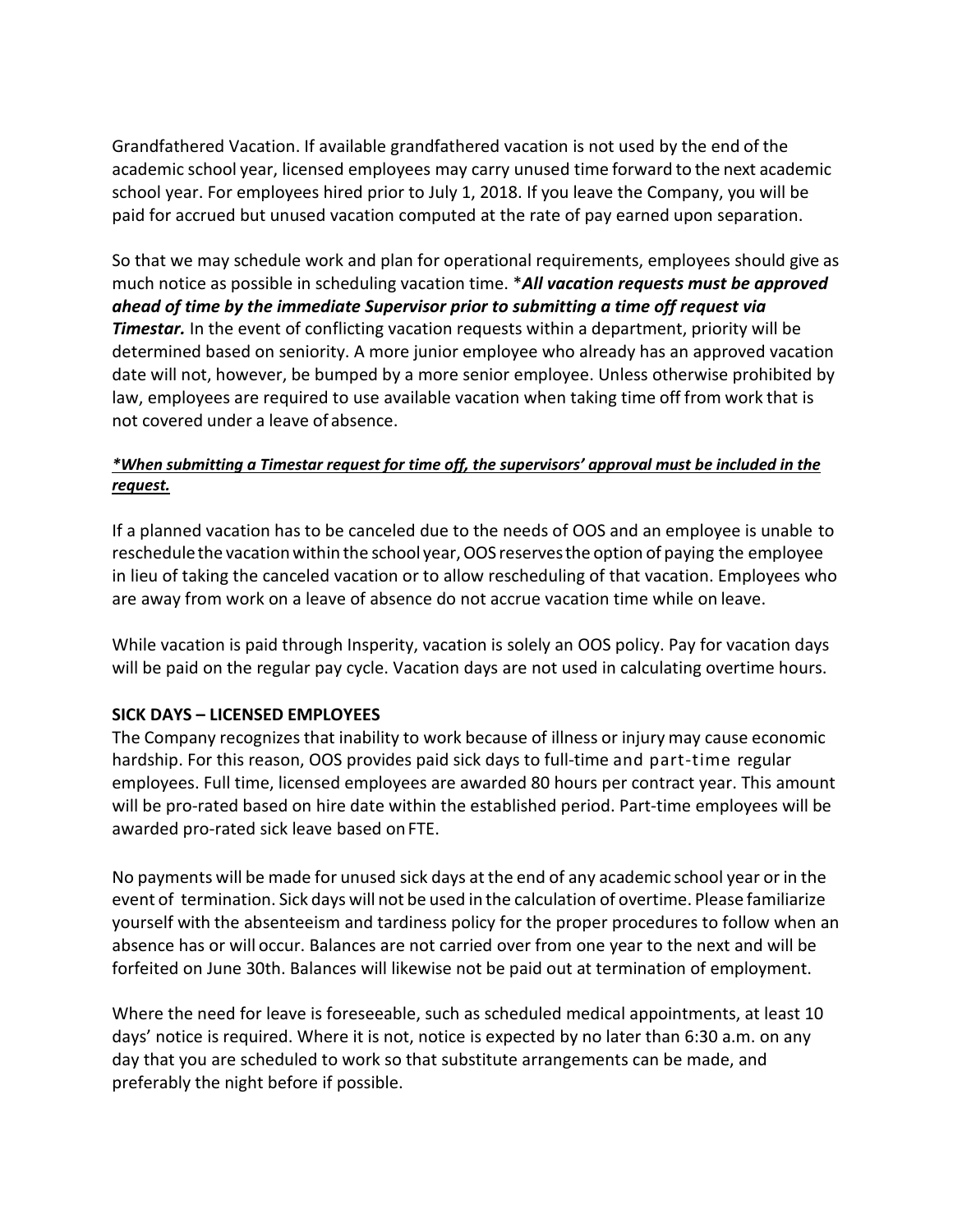If an employee uses more than three consecutive days of sick leave or exhibits a pattern of abusing sick leave, we may request reasonable documentation verifying the employee is out for a qualifying reason. Use of sick leave may be denied until the employee provides the requested documentation

Oregon's sick time law allows employees to use sick time for a wide range of medical reasons whether they are planned or unforeseeable. An employee can use sick time for mental or physical illness, injury or health condition, need for medical diagnosis, treatment of a mental or physical illness, injury or health condition, any qualifying reason under Oregon's Family Leave Law (OFLA) or Family and Medical Leave Act (FMLA) or to engage in preventive medical care. Additionally, an employee can take sick time for the care of a family member that meets one of the preceding conditions. The definition of family under SB 454 is consistent with the definition of family under OFLA.

An employee can use sick time to deal with the death of a family member within 60 days of receiving notice of the death. The employee can use the sick time to:

- Attend the funeral or alternative to a funeral of the family member.
- Make arrangements necessitated by the death of the family member.
- Grieve the death of a familymember.

If a terminating employee has taken unaccrued sick leave hours, by taking sick leave that has not yet accrued, an employee agrees to repay any such amounts and will be required to sign an authorization allowing the Company to deduct the amount of sick leave used but not accrued from the employee's final paycheck.

# <span id="page-55-0"></span>**VACATION/PERSONAL – CLASSIFIED & ADMINISTRATOR EMPLOYEES**

To the extent permitted by state law, OOS provides vacation to eligible employees as outlined in this policy. The established vacation period for purposes of this policy is for the academic school year.

In an academic school year, full-time regular employees will accrue vacation per the following schedule (will be prorated for employees working less than full-time):

| Lengths of Employment             | Annual Accrual | Per Pay Period | laximum Accrual | Yearend carry  |
|-----------------------------------|----------------|----------------|-----------------|----------------|
|                                   |                | Accrual        |                 | lover          |
|                                   |                |                |                 | balance        |
| Classified - 1st Year             | 80 hours       | 3.3334 hours   | 1140 hours      | <b>Balance</b> |
| Classified – 2 <sup>nd</sup> Year | 120 hours      | 5.00 hours     | 140 hours       | Balance        |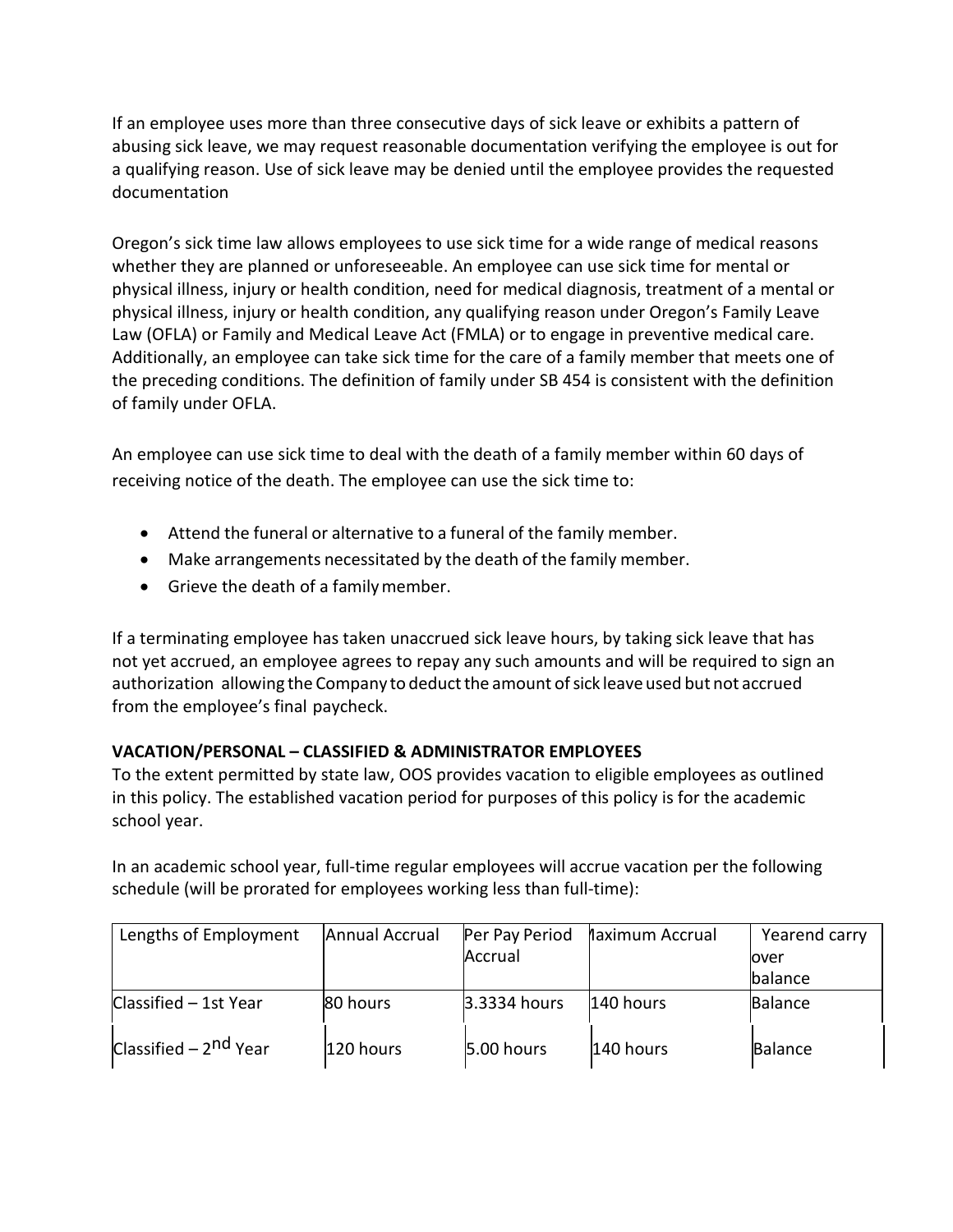| Classified - 3 <sup>rd</sup> Year | 160 hours | $6.67$ hours | 160 hours | <b>Balance</b> |
|-----------------------------------|-----------|--------------|-----------|----------------|
| Administrators                    | 160 hours | $6.67$ hours | 240 hours | <b>Balance</b> |

If available vacation is not used by the end of the academic school year, employees may carry unused time forward to the next academic school year. However, there is a maximum accrual ("cap") of 140 hours for classified employees for first and second year of employment and 160 hours for third year of employment, and 240 hours for administrators. If the total amount of unused vacation reaches this "cap",further vacation accrualwillstop.When the employee uses vacation and brings the accrual balance below the "cap," the accrual will begin again.

If you leave the Company, you will be paid for accrued but unused vacation computed at the rate of pay earned upon separation, limited to the annual accrual.

So that we may schedule work and plan for operational requirements, employees should give as much notice as possible in scheduling vacation time. In the event of conflicting vacation requests within a department, priority will be determined based on seniority. A more junior employee who already has an approved vacation date will not, however, be bumped by a more senior employee. Unless otherwise prohibited by law, employees are required to use available vacation when taking time off from work that is not covered under a leave ofabsence.

If a planned vacation must be canceled due to the needs of OOS and an employee is unable to reschedule the vacation within the academic school year, OOS reserves the option of paying the employee in lieu of taking the canceled vacation or to allow rescheduling of that vacation. Employees who are away from work on a leave of absence do not accrue vacation time while on leave.

If a terminatingemployeehastakenunaccrued vacationhours,bytakingvacationthathasnot yet accrued, an employee agrees to repay any such amounts and will be required to sign an authorization allowing the Company to deduct the amount of vacation used but not accrued from the employee's final paycheck. While vacation is paid through Insperity, vacation issolely an OOS of Oregon policy. Pay for vacation days will be paid on the regular pay cycle. Vacation days are not used in calculating overtime hours.

# <span id="page-56-0"></span>**SICK DAYS – CLASSIFIED & ADMINISTRATIVE**

The Company recognizesthat inability to work because of illness or injury may cause economic hardship. For this reason, OOS provides paid sick days to employees. Eligible employees are awarded 80 hours of sick leave at the start of each academic year beginning August 1st. This amount will be pro - rated based on hire date within the established period but will not be less than 1 hour for every 30 hours worked.

Where the need for leave is foreseeable, such as scheduled medical appointments, at least 10 days' notice is required. Where it is not, notice is expected by no later than 6:30 a.m. on any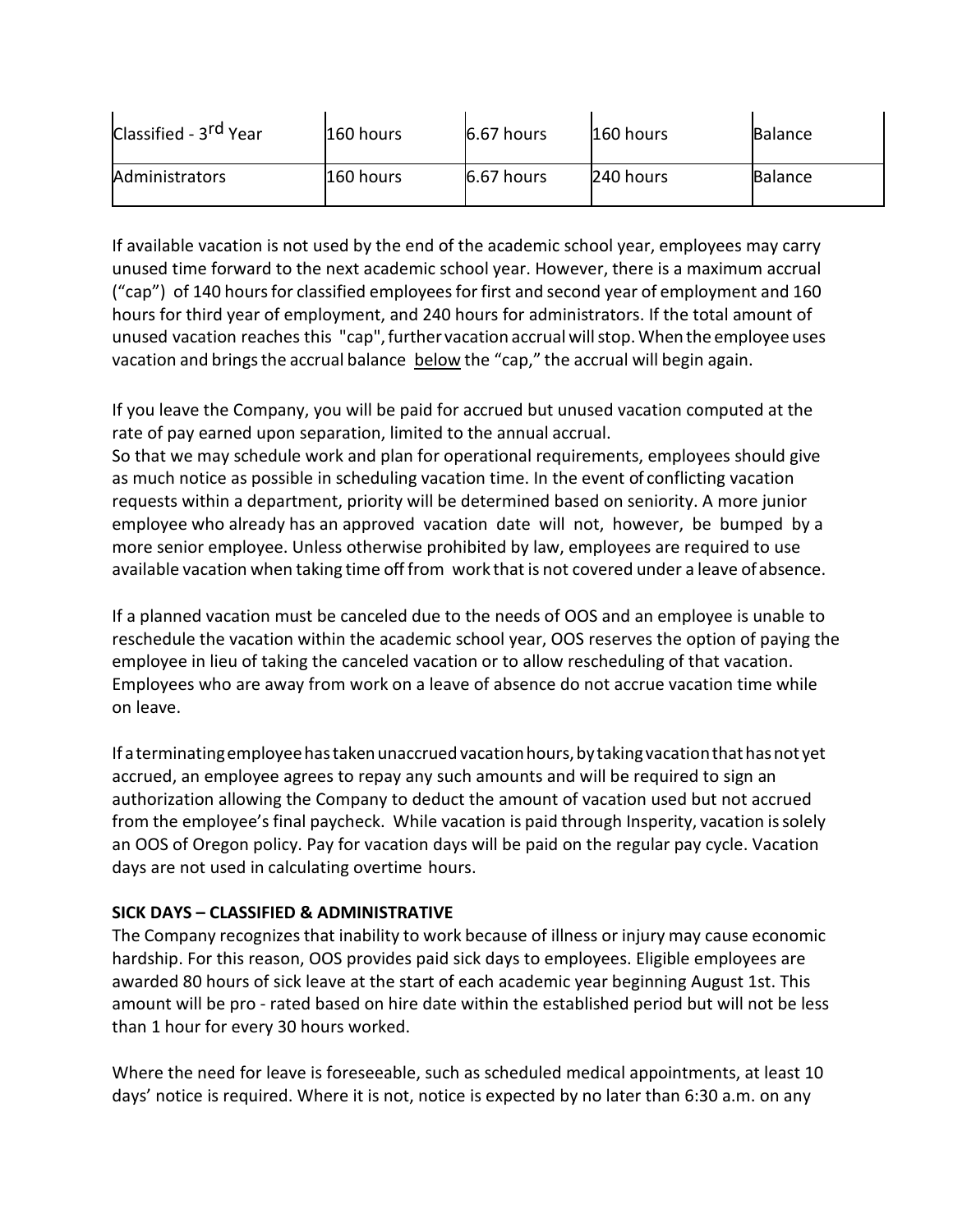day that you are scheduled to work so that substitute arrangements can be made, and preferably the night before if possible.

If an employee uses more than three consecutive days of sick leave or exhibits a pattern of abusing sick leave, we may request reasonable documentation verifying the employee is out for a qualifying reason. Use of sick leave may be denied until the employee provides the requested documentation

No payments will be made for unused sick days at the end of any academic school year or in the event of termination. Sick days will not be used in the calculation of overtime. Please familiarize yourself with the absenteeism and tardiness policy for the proper procedures to follow when an absence has or will occur. Balances are not carried over from one year to the next and will be forfeited on June 30th. Balances will likewise not be paid out at termination of employment.

If a terminating employee has taken unaccrued sick leave hours, by taking sick leave that has not yet accrued, an employee agrees to repay any such amounts and will be required to sign an authorization allowing the Company to deduct the amount ofsick leave used but not accrued from the employee's final paycheck.

# <span id="page-57-0"></span>**CONTINUATION OF BENEFITS THROUGH COBRA**

ThefederalConsolidatedOmnibus Budget ReconciliationAct(COBRA) gives employees and their qualified beneficiaries the opportunity to continue health coverage when a "qualifying event" would normally result in the loss of eligibility. Some common qualifying events are resignation, termination of employment, or death of an employee; reduction in anemployee's hours or a leave of absence beyond twelve (12) weeks; an employee's divorce or legal separation; and a dependent child no longer meeting eligibility requirements. Under COBRA, the employee or beneficiary pays the full cost of coverage plus anadministration fee.

#### <span id="page-57-1"></span>**VOTING**

It is the policy of the Company to permit employees to be absent from work to vote in local, state, or national elections. Employees who cannot reach their polling place outside of work hours willbepermitted paid time offto vote. The time offto vote may not exceed two hours. Evidence of voter registration and voting may be required.

# <span id="page-57-2"></span>SAFE SCHOOLS CRISIS INTERVENTION PLAN GUIDANCE

As a virtual school the crises and emergencies that we encounter are not normally buildingbased; but are focused more on each individual child. As a school, we generally gather our information directly from a student, the community, or from the media. Our students are affected by things happening on a personal level in their own homes and in the community around them.

Since we cannot listen to their conversations in the halls or visit with them during lunch duty,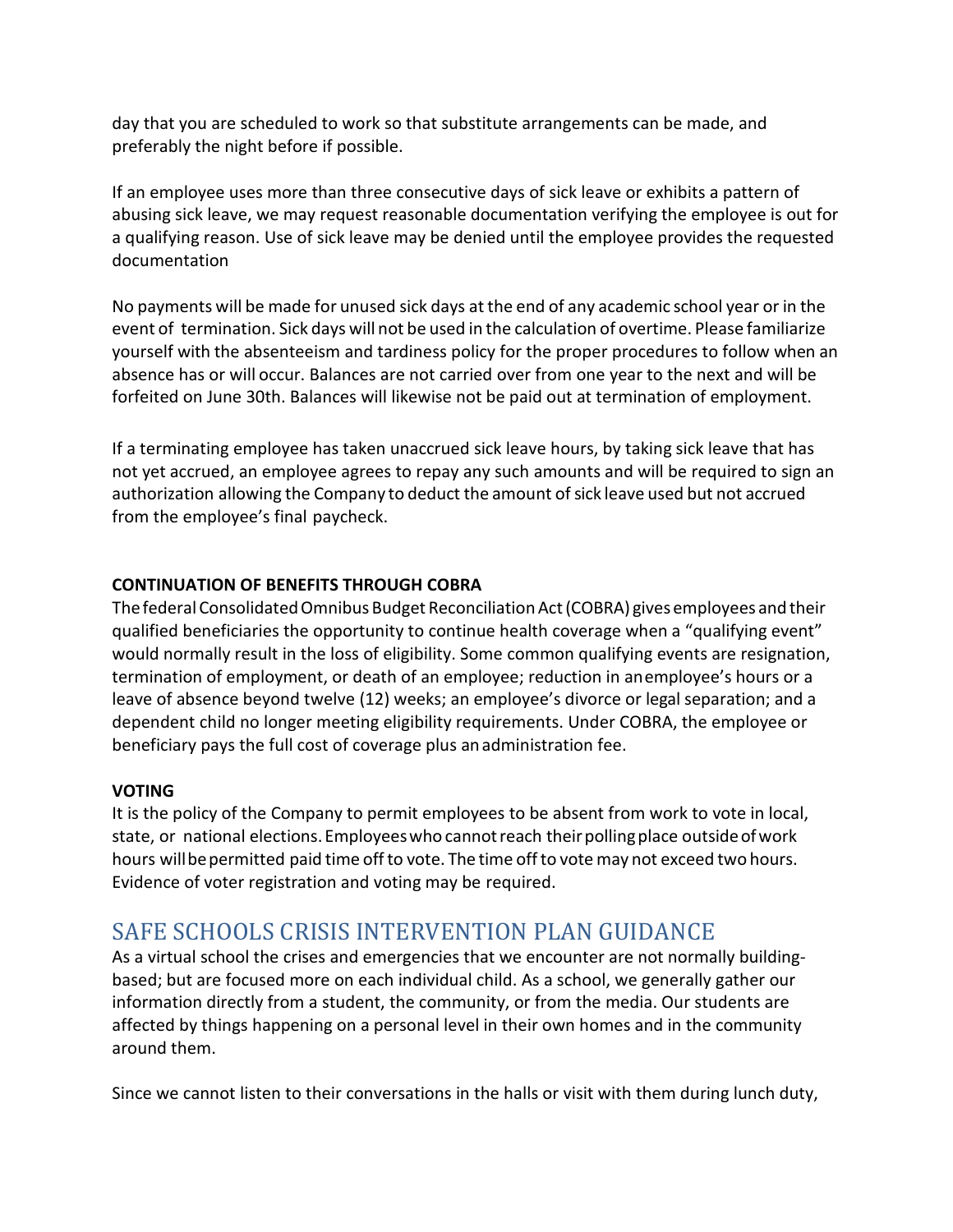we have to pay closer attention to the news. We seek information for stories from the counties we know our students are living in and national stories that could have an impact on their families. We also take everything they write, speak, allude to, and sometimes hearsay as a serious situation to investigate. We are their 'safe place'. We are their family of people that provide security and a safe place for them to vent, complain, ask for help or just share their story.

Because we are as Virtual, as the students, we are careful to place extra effort into building relationships with each other; making sure we have contact information for everyone and feel comfortable reaching out for help with a student in any situation. Our Community Resources team has pulled together a vast amount of local resources that we can use to connect our students when they experience any trauma, crisis, need, or just need additional support that we may not be able to provide.

Abuse and neglect of Oregonians is a tragedy not only for the victims, but also for their friends, families, and society as a whole. Online Oregon Schools has the responsibility to report these incidents to the proper authority. The text below describes the process of documenting these reports and some frequently asked questions direction from the Oregon DHS's website. [\(http://oregon.gov/DHS\)](http://oregon.gov/DHS)

Any person acting as an agent for the school is responsible for reporting these issues. Here are some people who can help if you needassistance:

> Cheylin Jaukkuri, Student Resource Coordinator [cjaukkuri@onlineoregon.org](mailto:cjaukkuri@onlineoregon.org)

Melissa Hausmann, Executive Director [mhausmann@k12.com](mailto:mhausmann@k12.com)

> Chelsea Gill, K8 Principal [cgill@k12.com](mailto:sjohnsongonzalez@k12.com)

Carrie Quinn, 9-12 Principal [cquinn@k12.com](mailto:cquinn@k12.com)

Aanya Metrakos, Academic Administrator Special Programs [ametrakos@k12.com@k12.com](mailto:cdoe@k12.com)

The Crisis Intervention Plan will be provided to all new employees by the Student Resource Coordinator and will be reviewed annually for existing staff members at the fall PD.

Any staff member can and are encouraged to upload the OOS Crisis Plan to their own laptop from SharePoint so they have easy access if needed.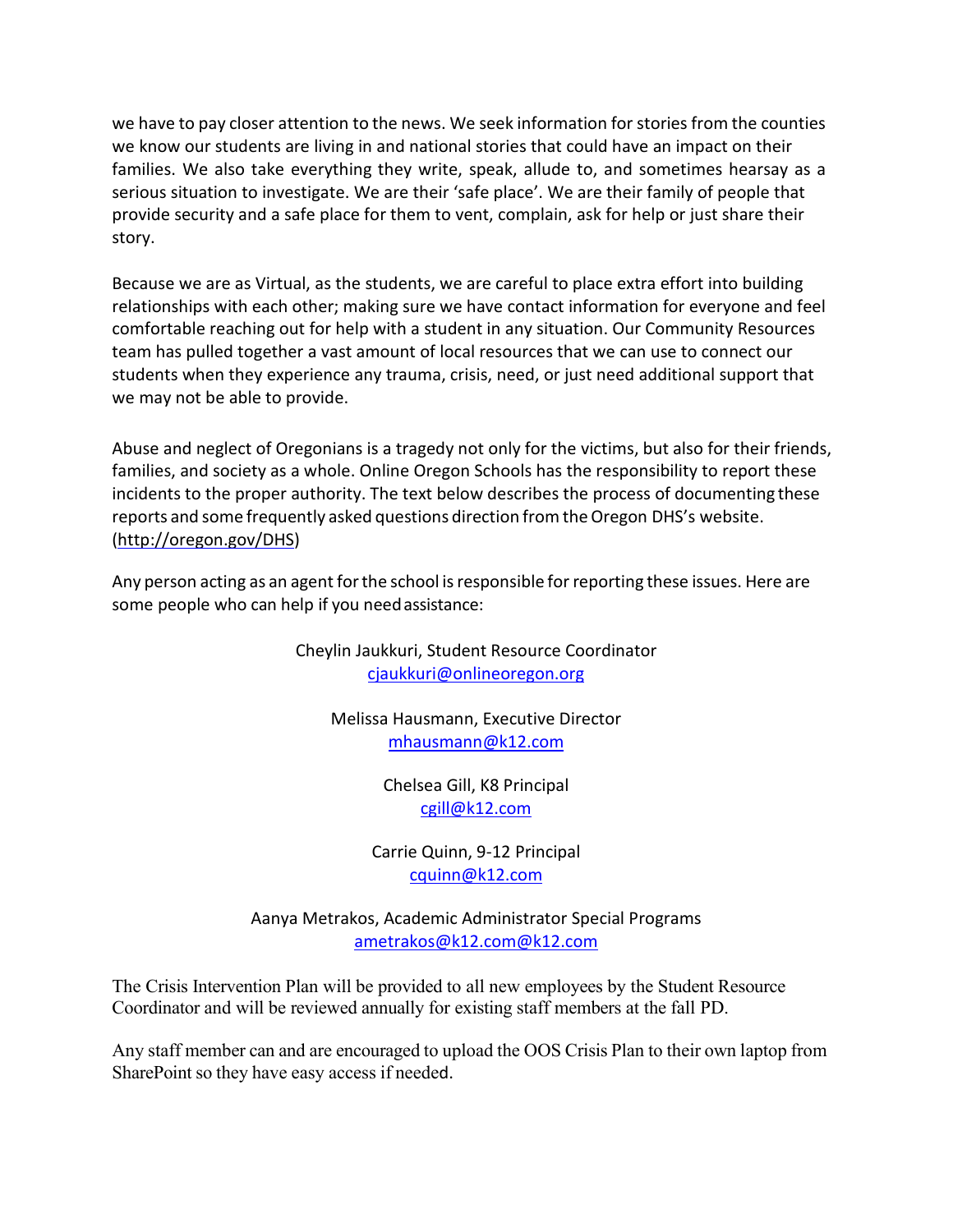# <span id="page-59-0"></span>EMPLOYEE "I UNDERSTAND" STATEMENT

# **CVA/ISORPH/ORDCA 'I Understand' Statements: 22-23**

*Online Oregon Schools Vision Statement*: Online Oregon Schools will strive for meaningful relationships to drive collaboration, learner-centered instruction, and inclusivity for diverse learners to cultivate a school that excels in all areas of student growth: academic achievement, social and emotional intelligence, and career and technical readiness.

*Online Oregon Schools Mission Statement:* The Online Oregon Schools Team is passionate about putting relationships first and leveraging instructional innovation to become the best at delivering high quality online instruction, so all students thrive from a diverse, inclusive, and well-rounded educational experience and become active, productive citizens.

To maximize student success, I agree to the following principles and expectations:

# **Representing our Vision:**

- 1. Every student can achieve at least one year's academic growth.
- 2. All students benefit from encouragement to maximize their academic potential.
- 3. I will consistently and professionally provide quality communication to all stakeholders for CVA/ISORPH/ORDCA. This includes replying to emails within a 24-hour period on workdays.
- 4. I will maintain current and accurate student performance and communication documentation.
- 5. I will be flexible, understanding, and supportive of students' and learning coaches' individual needs for teaching accommodations and programmatic or curricular modifications.
- 6. I will provide synchronous, differentiated instruction in live Class Connect using the Newrow platform during small groups, whole class, and one on one sessions as needed or as determined by my supervisor. *(teachers and assigned staff only)*
- 7. I will provide appropriate, timely, and meaningful feedback on student assignments to enhance academic achievement within the assigned timelines per department guidelines. *(teachers and assigned staff only)*
- 8. I am expected to become an expert in my content area, the K12 curriculum, applicable technology, and relevant academic content standards for my grade level assignment and courses for which I am highly qualified. *(teachers and assigned staff only)*
- 9. I will utilize all available curriculum resources, teaching tools, and professional development resources to enhance academic achievement and my professional practice. It is my responsibility to seek additional support when needed.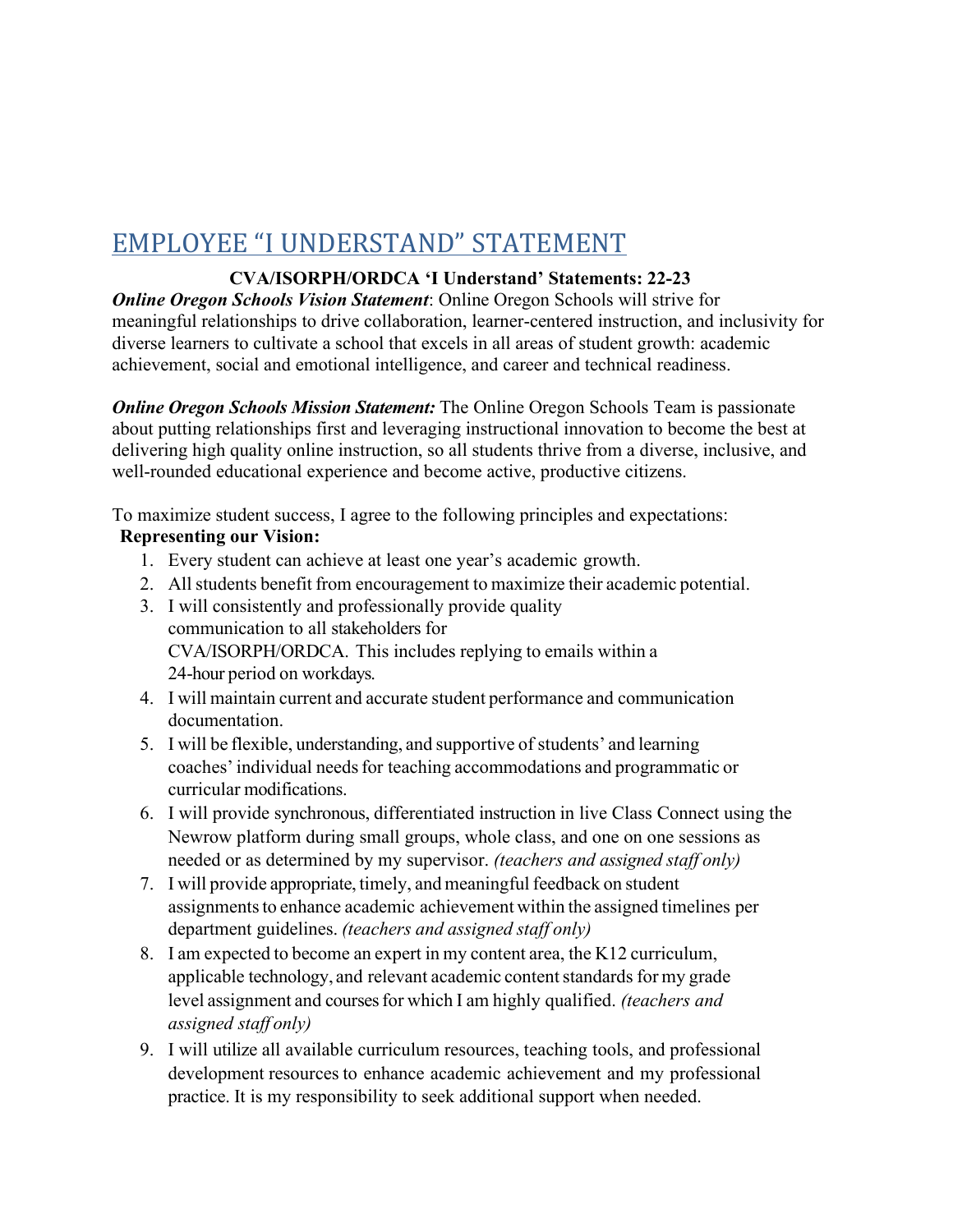- 10. I will develop a collaborative partnership with my academic team(s), and with all my CVA/ISORPH/ORDCA colleagues.
- 11. I will build a partnership with Learning Coaches by communicating and answering questions frequently to ensure LCs are aware of topics being covered, course expectations, and feel confident to assist their students with asynchronous academic tasks.
- 12. I will complete Enduring Connection Calls to all students who are not meeting course expectations as needed weekly and monthly. I will create a welcoming and encouraging homeroom/classroom environment that ensures my students feel: connected to and cared for by the school, up to date with announcements, safe to participate in; and where each students' academic goals are known and prioritized.
- 13. I will attend and participate in regular and ongoing professional development opportunities to support the school's student academic improvement initiatives. Professional development dates are considered "Black Out" dates and a doctor's note or documentation requiring an absence will be submitted to my supervisor prior to the start of the session. Professional development dates are subject to change, and changes to the date and/or location will be messaged in advance by school administration.

# **Workday/Work Environment**

*This section describes the expectations for working hours and professional and efficient use of time.*

- 1. Meetings between staff and/or students/families may be scheduled any time during operating business hours of 8:00am – 5:00pm. My attendance is expected at all required meetings during this time.
- 2. I will provide direct academic support to students and complete time sensitive tasks between the hours of 8:00am and 5:00pm, with a one-hour lunch break, unless otherwise directed by my employer.
- 3. I am required to be on Microsoft Teams all workdays between the hours of 8:00am and 5:00pm unless directed otherwise by my supervisor. I am permitted to mark myself as "busy" if I am in a meeting, Class Connect session, or on a work-related phone call. I will mark "away" if I am out of my office or taking my lunch break.
- 4. I will submit a Request for Time Off to deduct personal time if I am late to a live class, late to professional development, or miss a required meeting. Sick time is designed to accommodate time off for personal illness or to care for a close family member. If I will be out of the office during the hours of 8:00am - 5:00pm, with the exception of a lunch break, I will submit a Request for Time Off form to my supervisor in advance, unless an emergency.
- 5. I will work from my home office daily unless I have preapproval to work remotely from my supervisor. Documentation is required.
- 6. I will establish a quiet, distraction-free work environment and office space in my home to provide an optimal learning environment for my students. No background noise is permitted, including children at home, during the hours of 8:00am and 5:00pm daily.
- 7. I will dress 'business casual' whenever I am utilizing a web-camera, attending professional development, conferences, outings, or attending any other in-person or webcam-based event where I am a representative of CVA/ISORPH/ORDCA. Note: If your manager allows you to wear jeans to a specific event, you should pair them with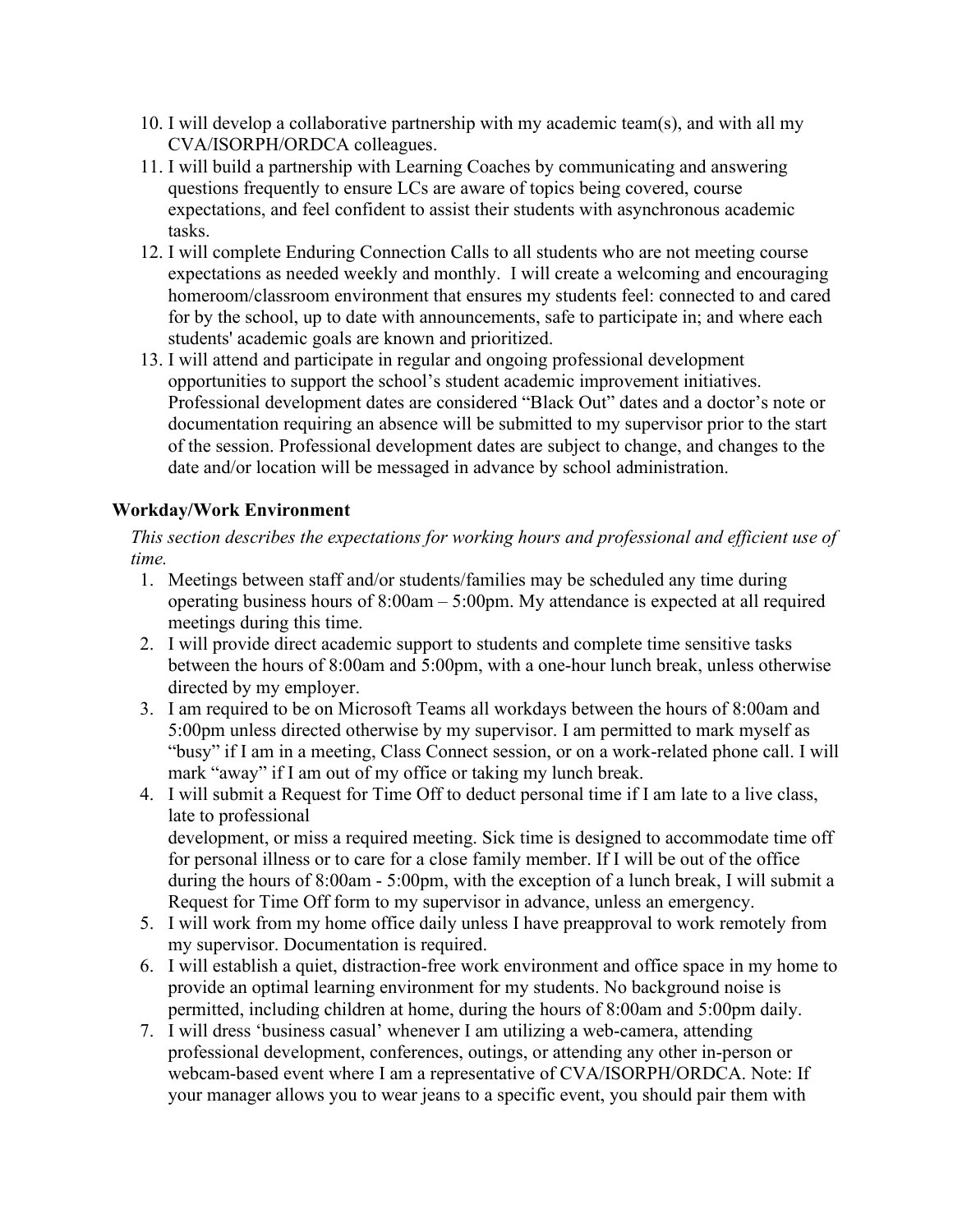your school-shirt (if applicable) or a business-casual top.

- 8. I am required to maintain a current, valid Oregon teaching certificate. I am required to remain "Appropriately Certified" (previously, Highly Qualified) even though it is no longer a federal regulation. Failure to meet these requirements will result in immediate unpaid leave and possible dismissal. (Teaching certificate is applicable only to those in teaching-related positions.)
- 9. I understand I shall not engage in other employment that will materially impair in any way my ability to carry out my duties and responsibilities for CVA/ISORPH/ORDCA Schools per the Employee Handbook and job description for my position. I agree to fully disclose any outside employment at the time of hire. Additionally, I will meet with my immediate supervisor if entertaining additional employment opportunities.

#### **Policy**

- 1. I will be knowledgeable of, implement, and abide by all policies and procedures in the Employee Handbook, School Operations Manual, CVA/ISORPH/ORDCA School (Parent/Student) Handbook, and according to departmental practices.
- 2. CVA/ISORPH/ORDCA will periodically announce updates to policy and procedures. It is my responsibility to stay abreast of all changes and comply accordingly as expectations may be updated or changed by the employer at any time.

# **Equipment**

- 1. I will use my school issued computer during work hours. I am not permitted to use any other computer unless my supervisor provides preapproval. This includes the use of smart phones, personal laptops, and other non- school issued hardware or technological device.
	- My school issued computer is intended for work related tasks only and should not be used to conduct personal business.
	- Maintenance/repair on school issued computers may only be provided by K12 or school personnel.
	- Computer use is monitored using ActivTrak.
- 2. I will use my school issued Zoom App phone system to complete all school-related phone calls. I am not permitted to use any other phone unless my supervisor provides preapproval.

# **Travel Expectations:**

- 1. I understand I am required to attend and proctor any standardized Oregon assessments including SBAC or ELPA. I will proctor all tests in a professional manner. I will be assigned to a testing location according to school need and may be required to travel to an assigned, possibly remote location. Planned absences are not permitted on testing days/black out days per the school calendar.
- 2. I am expected to be available for periodic travel outside of my city of residence to attend events such as outings, training, testing, and marketing events, according to my school's policy.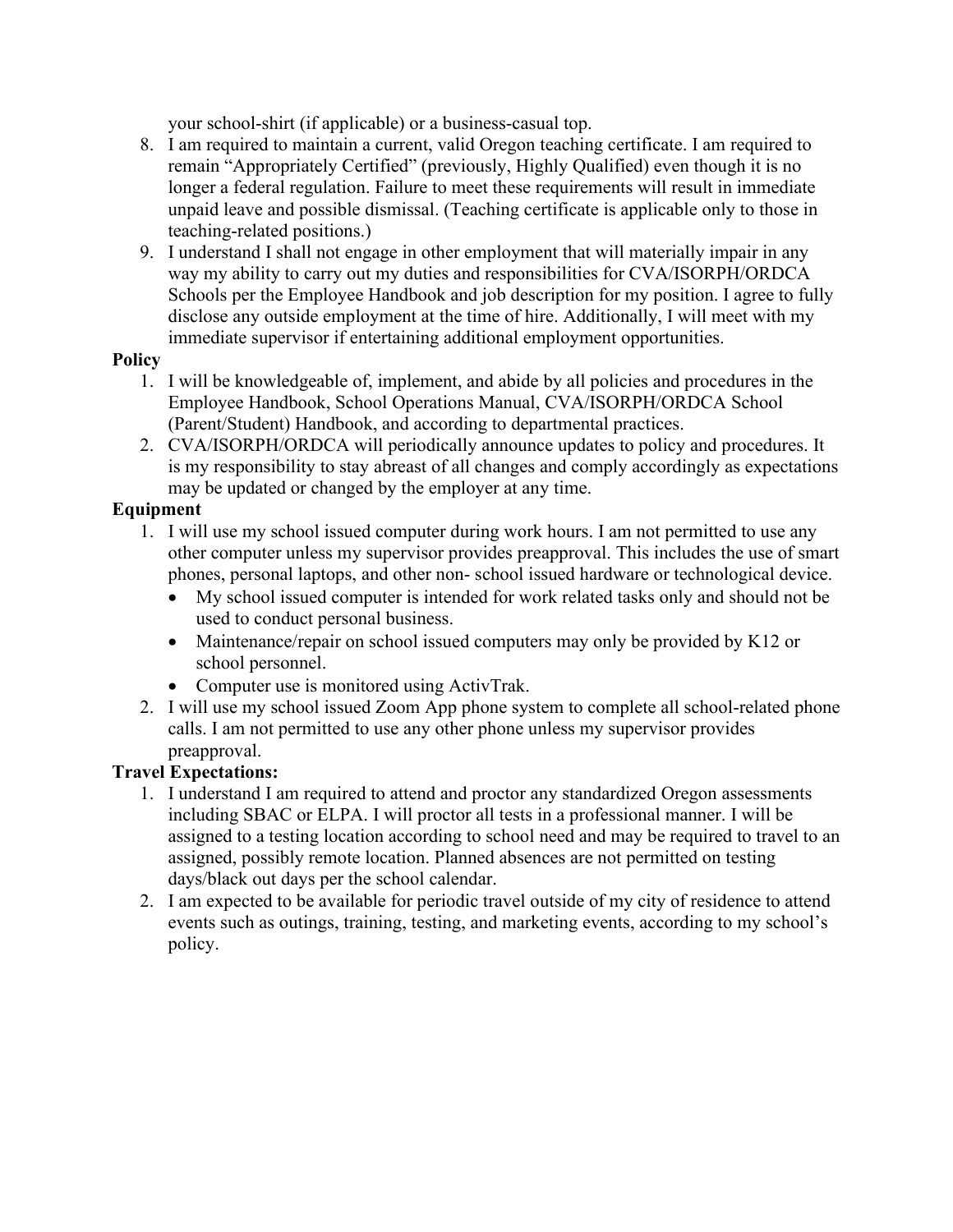**Blackout Dates:** Absences are not permitted. Please plan accordingly. Please note that these dates and location are subject to change. See school calendar for all dates.

- August 8- September 16, 2022 (lead teachers, counselors, admin, office) August 15-September 16, 2022 (all teaching/certified staff) December 5-16, 2022, May 29-June 16, 2023
- June 10, 2023
- All in-person professional development days
- All student face to face event days
- All testing windows Star360 and SBAC

I Understand Acknowledgement:

Printed Name:  $Signature:$ 

Date:

# <span id="page-62-0"></span>STAFF MEMBER HANDBOOK ACKNOWLEDGMENT

I acknowledge that I have received the Company's Employee Handbook ("the Handbook"), dated, 2022-2023 SY**,** and understand that violations of the policies contained in the Handbook, including the anti-harassment policy, could result in disciplinary action, up to and including termination.

I further understand that the information contained in the Handbook represents guidelines for the Company and that the Company reserves the right to modify the Handbook or amend or terminate any policy, procedure, or employee benefit program at any time.

I understand I must repay the company any vacation used but not accrued at the time my employment ends, and I hereby authorize the company to deduct such amounts from my final paycheck to the extent permitted by law. I also agree that if requested, I will complete a new deduction authorization form to facilitate such deductions.

I further understand that the contents of the Handbook do not form a written employment contract. Either the Company or I have the right to terminate my employment at any time.

I further understand that no manager, supervisor, or representative of the Company, other than the Executive Director of OOS or an Insperity President or Vice President, has any authority to enter into any agreement guaranteeing employment for any specific period of time. I also understand that any such agreement, if made, will not be enforceable unless it is in writing and signed by all parties. I also understand that an agreement made by the Executive Director of OOS is not binding on Insperity unless it is agreed to in writing by the President or